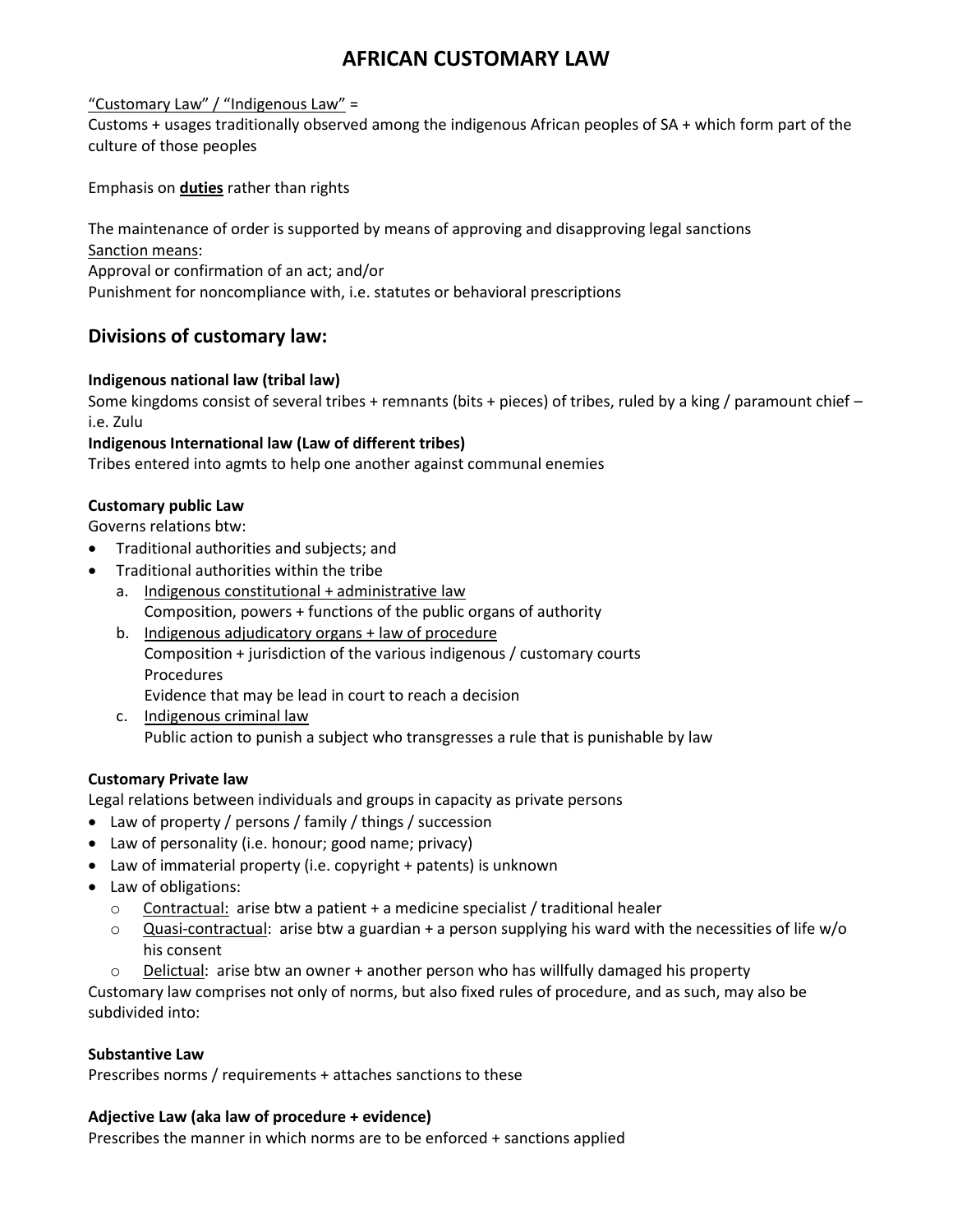# **Rights that fall within the vestee's estate:**

Violation of these entails patrimonial (determined in economic terms) loss + is the basis of an action for **damages**

| <b>Right</b>                                                                                                  | Object                                                        | <b>Examples</b>                                                            |                       |  |
|---------------------------------------------------------------------------------------------------------------|---------------------------------------------------------------|----------------------------------------------------------------------------|-----------------------|--|
| <b>Real right</b>                                                                                             | Corporeal thing apart from the person                         | Ownership                                                                  |                       |  |
| <b>Obligatory right</b>                                                                                       | Performance                                                   |                                                                            |                       |  |
|                                                                                                               |                                                               | (If vested in a group $-$ duty to perform is also that of a group $-$ i.e. | professional services |  |
|                                                                                                               |                                                               | bride's family's right to have marriage goods delivered to them            |                       |  |
|                                                                                                               | by bridegroom's family)                                       |                                                                            |                       |  |
| <b>Right of</b>                                                                                               | Productivity + freedom of group member<br>Guardianship        |                                                                            |                       |  |
| authority                                                                                                     |                                                               |                                                                            |                       |  |
| Group right of                                                                                                | Freedom of members + entitles group concerned to productivity |                                                                            |                       |  |
| guardianship                                                                                                  | of its members                                                |                                                                            |                       |  |
| Rights that do not fall within the vestee's estate:                                                           |                                                               |                                                                            |                       |  |
| Violation of these rights result in an action for satisfaction                                                |                                                               |                                                                            |                       |  |
| Occasionally, violation results in patrimonial loss - i.e. violation of right to a good name which results in |                                                               |                                                                            |                       |  |
| aggrieved losing her job - violator is a "thief" + aggrieved may claim loss of income                         |                                                               |                                                                            |                       |  |
| <b>Right</b>                                                                                                  | <b>Object</b>                                                 | <b>Examples</b>                                                            |                       |  |
| <b>Right of</b>                                                                                               | Corporeal /<br>Right to one's body                            |                                                                            |                       |  |
| personality                                                                                                   | incorporeal part of<br>Right to one's honor                   |                                                                            |                       |  |

| vestee's<br>personality        |                                                                                                                                                                                                                                                                                                                                                                                                                                                    |
|--------------------------------|----------------------------------------------------------------------------------------------------------------------------------------------------------------------------------------------------------------------------------------------------------------------------------------------------------------------------------------------------------------------------------------------------------------------------------------------------|
| Where the vestee<br>is a group | Southern Nguni ritual to remove defilement (adultery): beast is<br>taken from wrongdoer's residence by women belonging to seduced<br>girls group + is ritually slaughtered as an act of cleansing + to obtain<br>satisfaction<br>If girl is pregnant: guardian (as the rep of her group) is considered to<br>have suffered patrimonial loss + may recover damages (which means<br>that this action may lead to the infringement of various rights) |

# **Various indigenous legal systems**

Each tribe / kingdom has its own legal system that, in varying degrees, differs from the legal systems of the other tribes / kingdoms – however, there's substantial familiarity in the underlying principles + values of the diff local legal systems

# **Division + features of the Indigenous African people of SA**

#### **Main groups + their characteristics:**

|                           | Nguni:                                |  |
|---------------------------|---------------------------------------|--|
| Languages                 | Originated from:                      |  |
| Zulu                      | KZN                                   |  |
| Xhosa                     | Eastern Cape (esp. Ciskei + Transkei) |  |
| Swazi                     | Swaziland + Mpumalanga                |  |
| Ndebele                   | Mpumalanga + North east Pretoria      |  |
| <b>NB Characteristics</b> |                                       |  |

Composite household divided into two or three sections –

- Each section has a senior wife with affiliated wives subordinate to her
- Each wife in a section formed a 'house' with its own rank, property and successor
- Mostly applicable in rural areas In urban areas the wives live in separate houses / government areas

2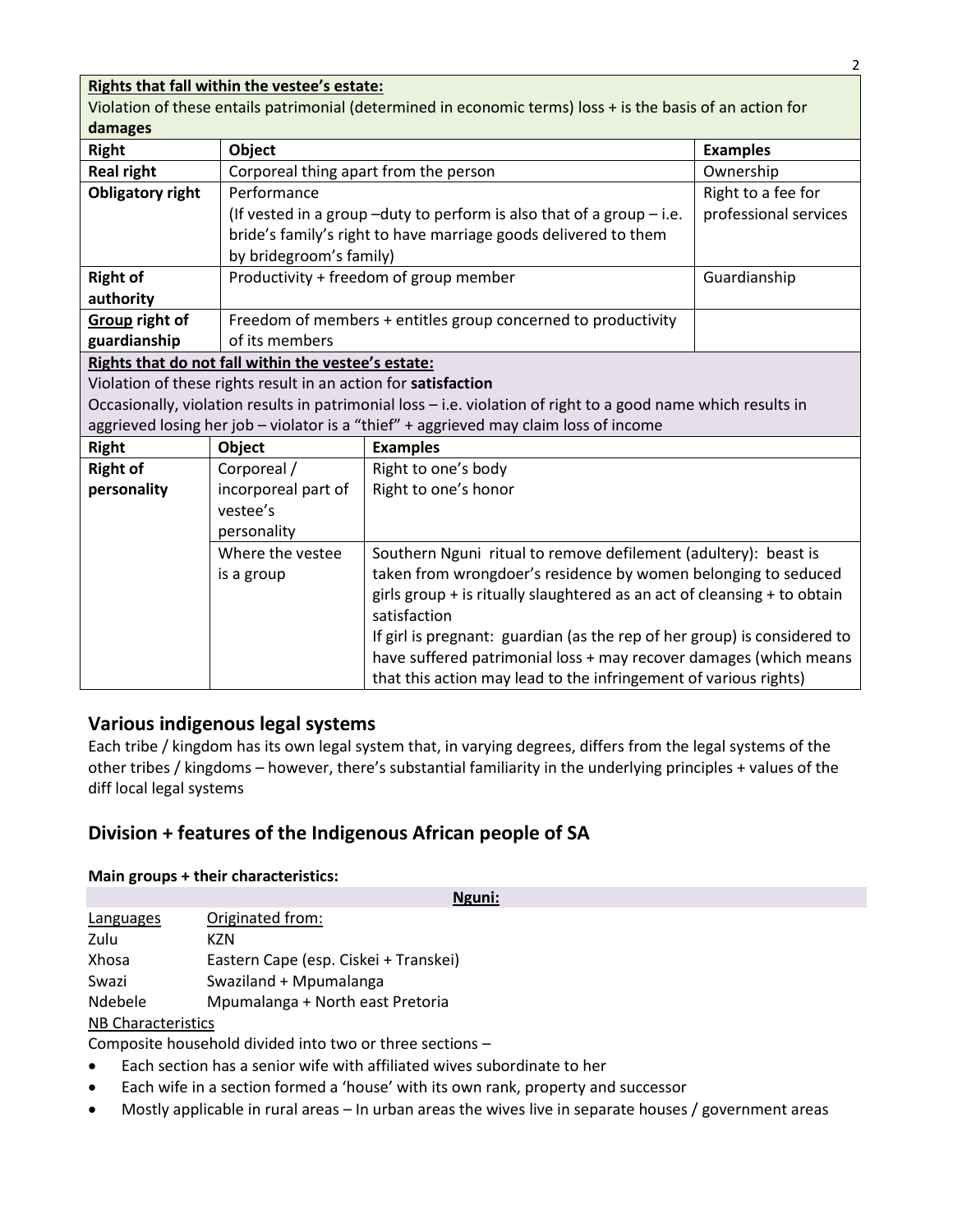#### **Sotho:**

Languages **Originated from:** Tswana Botswana, North West + Northern Cape Northern Sotho Northern Province Southern Sotho Lesotho + Free State NB Characteristics:

Household is not divided into sections

Each married woman has a certain rank, and her house has its own identity, property + successor

#### **Shangana-Tsonga:**

#### **(aka "Tsonga" or "Shangana")**

Originally settled in Northern Province and Mpumalanga in areas adjacent to Mozambique

#### **Venda:**

Originally settled in the north-eastern part of the Northern Province Language is called "venda" Have historical links with the Shona-speaking people of Zimbabwe

# **CHARACTERISTICS OF AFRICAN CUSTOMARY LAW**

#### **Unwritten:**

Their law was not recorded in written legal sources (i.e. statutes / law reports / textbooks) Court procedures were conducted orally

Law was transmitted orally from one generation to the next

Important legal principles were expressed by means of legal maxims –

- Group orientation + humaneness: "*a person is a person in relation to other people*",
- Marital relationship btw husband + wife: "*you hold him or her with both hands*"
- Ruler reigns through his councils + acts in acc with the will of his people: "*a ruler is a ruler through his people + the subjects are subjects through their ruler*"
- Subjects who left the area will be welcomed back by the tribe: "there is no return to the womb; to the ruins is the return

#### **Customary:**

Most indigenous legal systems resulted from age-old traditions and customs that came to be classified as "law" Direct orders + instructions from leaders resulted in laws which were circulated by chiefs + which had to be followed

Formal administration of justice limited the court's function to the application, *and not the creation,* of law Indigenous courts had no system of precedent

#### **An expression of community values**:

Public participation in the adjudication process resulted in law giving expression to the values / gen moral behavioral code of the community = as values changed, so did the law + conflict btw legal + moral values was unknown

Disputes affected the wider community – decisions had to take into account future relations between parties *within the community* = as a result, admin of justice did not concern legal justice as such (i.e. who was right and who was wrong), but the reconciliation of people ("human" justice)

Community's interest so NB that an individual had no special part to play in the law – rather – his role remained within the group (family on the one hand + community on the other)

#### **The role of magico-religious conceptions:**

Belief in ancestral spirits

After death, a person continues to live in a spiritual world – almost the same as when on earth The law is derived from + protected by ancestral spirits

3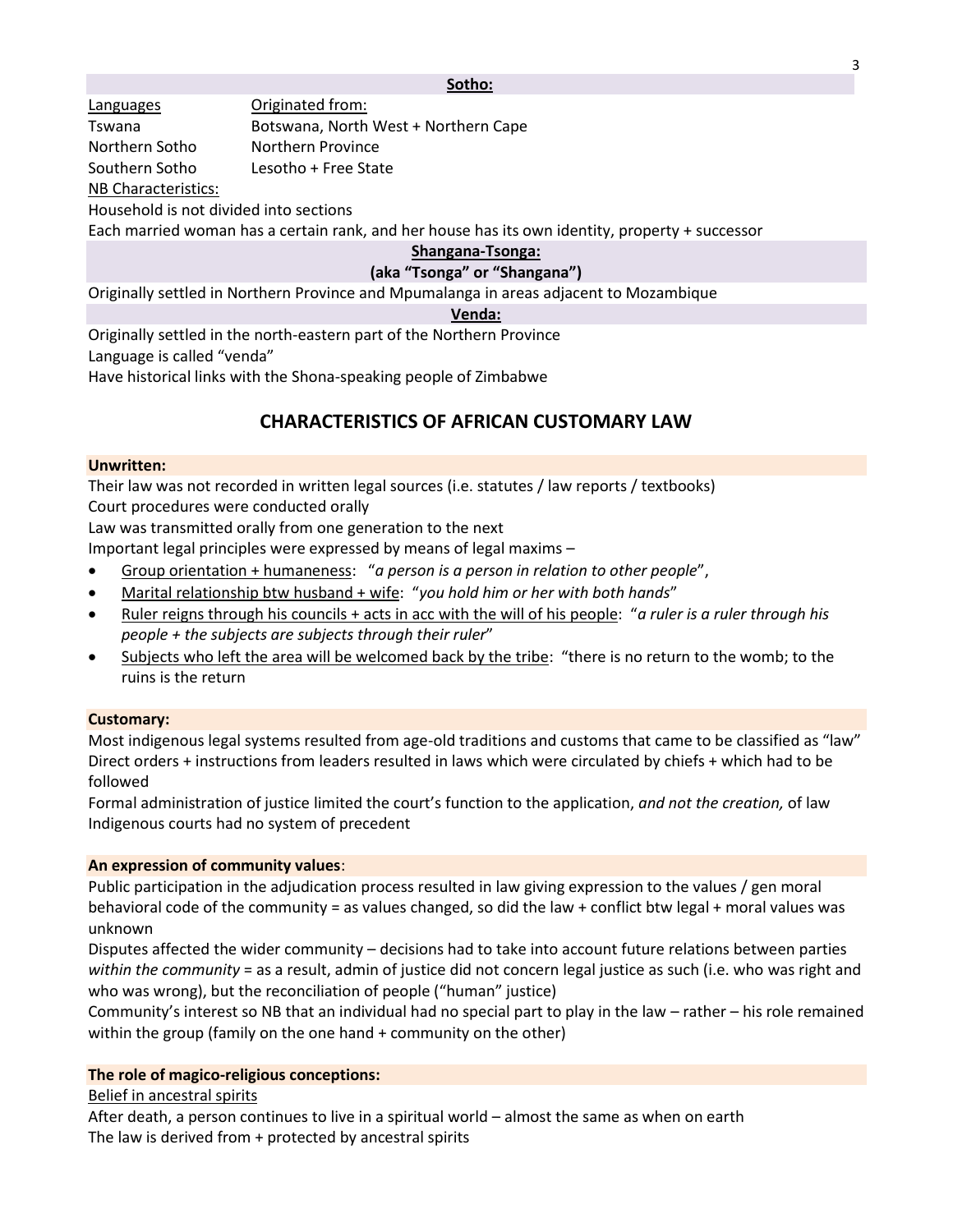Deviation from the rules may lead to punishment by ancestral spirits (misfortune such as illness, drought, hail etc are seen to be forms of supernatural punishment)

Effect of this belief on the law is 2-fold:

The law has a supernatural origin and is therefore seldom questioned; and

 The law appears static and unchangeable – change would be against the wishes of ancestral spirits Belief in sorcery

Supernatural powers in the universe may be used by a person for his own ends either to the advantage / disadvantage of people / their own interests

Cases of sorcey involve a person ("sorcerer") who uses supernatural powers to do harm

It is in the interest of the community that the sorcerer is identified + removed from the community

# **The observance of rules:**

People voluntarily observe legal rules + rules for living because of other factors that are more NB than law enforcing organs (i.e. police / courts) – such factors include:

- The religious or sacral (holy) elements of the law
- Public opinion, esp what other people may think + say about one's behavior
- If a person is harmed he will endeavour to get compensation / take measures to protect himself (i.e. medicines / sorcery)
- General participation in the legal process ensures that the law is handed down from generation to generation – everyone has the opp to find out how the law operates in their community
- Fear of punishment (especially that of supernatural origin)
- Influence of indigenous leaders who are regarded as the living representatives of the ancestors who are responsible for observance of the law
- $\triangleright$  Recognized leaders played NB role in daily life of communities w/ having to refer to their judicial authority i.e. allocation of land, admission of strangers
- $\triangleright$  Leaders are the bearers of traditions + must ensure such traditions are observed + have the authority to pronounce on what is allowed + what is not
- $\triangleright$  Local heads of families and kinship groups were consulted before important decisions were taken which ensured that the proposed action would not be opposed and interests of others would not be unfairly / illegally harmed + that they knew about the matter in the event of a legal dispute arising

# **NATURE OF CUSTOMARY LAW**

**The indigenous legal system is "unspecialized"** if compared with Western legal systems (note: no legal system is totally unspecialized)

The larger the population, the larger the possibility of specialization

| <b>Specialised legal systems</b>                                                                                                      | <b>Unspecialised legal systems</b>                                                                         |
|---------------------------------------------------------------------------------------------------------------------------------------|------------------------------------------------------------------------------------------------------------|
| Similarities:                                                                                                                         |                                                                                                            |
| other hand)                                                                                                                           | Relations governed by law (organs of authority + subjects on the one hand; and groups + individuals on the |
| Law is transferred from 1 generation to another = starts with education re family + develops in the wider<br>context of the community |                                                                                                            |

Transgression of the law / legal rules have specific consequences for transgressors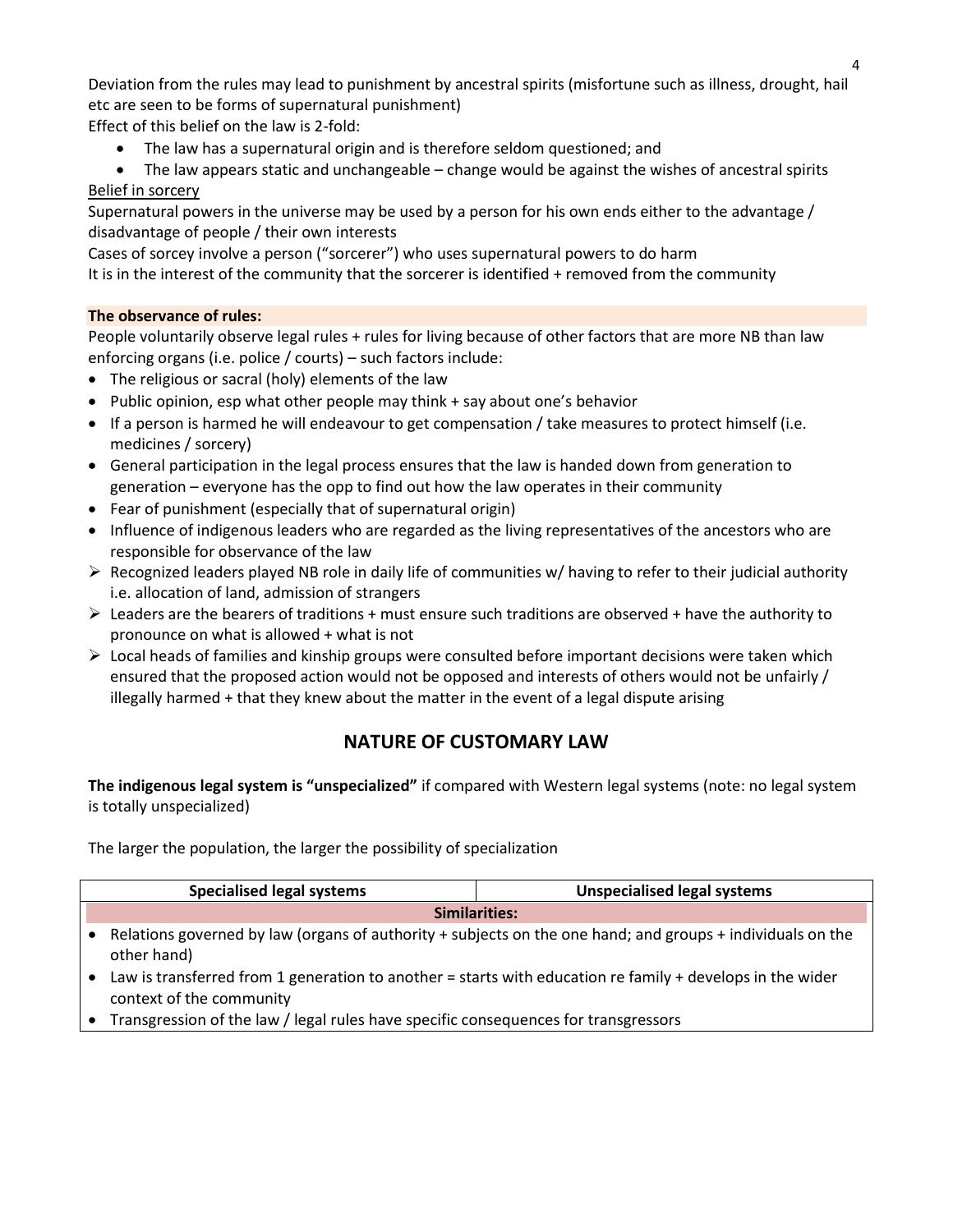| <b>Differences:</b>                                                  |                                                                                                                                      |  |  |
|----------------------------------------------------------------------|--------------------------------------------------------------------------------------------------------------------------------------|--|--|
| <b>Specialised legal systems</b>                                     | <b>Unspecialised legal systems</b>                                                                                                   |  |  |
| Division between criminal and civil cases                            | Criminal and civil cases are heard by a single hearing                                                                               |  |  |
| Each division has its own court i.e. Criminal action is              | No clear division between case and procedure, and case and                                                                           |  |  |
| held in a criminal court, civil action is held in a civil            | court                                                                                                                                |  |  |
| court                                                                |                                                                                                                                      |  |  |
| Distinction between criminal and civil cases                         | No distinction                                                                                                                       |  |  |
| Distinction between courts and procedures                            |                                                                                                                                      |  |  |
| Classification: criminal cases, criminal courts and                  | No classification                                                                                                                    |  |  |
| criminal procedure                                                   |                                                                                                                                      |  |  |
| Civil cases, civil courts and civil procedures                       |                                                                                                                                      |  |  |
| Delimitation between criminal and civil cases                        | No delimitation                                                                                                                      |  |  |
| Time - action must be instituted before a certain time,              | Time is unimportant, as prescription is unknown                                                                                      |  |  |
| otherwise the action may expire (prescription)                       | Precise moment when an event occurred is not nearly as NB as                                                                         |  |  |
| Exact time NB to determine when rights + duties come                 | the fact that the event did actually occur                                                                                           |  |  |
| into existence (i.e. birth, marriage, start of contract)             |                                                                                                                                      |  |  |
| Emphasis on <i>individual</i> - individual may uphold his            | Emphasis on group rather than individual - individual functions                                                                      |  |  |
| rights even when against interests of community:                     | entirely within the context of the group:                                                                                            |  |  |
| Education systems stress the person's individuality +                | Education systems encourage a person to adapt to + become                                                                            |  |  |
| achievements                                                         | subordinate to the interests of the group                                                                                            |  |  |
| Individualization of rights - i.e. one individual (and not           | Ruler does not rule as an individual, but as a rep of members of                                                                     |  |  |
| a group) is the owner / creditor + emphasizes the                    | the ruling family who were the true rulers                                                                                           |  |  |
| powers of the individual official                                    |                                                                                                                                      |  |  |
| 2 spouses are the only interested parties in a marriage              | Both family groups participate in the marriage                                                                                       |  |  |
| Contracts are concluded btw individuals                              | Contracts are concluded between agnatic groups                                                                                       |  |  |
| Criminal is liable as an individual for his actions                  | Whole family group can be punished for crime committed by a                                                                          |  |  |
|                                                                      | member (i.e. sorcery: whole family killed / parents resp for                                                                         |  |  |
|                                                                      | crimes of their kids)                                                                                                                |  |  |
| Appointed officials with exclusive power administer                  | Admin of justice is informal + public partakes actively in                                                                           |  |  |
| justice - public's role is limited to being an audience +            | proceedings in the open + negotiations for settlement outside                                                                        |  |  |
| settlement outside the court takes place btw                         | the court takes place btw family groups                                                                                              |  |  |
| individuals                                                          | Views of people present in court interpret the public sense of                                                                       |  |  |
| Judge is expected to find the law + decide accordingly               | justice + lead to a judgment                                                                                                         |  |  |
|                                                                      | Aim of the court is to effect reconciliation rather than                                                                             |  |  |
|                                                                      | punishment / formal action - effort is made to resolve disputes                                                                      |  |  |
|                                                                      | by reconciliation                                                                                                                    |  |  |
|                                                                      | Court decisions often based on consensus of opinions of court                                                                        |  |  |
|                                                                      | councilors who participate throughout proceedings by                                                                                 |  |  |
|                                                                      | questioning, giving info + viewpoints                                                                                                |  |  |
| Governmental functions: judicial, executive +                        | Governmental functions not clearly distinguished -i.e. tribal chief                                                                  |  |  |
| legislative powers clearly distinguished                             | = law-maker + executive official + judge-in-chief                                                                                    |  |  |
| Abstract approach<br>Abstract consent + expression of intent - i.e.: | Concrete, real and visible approach - apparent observable, visible<br>acts from which consent becomes obvious in a very concrete way |  |  |
| Transfer of land: registration in a deeds office                     | $-$ i.e.:                                                                                                                            |  |  |
|                                                                      | Transfer of land: acquired by demarcating + indicating an area +                                                                     |  |  |
|                                                                      | by actually using the land + bringing it under cultivation                                                                           |  |  |
|                                                                      | marriage: actual visible transfer of bride + marriage goods takes                                                                    |  |  |
|                                                                      | place                                                                                                                                |  |  |
|                                                                      | evidence: if a woman spent a night with another man = evidence                                                                       |  |  |
|                                                                      | of adultery                                                                                                                          |  |  |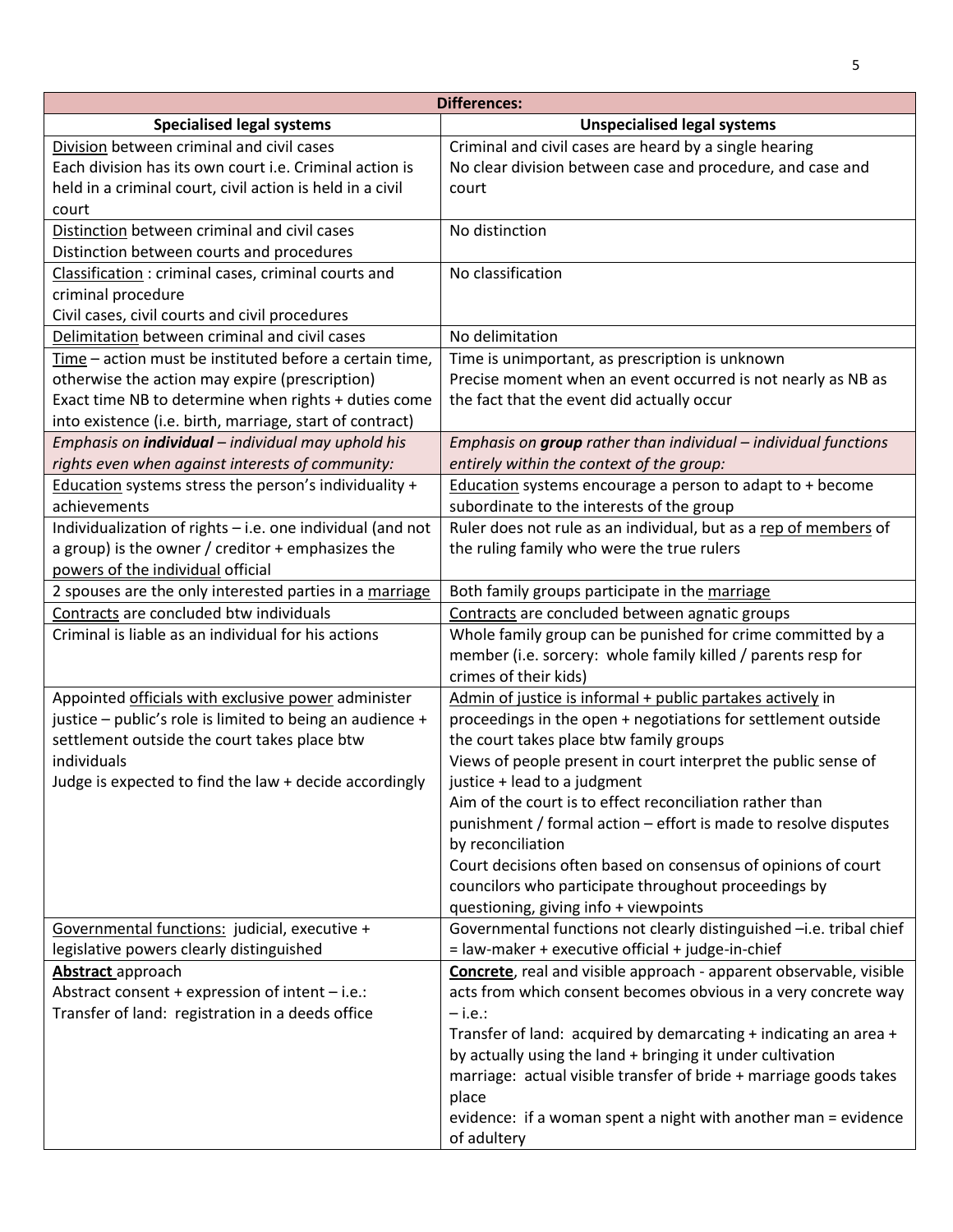#### **Religious element**

Law originates with the ancestors who consider it disrespectful + negligent to disobey it + enforce punishment If important juristic acts are planned, the blessing of the ancestors is obtained by special means Reconciliation btw community + ancestors accomplished by slaughtering an animal + having a communal meal

## **Categorisation**

No distinction between categories, institutions + concepts Difficult to know if authority in a family group with many members concerns private / public law Categories of transgressions is sometimes vague – difficult to distinguish if transgression is harmful to interests of community / family groups (i.e. whether it's a delict / a crime) Theft of another's property is a delict, whereas stock theft is a crime

#### **Kinship**

Family group has extensive authority over its members + this authority is firm, but compassionate + protective Position of women compares unfavorably with that of men

## **Polygamy**

One man can be married to more than one woman at the same time

# **CUSTOMARY LAW & THE CONSTITUTION**

#### **BEFORE '94 CONSTITUTION:**

## **Black Administration Act** – indigenous law:

- Enjoyed only limited recognition had to be readily ascertainable with sufficient certainty in order for it to be applied
- Could be applied by all courts (although they weren't obliged to do so) judges / magistrates did not need any formal / practical knowledge / training in indigenous law
- Onus was on the party to prove indigenous law in court, which placed a financial burden on the litigant because he had to obtain the services of an expert witness
- Could be amended / repealed by legislation
- Could not conflict with the principles of public policy + natural justice however, a court could not declare *lobolo* + other similar to be in conflict with such principles
- Rules for proceedings btw Blacks who didn't belong to the same tribe:
	- $\circ$  Court must apply indigenous law in operation at place where defendant / respondent reside / carry on business / employed; if two / more different systems are in operation at that place and are not within a tribal area –
	- $\circ$  Court must apply the law of the tribe to which defendant / respondent belongs

# **'96 CONSTITUTION GIVES CLEAR + UNAMBIGUOUS RECOGNITION TO CUST LAW AS A SYSTEM OF LAW**

#### **Provisions of the Const which govern the recognition + application of customary law:**

#### **S211: Courts must apply + recognize customary law, subject to**:

- **BOR** (principles of public pol + nat justice are  $n/a$  Bennet= part of colonial past + of historical significance only)
- Legislation which is aimed at amending customary law (and not legislation in general)
- If it's applicable + in acc with gen principles of choice of law –courts obliged to protect rights derived from cust law if both parties reasonably expect to be subject to cust law; and/or right of 1 person creates responsibility (duty) for another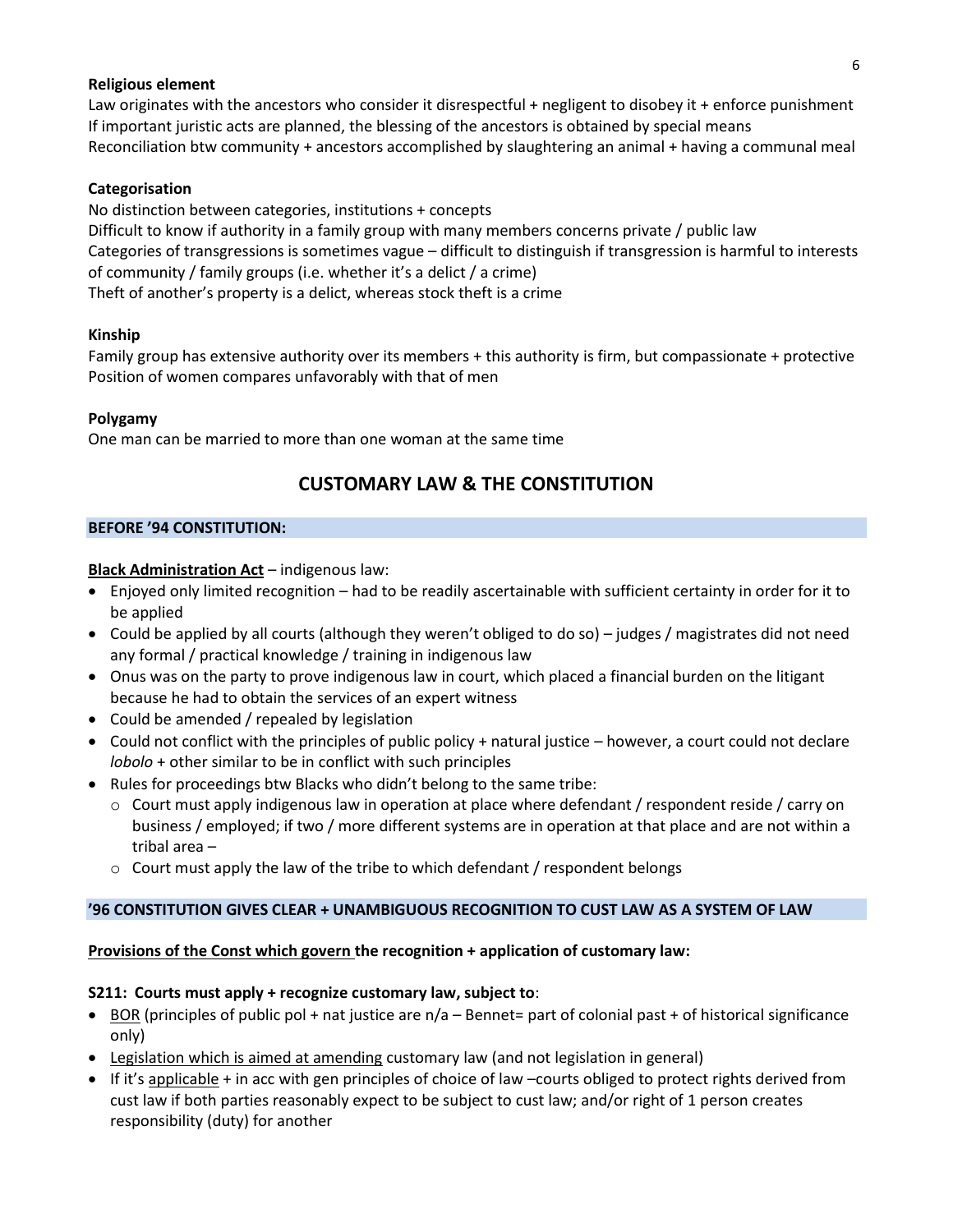**S30 and S31 convert a freedom into a constitutional right** (rights demand a specific conduct, while freedoms allow choices) –

S30: Individuals have the **right** to take part in the culture of their own choice – they may demand access to a cultural group + take part in the activities of that group

S31: Persons belonging to a cultural, religious / linguistic community may not be denied the **right**, with other members of that community to –

Enjoy their culture, practice their religion and use their language; and

Form, join + maintain cultural, religious + linguistic institutions / associations

(This means that the state may not interfere with the rights of the individual and must allow institutions to exists which are necessary to maintain the culture concerned)

The cultural group / community *must be recognized by the state before* the individual may enforce his right

# **CUSTOMARY LAW & THE BOR**

BOR **recognizes** customary law on the one hand + **prohibits discrimination** on the other –

This gave rise to conflict btw 2 opposing principles:

- 1. **Right of individual** to equal treatment; and
- 2. **Right of group** to adhere to culture of its choice

# *Some examples:*

*Burial rights: Mahala case –in acc with customary principle of primogeniture, eldest son of family head is heir + when family head died, son claimed he had the right to bury deceased = held: principle offends const right to equality (discriminates against women) – ito wishes of deceased + practical considerations, wife of deceased entitled to bury him*

*Patrimonial consequences of customary marriages: President of RSA: court not prepared to uphold cust law position because it was discriminatory to women - marriage deemed to be entered into ito CL (in comm of prop) Cust Law emphasizes the group + individual in context of the community = BOR emphasizes individual rights Cust Law emphasizes duties = BOR emphasizes rights*

FR have priority over cust law – however, cust law is a const right (not only a freedom) + is equal in status to any of the other FR – FR in conflict must be balanced against one another so as not to lead to oppression of / discrimination against, certain categories of people

Other ways outside of Const to be considered to resolve conflicts –

- Considering social implications of enforcing FR upon a certain cultural group
- Examining the origin of certain legal conflicts to decide which matters are more NB + urgent

# **JUDICIAL REVISION OF CUSTOMARY LAW**

CC: Decides on interpretation, protection + enforcement of Const + has specific authority to remedy alleged / threatening violation of FR + adjudicate on const validity of legislation

HC: Has jurisdiction over any alleged / threatening violation of FR + to investigate validity of any legislation

A party to an action may query const validity of any rule of const law on grounds that it has a harmful effect on that particular party –

Cust law is presumed valid until decided otherwise by competent court – voidness must be proven on a preponderance of probabilities + everything done ito a right is valid until later declared invalid (*i.e. rights + duties which arise from a cust marriage are valid, even if later found to conflict FR*)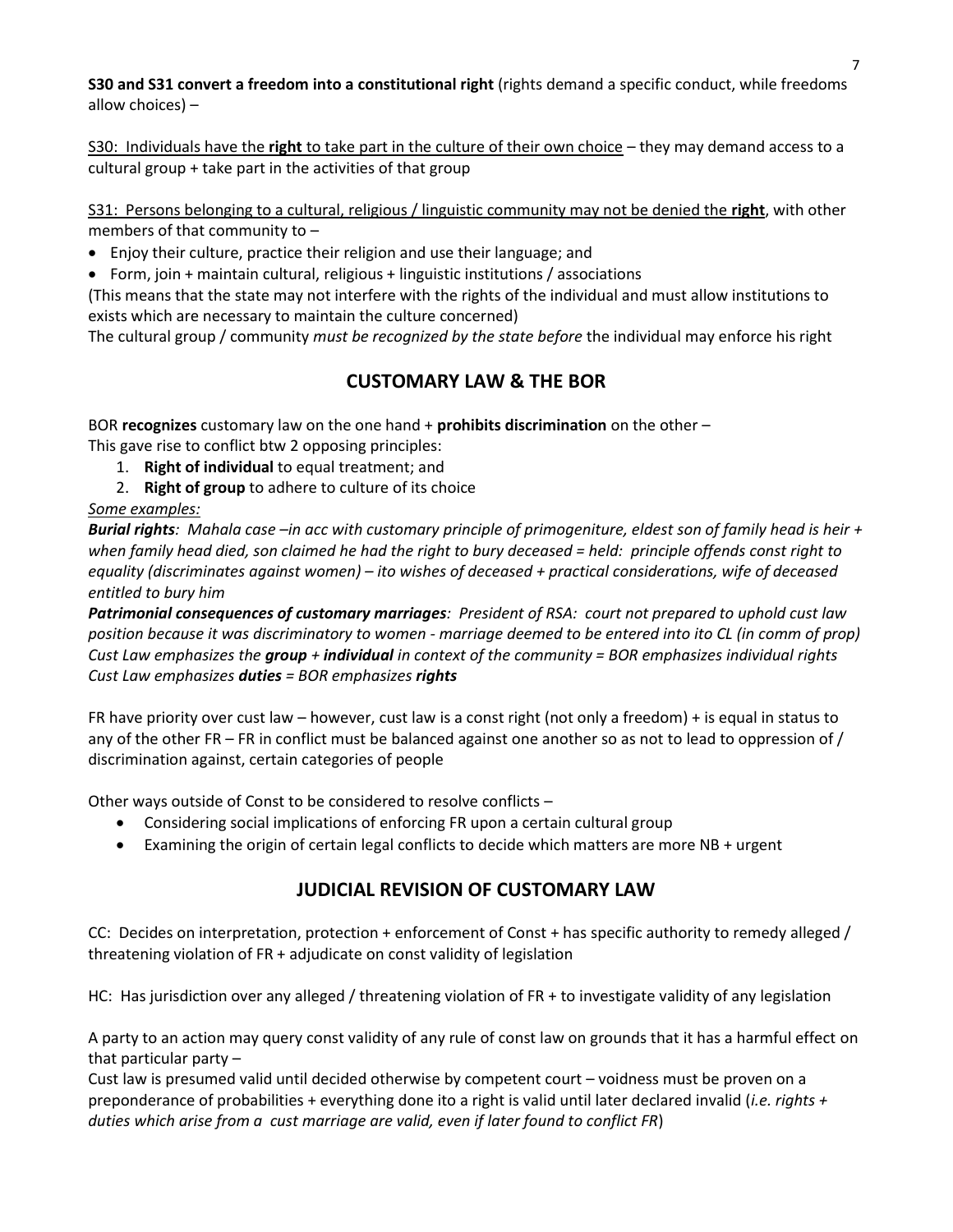# **AMENDMENT OF CUSTOMARY LAW BY STATUTE**

The Human Rights Commission may advise Parliament on leg affecting the rights of a person (i.e. Gender Equality + women) + Parliament may then amend cust law by statute in order to further FR Provincial legislatures have concurrent jurisdiction with national Parliament in matters re cust law

# **INDIGENOUS LAW OF PERSONS**

#### **"Legal Subject"**

| <b>Before Black Administration Act (original)</b>                                                                                                                                                                                                                                                | After Black Administration Act (modern)                                                                                                                                                                                                                                                                             |
|--------------------------------------------------------------------------------------------------------------------------------------------------------------------------------------------------------------------------------------------------------------------------------------------------|---------------------------------------------------------------------------------------------------------------------------------------------------------------------------------------------------------------------------------------------------------------------------------------------------------------------|
| Individual who bears rights, powers + duties which he<br>shares with his agnatic group depending on his status<br>within the group                                                                                                                                                               | Individual who bears rights, powers + duties<br>independent from the other members of the group<br>- but, individual should not be separated from the<br>group as this would lead to injustice since<br>emphasizing one individual within the group<br>undermines the rights + privileges of other group<br>members |
| Head could only be a man + was groups spokesman He<br>held the highest rank + had certain powers<br>distinguishing him significantly from other group<br>members, but did not form a separate entity from the<br>group + had no authority over life + death of members                           | Head was vested with group's rights to the exclusion<br>of other members (i.e. owner of group's assets + had<br>power to dispose of these – his successors were also<br>regarded as heirs of group's property)                                                                                                      |
| Juristic person was unknown - although agnatic group<br>was an association of people, individual members did<br>not have rights, powers + duties independent from the<br>agnatic group and likewise, agnatic group did not have<br>rights, powers + duties independent from the group<br>members |                                                                                                                                                                                                                                                                                                                     |

#### **Status**

| رtatus                                       | Rank                                             |
|----------------------------------------------|--------------------------------------------------|
| Determines powers derived from objective law | One factor which may influence a person's status |

#### **Factors that influence a person's status:**

#### **Age:**

| <b>Before Black Administration Act</b>                  | <b>After Black Administration Act</b>             |
|---------------------------------------------------------|---------------------------------------------------|
| Idea of a fixed age at which a person attained majority | Majority is attained at a fixed age of 21 (male / |
| was unknown - age did not have significant legal        | female) + when members become majors they can     |
| significance + newborn babies shared in rights,         | obtain rights, powers + duties independent from   |
| powers + duties of their agnatic groups                 | those of their agnatic group                      |
| Greater importance attached to physical                 |                                                   |
| development: Puberty: emphasized by initiation          |                                                   |
| ceremonies where after person considered                |                                                   |
| marriageable + an adult                                 |                                                   |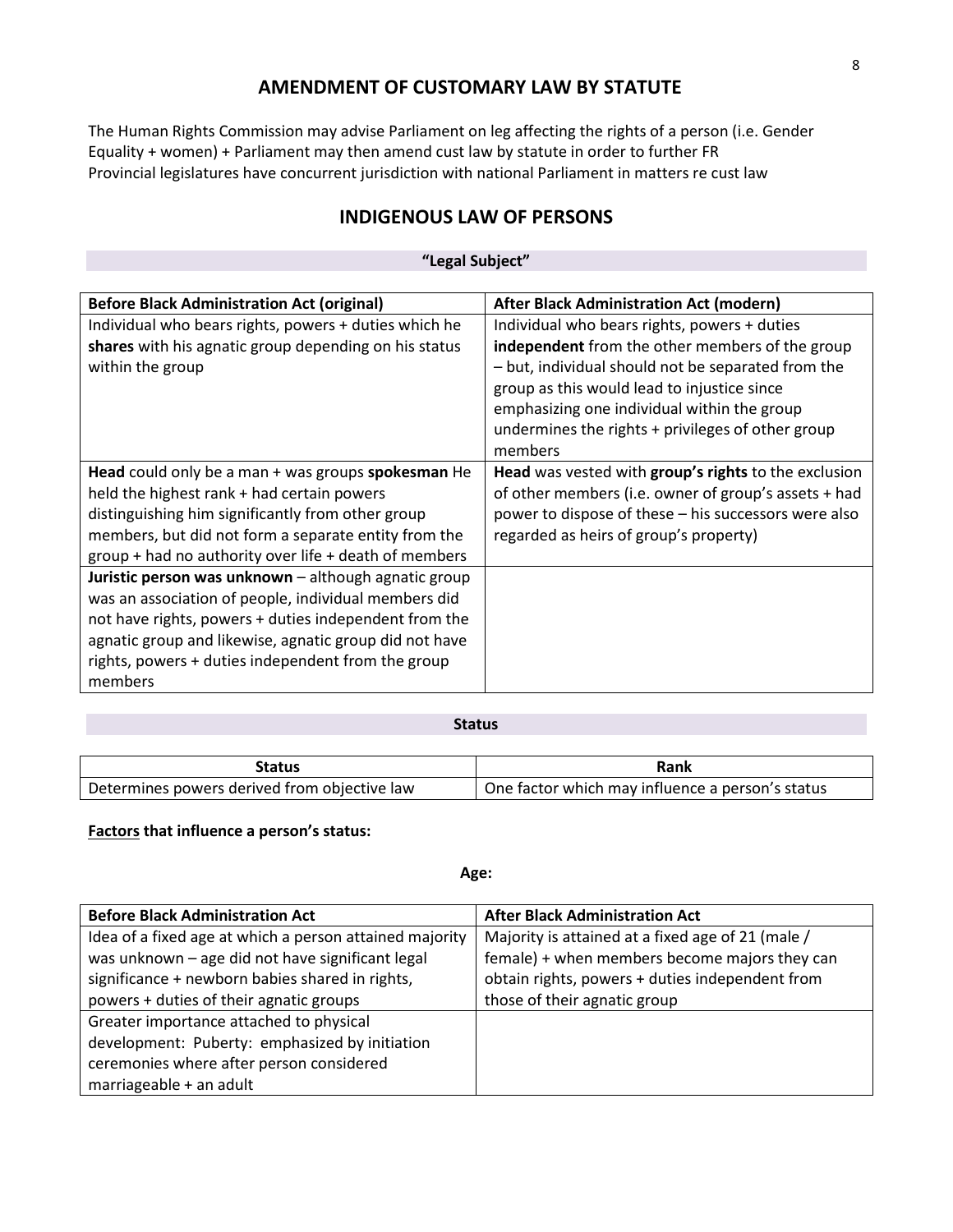| ×<br>۰.<br>×<br>×<br>v | $\sim$ |
|------------------------|--------|
|------------------------|--------|

| <b>Before Black Administration Act</b>                                                               |           | <b>After Black Administration Act</b>              |
|------------------------------------------------------------------------------------------------------|-----------|----------------------------------------------------|
| <b>Males:</b>                                                                                        |           |                                                    |
| Could succeed to position of family head and general / house property                                |           |                                                    |
| Not allowed to deal arbitrarily with house property - had to consult his wife in the house concerned |           |                                                    |
| (however, this was not legally enforceable)                                                          |           |                                                    |
|                                                                                                      |           |                                                    |
| <b>Females:</b>                                                                                      |           | Females:                                           |
| Inferior position compared with males                                                                |           | Position influenced by majority - unmarried        |
|                                                                                                      |           | women compare favourably with males                |
| Could not succeed to position of family head                                                         | $\bullet$ | Cannot succeed to position of family head          |
| and/or general / house property                                                                      |           | (regardless of whether reached majority / married) |
|                                                                                                      |           | - this is in dire need of reconsideration esp re   |
| Not without status – had a reasonable degree of                                                      |           | Promotion of Equality + Prevention of Unfair       |
| freedom re everyday use of house property + could                                                    |           | Discrimination Act + ito the Const (state may not  |
| call upon wider family group if husband dealt                                                        |           | discriminate unfairly against a person on the      |
| irresponsibly with house property                                                                    |           | grounds of sex)                                    |

| <b>Family rank</b>                            | House rank                                                               |
|-----------------------------------------------|--------------------------------------------------------------------------|
| Hierarchy of family members within            | Hierarchy of the various houses that make up a household                 |
| the family group                              |                                                                          |
| Relates to a person's legal status within     | Relates to a person's legal status within a nuclear family (husband,     |
| the household                                 | wife + children)                                                         |
| Family group: a number of related             | Polygamy: marriage with $+1$ spouse -                                    |
| households / agnatic groups - the most        |                                                                          |
| snr male exercises powers according to        | Polygyny: man is married to $+1$ woman at the same time = each           |
| his rank + members of the family group        | marriage establishes a separate family, husband is the common            |
| often come together as a family council       | spouse to all the families                                               |
| in order to discuss matters of common         |                                                                          |
| interest (i.e. conclusion of a marriage /     | Household: (aka: agnatic group): unit of all the families headed by      |
| disputes btw members)                         | one husband - each household has a particular rank - the basis on        |
|                                               | which this ranking rests differs among the various indigenous African    |
| Principle of primogeniture:                   | people - i.e.:                                                           |
| Eldest son has higher rank than his           | Wife man married $1st$ ("main wife") + her children hold highest rank    |
| younger brothers (same applies to             | in the household, irrespective of age;                                   |
| sisters)                                      | Main wife is of a particular descent group (i.e. not always wife man     |
| Children are ranked according to<br>$\bullet$ | married $1st$ ) = children's rank determined by their mother's rank (not |
| their father's rank within the family         | birth since the order of marriage is not decisive for the hierarchy);    |
| origin - if father was oldest brother,        | Nguni-speaking people: household is divided into sections + each         |
| his children rank higher than any of          | section has a specific rank + within each section, each house also has   |
| the children of his brother and the           | a specific rank (see SG pg 49 diagram) - i.e. a person's rank depends    |
| brother himself (see SG p48                   | on his position within a specific section + house                        |
| diagram)                                      |                                                                          |
|                                               | Polyandry: a woman is married to $+1$ man at the same time (this is      |
|                                               | foreign to indigenous African people)                                    |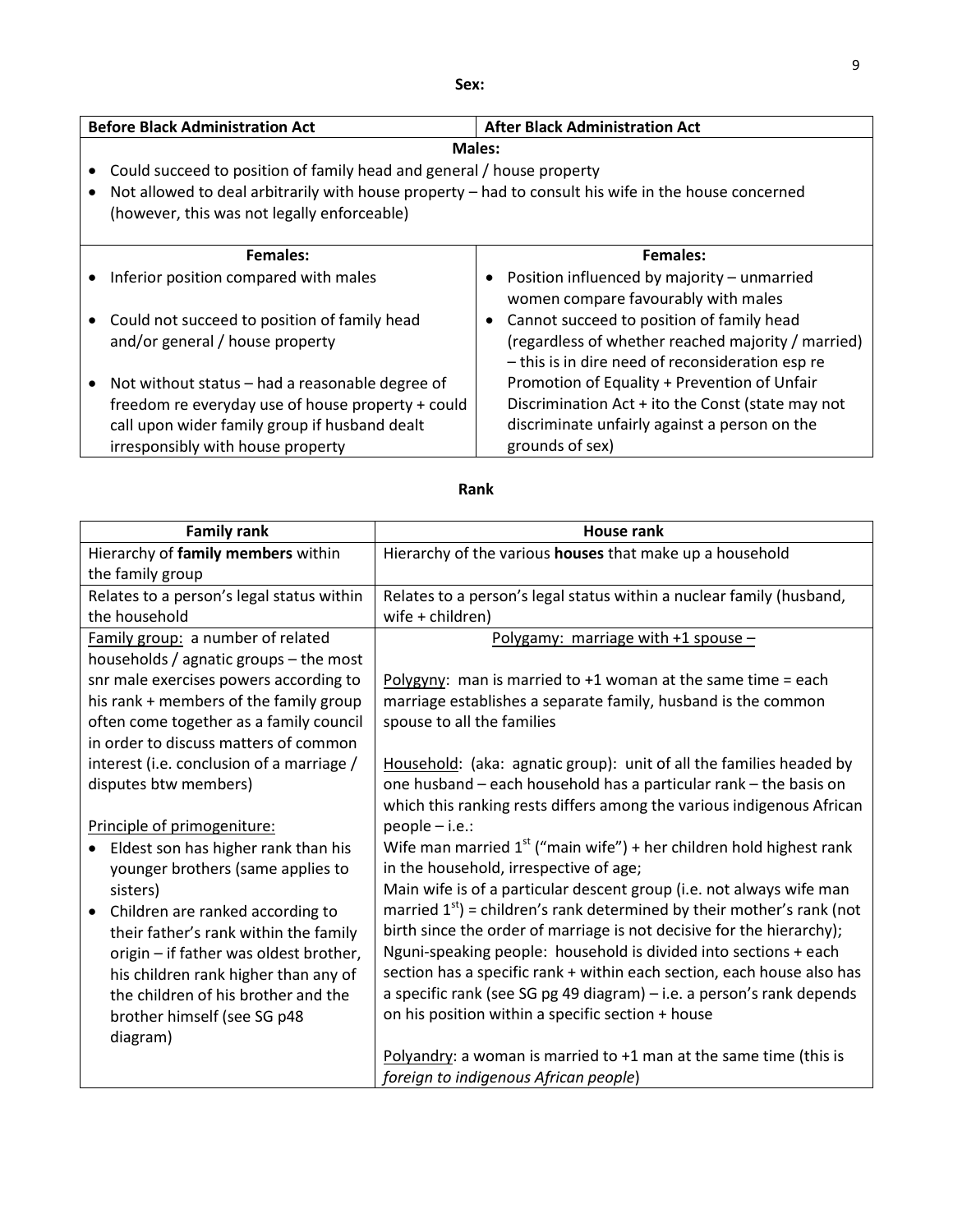# **CUSTOMARY FAMILY LAW**

"Patrimonial consequences" = legal consequences of marriage on married couple's property

# **Consequences of polygynous marriages:**

- Two / more families exist within a unit known as an agnatic group (household)
- Legal relations within the family apply to each family within the agnatic group (household)
- **E** Every component family has a particular rank which differs from the others (various families are bound to one another in relationships of rank by means of the husband who is the common spouse of each family)
- Multiple families require a complicated system of property relations = a distinction is made btw family (house) property and general property

Legal relations btw families within the household –

Each family within the agnatic group has certain rights + powers that it can exact from + protect against claims of the other houses within the household = houses become involved in contractual relationships with each other –

*An agnatic group cannot be divided against itself =* a house cannot protect its rights in court against another house because husband is head of all the houses + cannot represent one house in court as plaintiff and another as house as defendant –therefore, the wider family group is called in to settle disputes

# **Implications of Age of Majority Act** –

Strongly emphasized rights + duties of the individual

Affects relationships btw parents + children and head of agnatic group + other members of the group Individual can now act against the agnatic group (traditionally, the individual shared in the group rights)

# **TRADITIONAL INDIGENOUS MARRIAGE (TIM)**

# **Background of (TIM) NB because:**

- "Living law" at local level (i.e. still occurs esp. in rural areas)
- Underlying ideas (ancestral sprits + role of family group) apply to customary marriage
- Helps to understand of customary marriage which is the statutorily recognised + adapted form of TIM
- Polygynous nature = significant feature which it shares with customary union + customary marriage

# Features:

- Union btw *2 family groups* not dissolved by death of a spouse
- If a spouse is deficient in some way, a person from his/her family group may be substituted
- Man's agnatic group delivers marriage goods (*lobolo*) to the woman's agnatic group
- Procreation of children (esp. male) NB = living must care for ancestral spirits who live in a spirit world  $+$  in turn care for living kin by ensuring prosperity + wellbeing = husband + wife must procreate to ensure they'll be taken care of when they're ancestral spirits
- Marriage = process of growth: ceremonies + customs are evidence of the marriage process (not a legal transaction which comes into being at a specific time)
- Creates a legal unit = family (aka: house) together with related families, develops, through the husband, into a household
- Status married man + woman have more powers than unmarried ones
- Requirements:
- No fixed age required (sexual maturity is usually what is required)
- Marriages btw ascendants/descendants of father/mother + btw children of same mother / father forbidden
- Nguni: prohibits marriage btw persons with same family name / same as person's mother / father
- Sotho-Tswana: Marriage btw cross-cousins is encouraged + viewed as preferential marriages
- Persons not permitted to marry: Serious mental illness + married women
- Grounds for dissolution: Impotence / serious physical defects (can be substituted)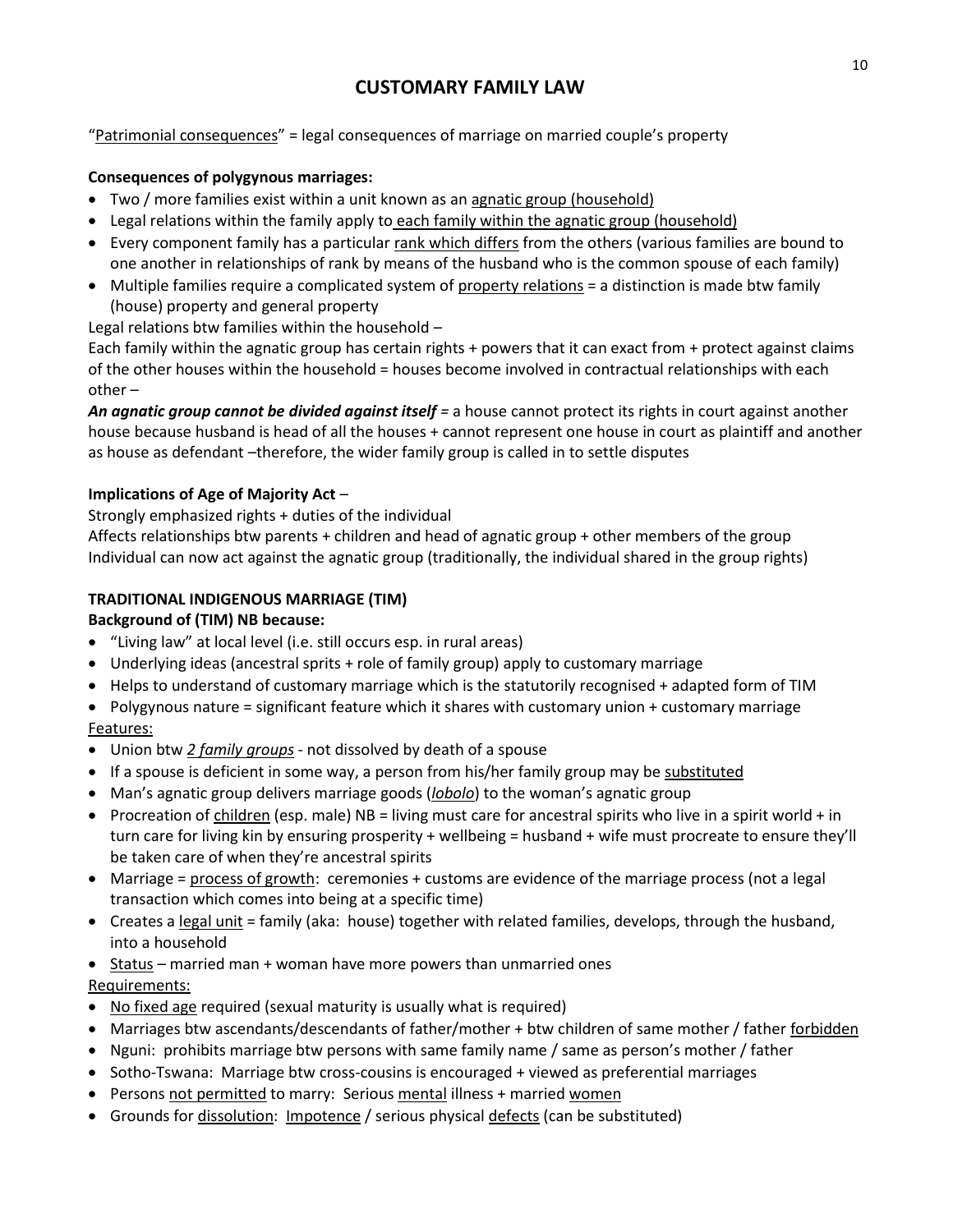| <b>Customary union (CU)</b>                   | <b>Customary marriage (CM)</b>                                            |
|-----------------------------------------------|---------------------------------------------------------------------------|
| Statutory recognized version of TIM before    | Introduced 15 November 2000 by Recongnition of Customary                  |
| <b>Recognition of Customary Marriages Act</b> | Marriages Act (RCMA)                                                      |
| <b>Black Administration Act:</b>              | A marriage concluded in acc with customary law                            |
| Association of a man + woman in a             | A valid marriage at customary law which is existing at                    |
| conjugal relationship acc to black law +      | commencement date of RCMA is for all purposes recognized as a             |
| custom, where neither man / woman is          | marriage                                                                  |
| party to a subsisting marriage                | If a person is a spouse in $+1$ CM $-$ all marriages entered into after   |
| Recognized as a "martial union", but          | 15 Nov 2000 which comply with the provisions of the Act, are for          |
| not a "marriage"                              | all purposes recognized marriages                                         |
| All valid unions have been converted          | Marriage entered into after 15 Nov 2000, which complies with<br>$\bullet$ |
| into CM's - there are no longer CU's          | requirements of RCMA is for all purposes recognized as a marriage         |

# **THE BETROTHAL**

Legal act which has specific consequences –

Myburgh: Specific contract – elements of the contract = agmt + performance by man's group (performance being delivery of all / some marriage goods + other gifts)

| Original indigenous law                | Modern indigenous law                                             |
|----------------------------------------|-------------------------------------------------------------------|
| Agmt btw 2 family groups re a future   | Man, girl + her father are parties to the agmt                    |
| marriage btw a male member of 1        |                                                                   |
| group + female member of other         |                                                                   |
| Marriage negotiations are initiated by | Man's first wife: man's father / guardian initiates negotiations  |
| man / his family group by              | Negotiations by man himself must be conducted with woman's father |
| approaching women's family with a      | / guardian                                                        |
| request                                | Negotiations $w/o$ man / woman's approval is unsuccessful – their |
|                                        | consent is a requirement for the marriage                         |

- Negotiations take place to reach consenus re proposed marriange + amt of *lobolo* to be paid = reaching consensus leads to a formal betrothal which can be repudiated / terminated at any time + aggrieved party cannot demand compensation for breach of contract
- An engagement is not a prerequisite for a valid marriage
- Betrothals of infants + children are void
- Betrothals can be short / long + duration is determined by agmt btw the parties + usually depends on amt of time man/his father need to gather the *lobolo* cattle

# Xhosa – *ukuthwala* custom:

Woman is abducted to force her family to enter into negotiations + taken to man's parental home + cared for with utmost kindness

*3 types:*

- (a) Woman is aware of intended abduction + there's agmt btw the parties
- (b) Families agree, but woman is unaware of abduction
- (c) Neither woman nor her family have prior knowledge of the abduction

If woman abducted w/o her parent's consent, it may lead to a claim for delict + dmgs in the form of "*bopha*" cattle – i.e. *thwala* action: if man seduced woman + made her pregs during the time she was abducted, a seduction head of cattle + pregnancy beast will be payable

Press reports indicate that this custom is abused in cases where offences are committed against minors + forced marriages take place under the pretence of a so-called *thwala* action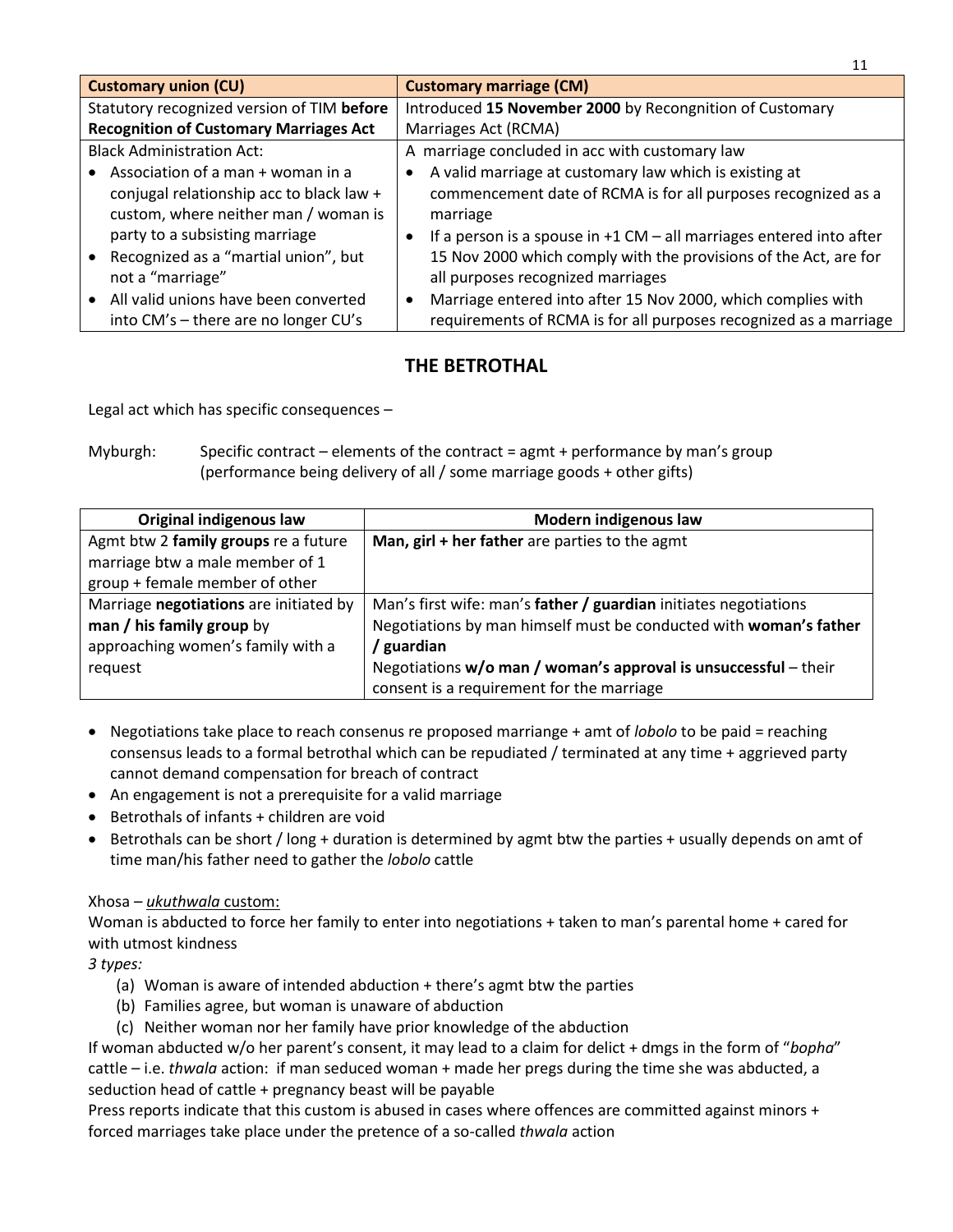| Man                                                            | Woman                                      |
|----------------------------------------------------------------|--------------------------------------------|
| May pay attention to other women (polygynous) as $  \bullet  $ | Cannot pay too much attention to other men |
| long as he does not neglect his betrothed                      | during betrothal period                    |
| Deliver betrothal goods                                        |                                            |

| <b>Betrothal goods</b>                                      | Marriage goods (lobolo)                                   |
|-------------------------------------------------------------|-----------------------------------------------------------|
| Blankets, clothing / other household articles               | Cattle / money                                            |
| Delivered during betrothal period                           | Given together with betrothal goods with marriage in      |
|                                                             | mind (usually before the marriage is concluded)           |
| Property rights over these articles are transferred to      | Ownership remains vested in man's group giver until       |
| the woman / her group upon delivery                         | marriage is concluded -man's group bears the risk of      |
|                                                             | loss / deaths during betrothal-woman's group must         |
|                                                             | care for the cattle + report any losses asap to man's     |
|                                                             | group - if they fail to report these losses in time, they |
|                                                             | must compensate man's group for them                      |
| If betrothal is terminated - guilt factor determines        | If betrothal is terminated, goods have to be returned,    |
| whether articles are returned $/$ not $-$ if woman's fault: | regardless of whose fault it was (Cape, Transkei +        |
| goods normally have to be returned - if man's fault:        | Ciskei courts have held blameworthiness to apply          |
| goods are not returned                                      | when considering what has to be returned)                 |

**Betrothal can be terminated in 3 ways** + legal consequences re disposal of *goods already delivered* with proposed marriage in mind differs:

# Death of the man / woman

(Some peoples – i.e. Pedi + Venda + some Tswana make provision for substitution whereby the deceased man / woman is replaced by another man / woman, usually deceased brother / sister – consent of other man/woman who is the substitute is required)

# *Consequences:*

 Marriage goods must be returned to man's group + compensation must be made for losses of cattle not reported in good time (not returned if man caused woman's death (esp. if she died during betrothal period by giving birth to his child))

# Mutual agreement btw the man + woman

Examples: they realize marriage will not be successful / relationship btw family groups soured) Unlikely to happen because in modern indigenous law, woman's father is also party to the agmt (in original indigenous law, family groups, and not the man + woman, agreed to terminate the agmt) Agmt to terminate cannot be effected w/o co-operation of the woman

# *Consequences:*

• Parties reach an agmt re disposal of goods (usually returned to giver)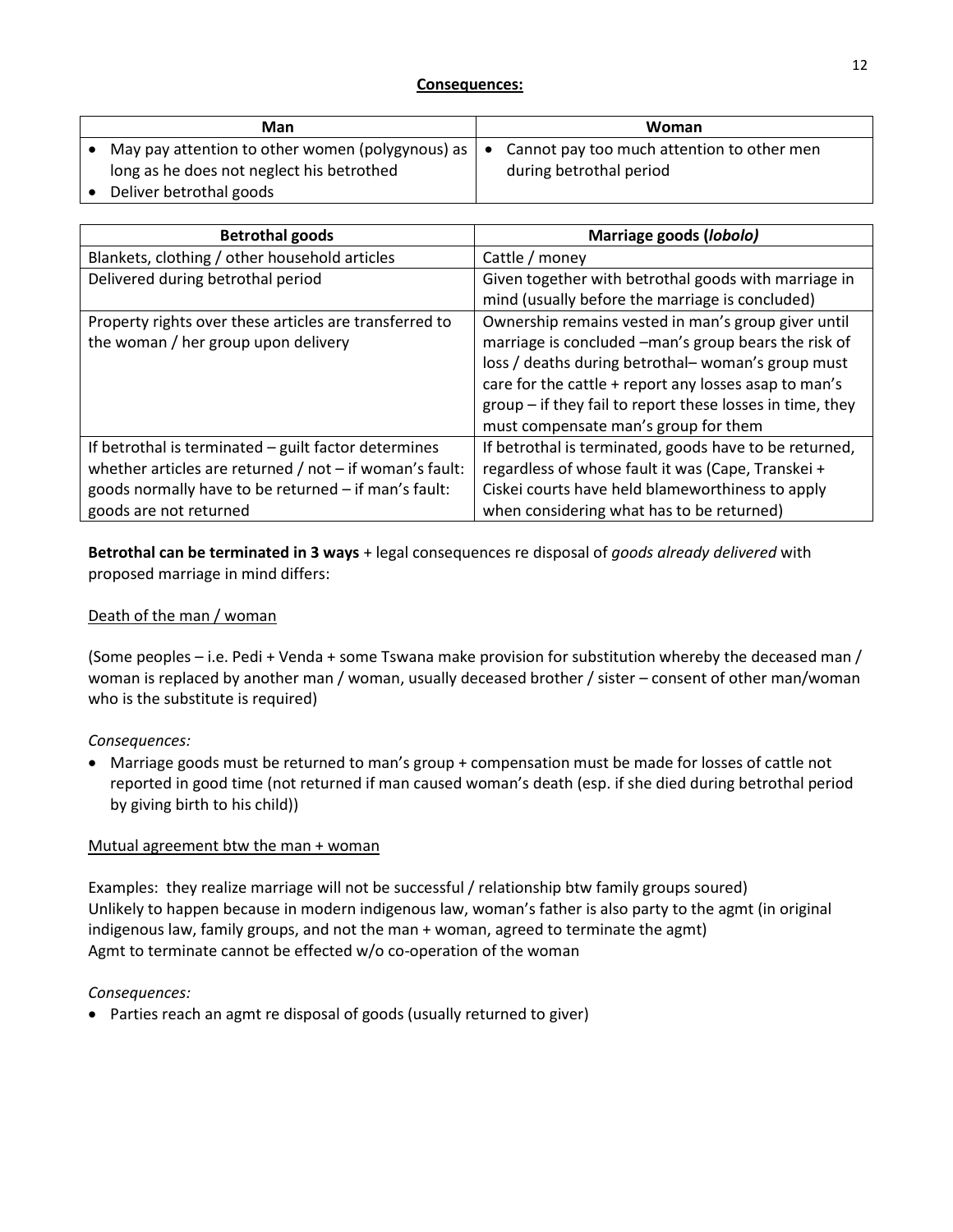#### Unilateral agreement

#### Can be made with or w/o good cause

Based on principle that marriage amt is entered into in good faith + any act of other party contrary to this is a good reason for termination:

# *Good cause for the man's group:*

- Woman's group unreasonably postpones marriage (esp. if accompanied by demands for more cattle / money to be delivered despite delivery of amt agreed upon / delivery of a reasonably quantity)
- Woman's misconduct with other men + neglect of her betrothed
- Woman's immorality if he condones this, a new cause is required to terminate
- Man incurs physical injury after betrothal which renders him unfit for marriage (in this case he must compensate woman's group for all reasonable expenses incurred with proposed marriage in mind)

# *Good cause for woman:*

- Man concludes indigenous marriage with another woman during betrothal period
- Man's immorality where monogamous marriage was contemplated + woman did not condone it
- Continuous neglect to the extent that woman's guardian had to instruct the man to proceed with the marriage
- Too much attention paid to other women + neglect of betrothed and her family

# *If woman's group terminates the betrothal* – *Jikejela* case:

- Woman alone decides if she wants to terminate; her guardian has no say
- Woman must also decide if she wishes to reject the man / condone his misconduct
- Condonation / rejection by guardian w/o woman's consent has no effect

#### *Consequences:*

- Zulu marriage goods must be returned regardless of which party terminated
- Other peoples guilt factor NB: if man terminates with good cause marriage goods must be returned / if man terminates w/o good cause or woman terminates with good cuase: man usually forfeits goods already delivered

# **LEGAL REQUIREMENTS FOR CUSTOMARY MARRIAGES**

Have to be fulfilled in order to achieve a valid juristic act

| <b>Absolute requirements</b>                           | <b>Relative requirements</b>                               |
|--------------------------------------------------------|------------------------------------------------------------|
| Must be satisfied beforehand                           | Juristic act only fulfilled when all requirements are      |
|                                                        | satisfied + can be terminated upon failure to satisfy them |
| If not met $-$ no juristic act (null + void ab initio) | If not met - valid juristic act is effected                |
| Arise from law                                         | Arise by agmt btw parties / law                            |
| Unalterable                                            | Alterable by mutual agmt btw interested parties            |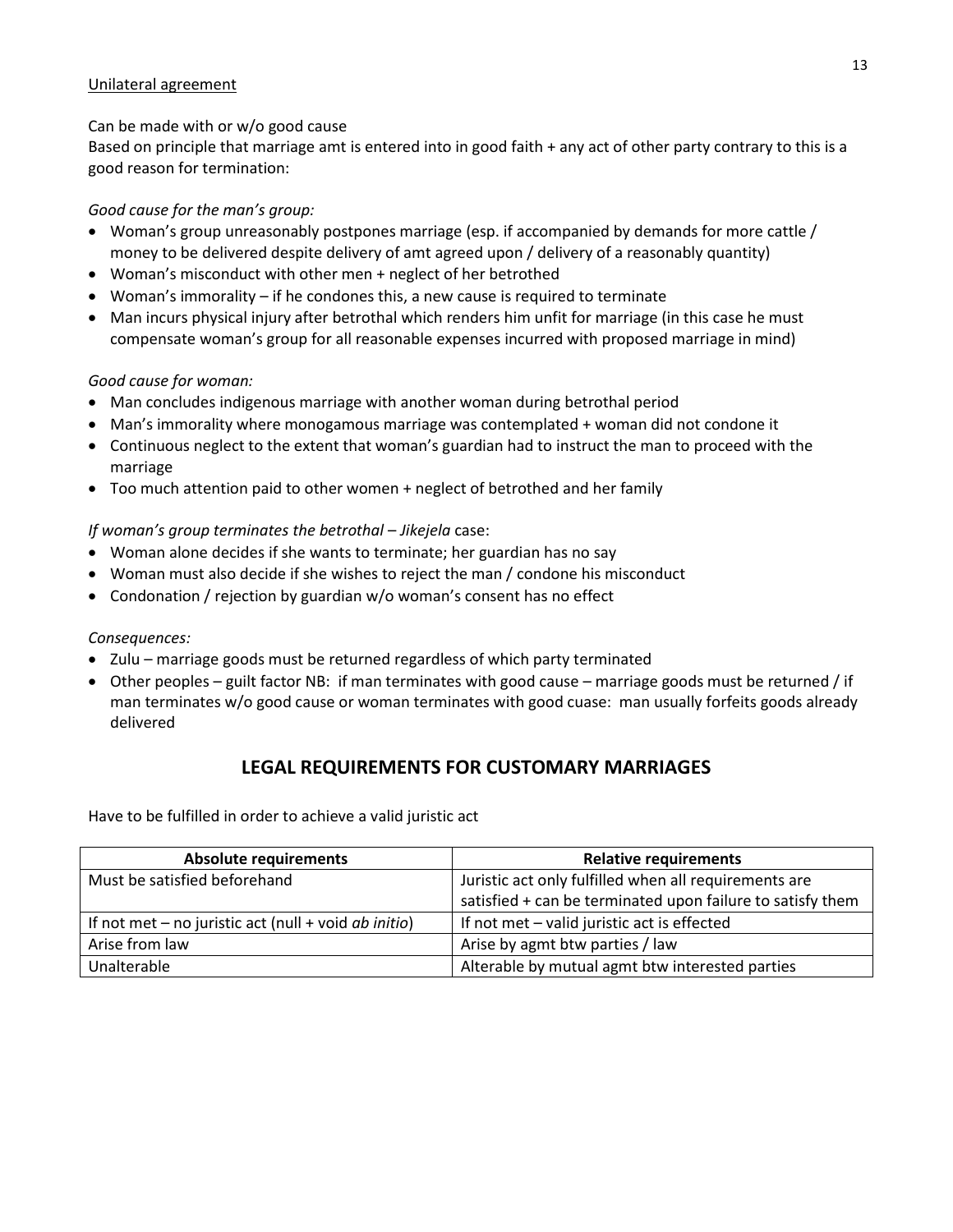### **Customary marriages entered into BEFORE 15 Nov 2000 –**

Tested against requirements for traditional indigenous marriage / customary union – depending on where parties resided –

# **KZN (per Codes of Zulu Law):**

- Consent of father / guardian of intended wife (if a minor), which may not be withheld w/o good reason
- **EXEDENT** Consent of father / guardian of prospective husband (if a minor); and
- Public declaration by prospective wife to the official witnesses at wedding ceremony that she voluntarily submits to marriage + gives her consent thereto

# **Outside KZN (per Olivier):**

Consent of father / guardian of man (under certain circumstances)

Traditionally, there used to be a legal obligation on father / guardian of young man to help him with *lobolo* for his first wife – where a man provides his own *lobolo*, consent of his father / guardian is unimportant (unless he's a minor)

# Consent of father / guardian of woman

Necessary – regardless of woman's age (tacit consent can be inferred – i.e. father accepted *lobolo* / allowed couple to live together as man + wife) *Letsoalo* case: woman's mother can legally negotiate *lobolo* + receive it + act as woman's guardian +

approve her marriage = decision criticized by some as a distortion of African martial law, however, it's a good illustration of application of unofficial customary law + that customary law isn't static

Consent of prospective husband

Imperative (can be express or tacit) = prospective husband can be represented at the formal wedding ceremony + need not be physically present himself

Consent of prospective wife

Made an essential requirement by official courts May be express or tacitly inferred  $-$  i.e. she had no objection to participating in the wedding arrangements + ceremonies

# Handing over / delivery of woman to family group of man / man himself

Wife must be integrated into husband's family, which was usually accompanied by ceremonies Subsequent circumstances indicate whether she was "handed over" Non-integration related to circumstances such as failure to make satisfactory arrangements re *lobolo* / deal turned sour / parties lost interest in each other before marriage had been concluded Process not limited to a single event + could a lengthily process *Mbatha* case: wife' alleged non-integration into husband's family because an accepted ritual was not performed – held: parties could agree to waive the requirement of the ritual + performance of specific rituals is not an essential requirement = case criticized – the real issue (whether wife had been integrated into husband's family) was overlooked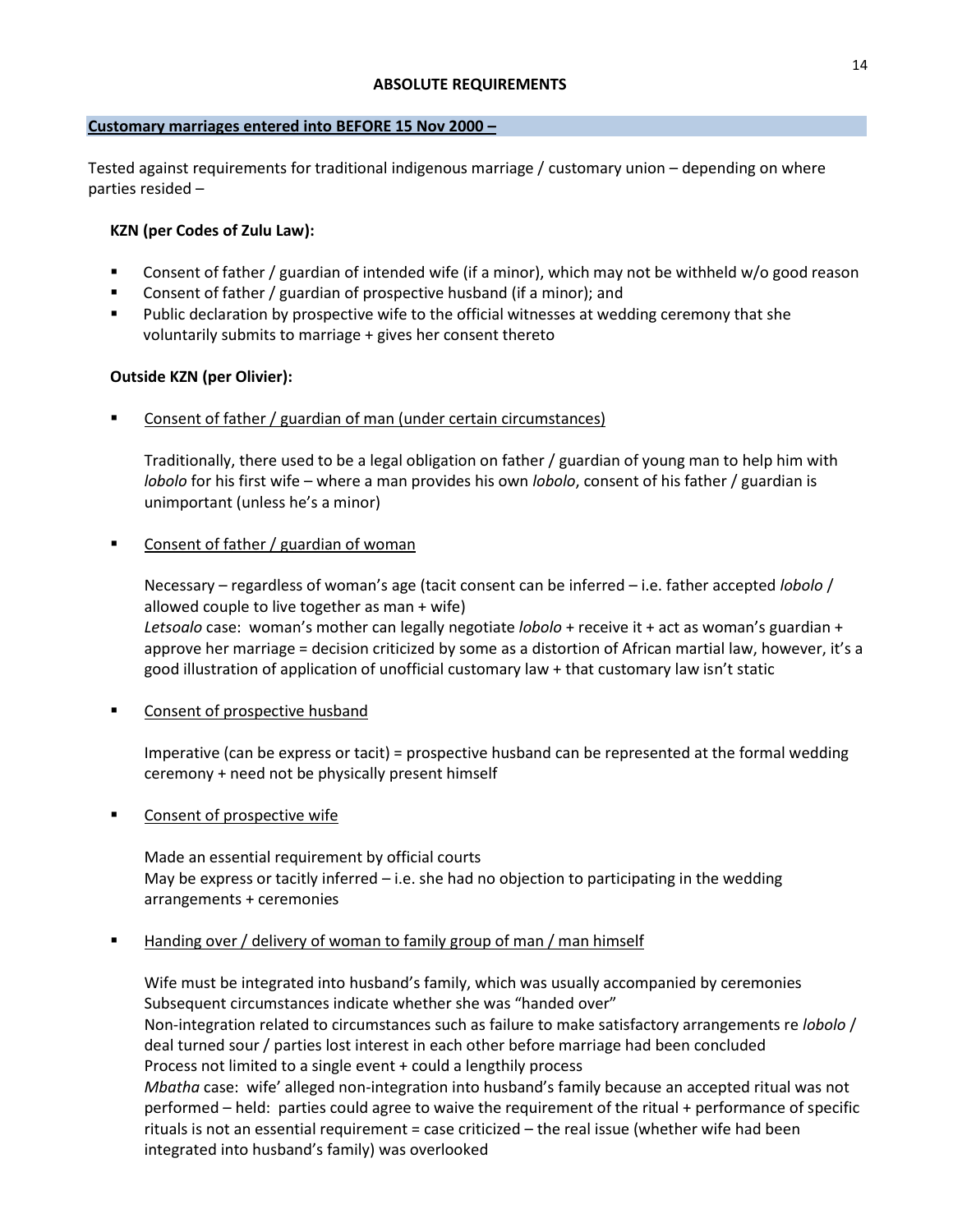#### Agmt that *lobolo* will be delivered

Main component of customary marriage + relates to the measure (and not the actual delivery) of *lobolo* – i.e. no. of cattle / amt of money

#### Non-existence of a civil marriage

Before 1988, a civil marriage dissolved a preceding customary marriage + existence of a valid customary marriage concluded before RCMA was disputed in court – *Road Accident Fund* case: deceased killed in car accident + was married to plaintiff by customary rites and married to another by civil rights – civil marriage concluded before customary marriage – both women claimed loss of maintenance due to negligent death of breadwinner – trial court held legislature didn't intend to afford a person such as the plaintiff the right to claim for loss of support – on appeal, SCA held: any claimant who was a spouse in a customary marriage where her spouse was, at the time of his death, a spouse to a civil marriage as well, must be compensated by RAF + Minister of Justice ordered to review continued existence of current legislation *According to Maithufi + Bekker:* this matter requires urgent attention of legislatures – both marriages should be recognized as valid customary marriages (i.e. polygyny should be recognized in these circumstances)

- During registration of marriage, husband must declare traditional community's rules + customs with which marriage is to be concluded; traditional leader (or his delegate) + representatives of the diff marriage parties (who serve as witnesses) + make similar declarations [Note: 2 white people may encounter problems with registration of the marriage due to evidential problems ]
- Must be registered within 12 m after commencement of the Act (i.e. before 15 Nov 2002) / any longer period prescribed by Minister in Gazette

#### **Customary marriages entered into AFTER 15 Nov 2000 –**

RCMA –

Prospected spouses must both be + 18 years + consent to be married under customary law

Achieves formal gender equality + prevents conclusion of forced marriages

*Provision is made re minors*: Both his/her parents / guardian must consent –

*If consent of parent / guardian cannot be obtained – Marriage Act applies*:

Commissioner of child welfare may grant consent if satisfied:

- $\circ$  Minor has neither parent / guardian + is not in a pozi to obtain consent from parent / guardian
- o Marriage will be in best interests of minor
- $\circ$  In interests of minor to conclude an antenuptial contract (if so, such a contract must be entered into before granting consent)

Note: commissioner may not grant consent if parents/guardian refuse to grant consent *If consent of parent / guardian / Commissioner refuse to give consent, minor can apply to court for consent OR* 

Minister of Home Affairs (or public officer authorized in writing) may grant written permission if considers marriage desirable + in interests of parties in question (such permission doesn't relieve parties from having to comply with all other requirements prescribed by law *If minor entered into marriage without Minister / public officer's consent –*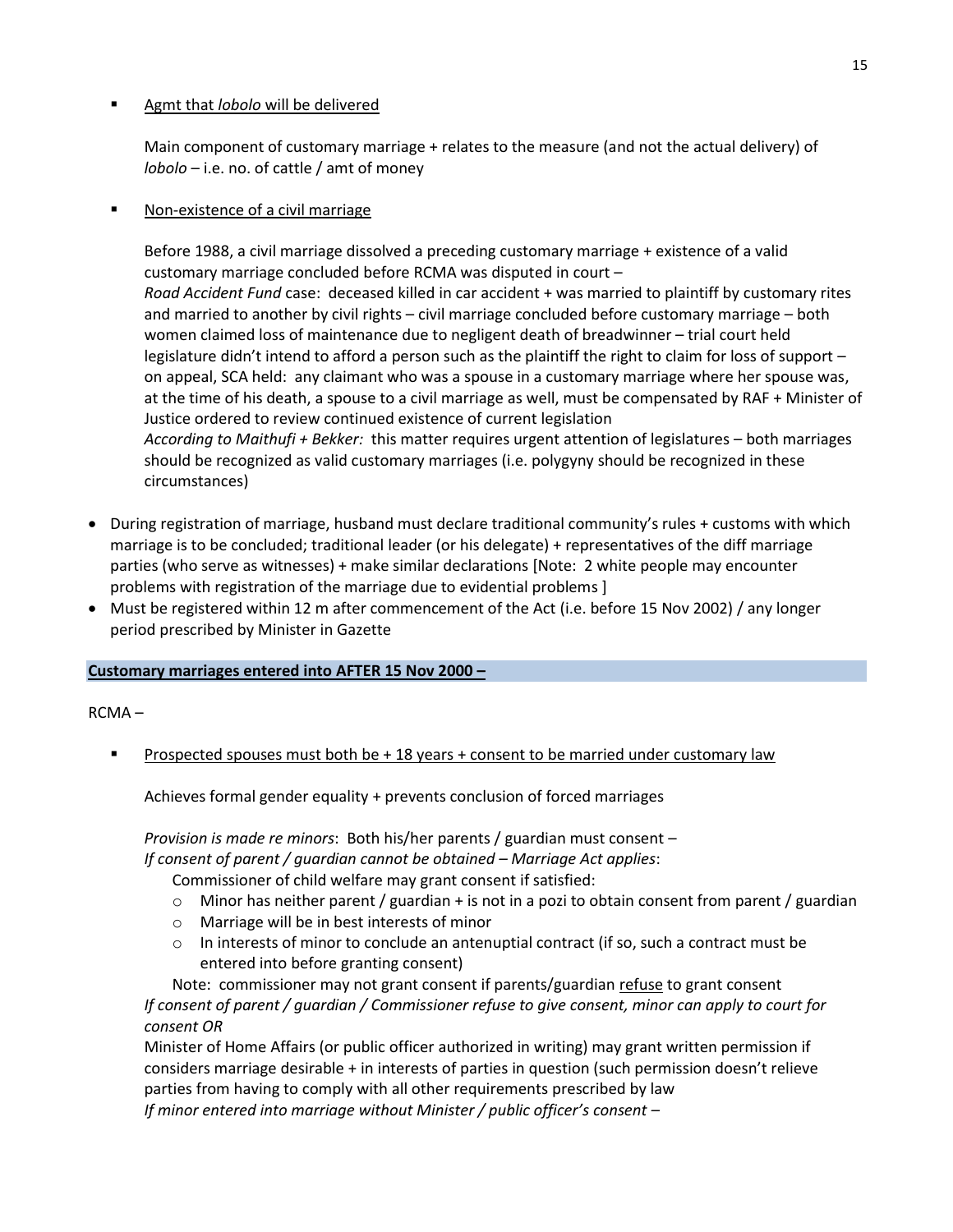o Minster OHA / officer may, in writing, declare marriage to be valid customary marriage if marriage is desirable + in interests of both parties in question + marriage was in every other respect in acc with Marriage Act

A marriage concluded by a minor w/o necessary consent is voidable = minor / parent / guardian must apply for annulment (withdrawal / termination) + lodge the application with HC:

 $\circ$  Application by parent/guardian must be made before minor is 18 + within 6 wks of becoming aware of marriage

 $\circ$  Application by minor must be made before he is 18 / within 3 months after turning 21 Court will grant application only if it's in minor's best interests

RCMA does not alter prohibition of customary marriage btw persons related by blood / affinity – this is still determined by customary law + the laws and customs differ from group-to-group –

|                | Nguni                                                      | Sotho + Tswana              | <b>Tsonga</b> | Venda         |
|----------------|------------------------------------------------------------|-----------------------------|---------------|---------------|
|                | $\blacksquare$ Xhosa: Sex with woman of same clan = incest | • Man may not marry an      | Man may       | Desirable for |
|                | ■ Zulu: marriage with blood relations / person             | ascendant / descendant      | not marry     | man to        |
|                | of same clan / clan of his mother's people                 | ■ Marriages btw cousins are | daughter of   | marry         |
|                | prohibited                                                 | allowed, but cross-cousin   | paternal /    | woman from    |
| $\mathbf{R}$ . | Swazi: marriage btw man + woman belonging                  | marriages (man + daughter   | maternal      | his maternal  |
|                | to clan of man's paternal grandmother /                    | of his mother's brothers /  | aunt $/$      | uncle's       |
|                | maternal grandparent of either sex is                      | father's sisters) preferred | uncle         | family        |
|                | desirable                                                  |                             |               |               |

Marriage must be negotiated + entered into / celebrated in acc with customary law

Negotiations, entering into + celebrating differs from group to group – without these, would be difficult to say if a customary marriage existed

#### *Masuku:*

*Process of customary marriage is gradual + there are still underlying components of a customary marriage with involves a series of changes in:*

- *a. Attitude of contracting groups towards each other (visits + exchange of social courtesies to establish harmony btw the groups, terminating in the consent of the groups to the marriage);*
- *b.* Actual transaction = exchange of rights in woman for cattle extent of lobolo is arranged
- *c. Adjustment of woman in her new office – elevation from maidenhood to wifehood; departure from + farewell to group + its ancestors + intro to new group + its ancestors + her affiliation thereto – any children born to her belong to husband's group + even death does not dissolve the marriage*
- *Lobolo:*

Bennett: *Lobolo* is, by implication, a contractual accessory, even though RCMA makes no ref to it

Olivier: *lobolo* legalizes the marriage, legitimates children born of the woman + acts as a form of compensation to place responsibility on woman's father to support her when necessary, to stabilize the marriage + ensure proper treatment of wife by husband + his family – the primary function being to transfer woman's reproductive capacity to husband's family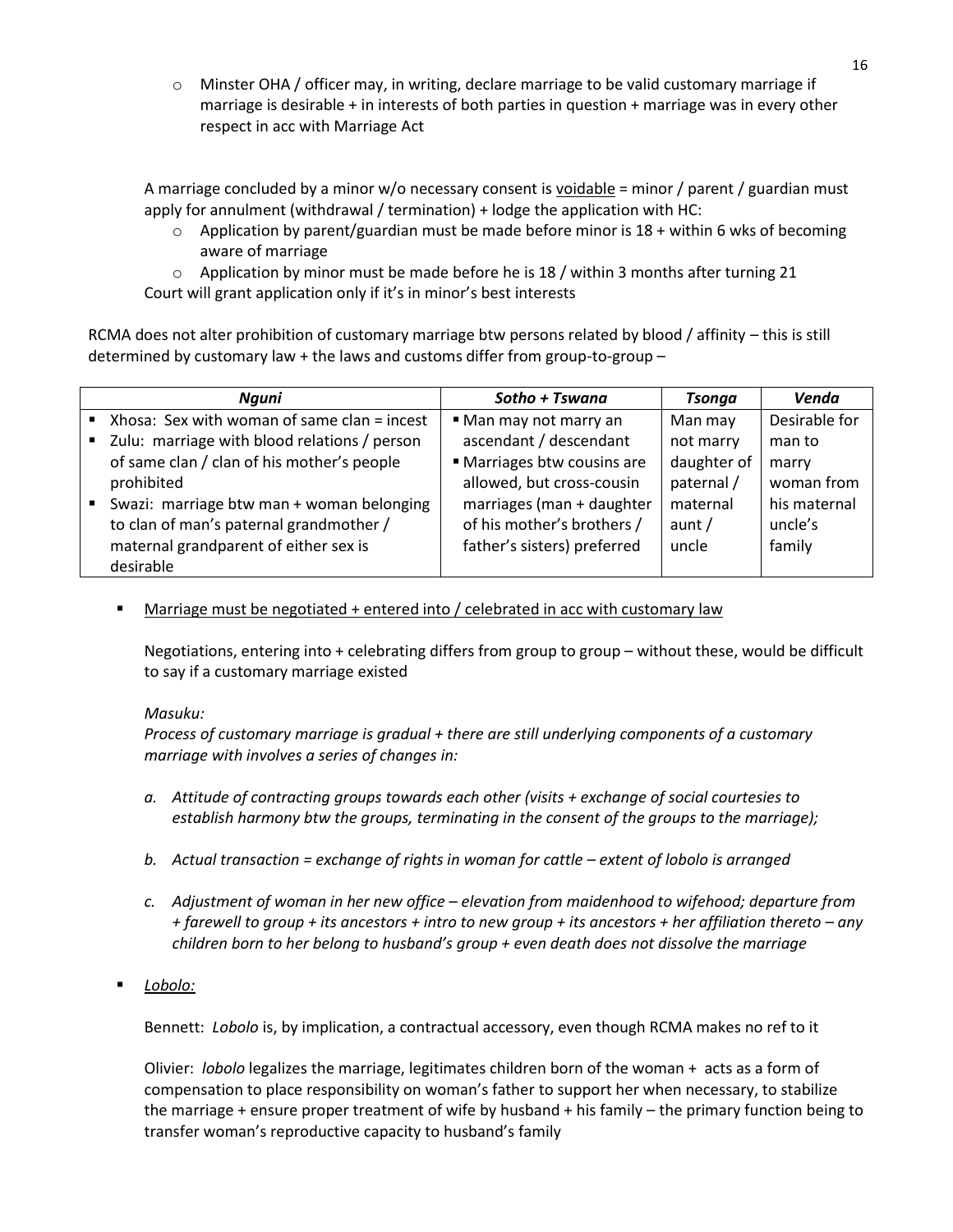## Spouses married acc to customary law are precluded from concluding a civil marriage during continuance of the customary marriage

Legislature enacted this provision to protect the wife – before where a man married by civil rites married a woman by customary law, that subsequent marriage was null + void + the fie + children were auto discarded

Husband + wife married ito customary law can convert *their* marriage into a civil marriage if neither of them is a partner to a subsisting marriage with another person (

## Registration

Failure to register a customary marriage does not affect validity of marriage – registration merely provides proof that a customary marriage exists - Spouses are merely placed under a duty to ensure their marriage is registered = Must be registered within 3m after conclusion of marriage / longer period prescribed Gazette

Reg officer registers marriage by recording ID of spouses, date of marriage, *lobolo* agreed + any other prescribed particulars + issues reg cert which is *prima facie* proof of existence of customary marriage

If a customary marriage was not registered – anyone who has a sufficient interest may apply to reg officer to enquire into its existence – if reg officer satisfied valid customary marriage exits, he must register marriage + issue cert of reg = If reg officer not satisfied – he may refuse to register marriage + court may, upon application + investigation, order reg of marriage / cancellation / rectification of any reg effected by reg officer

Minister may make regulations re:

- Requirements to be met with  $+$  info to be furnished to reg officer;
- Manner in which reg officer must satisfy himself re existence / validity of customary marriage;
- Manner in which any person may participate in proof of existence / reg of any customary marriage;
- Form + content of certificates, notices, affidavit + declarations req ito the Act;
- Custody, certification, implementation, rectification, reproduction + disposal of any doc re reg / that is prescribed ito the Act;
- Any matter required / permitted to be prescribed ito the Act; and
- Any other matter necessary / expedient to provide for effect reg of customary marriage / efficient admin of the Act
- **Prescribing fees payable re reg + issuing reg cert**

#### **Traditional indigenous marriage –**

Man + woman must not be related to one another within the prohibited degrees of kinship

Regarded as incest + that pollutes the community + ancestors may send supernatural punishment (i.e. droughts, hails storms, heat waves) to the community

Persons who committed incest must be killed to purify the community of this pollution; or if they weren't killed, they had to undergo purification ceremonies to free the community of this pollution

Consensus btw the 2 family groups on the 2 people to be united in marriage  $+$  marriage goods

Individual members cannot agree on behalf of the group – groups negotiate over: *The marriage partners –*

- Woman's group satisfies itself re man's capabilities, good name + ability to maintain woman
- Man's family group satisfies itself re woman's qualities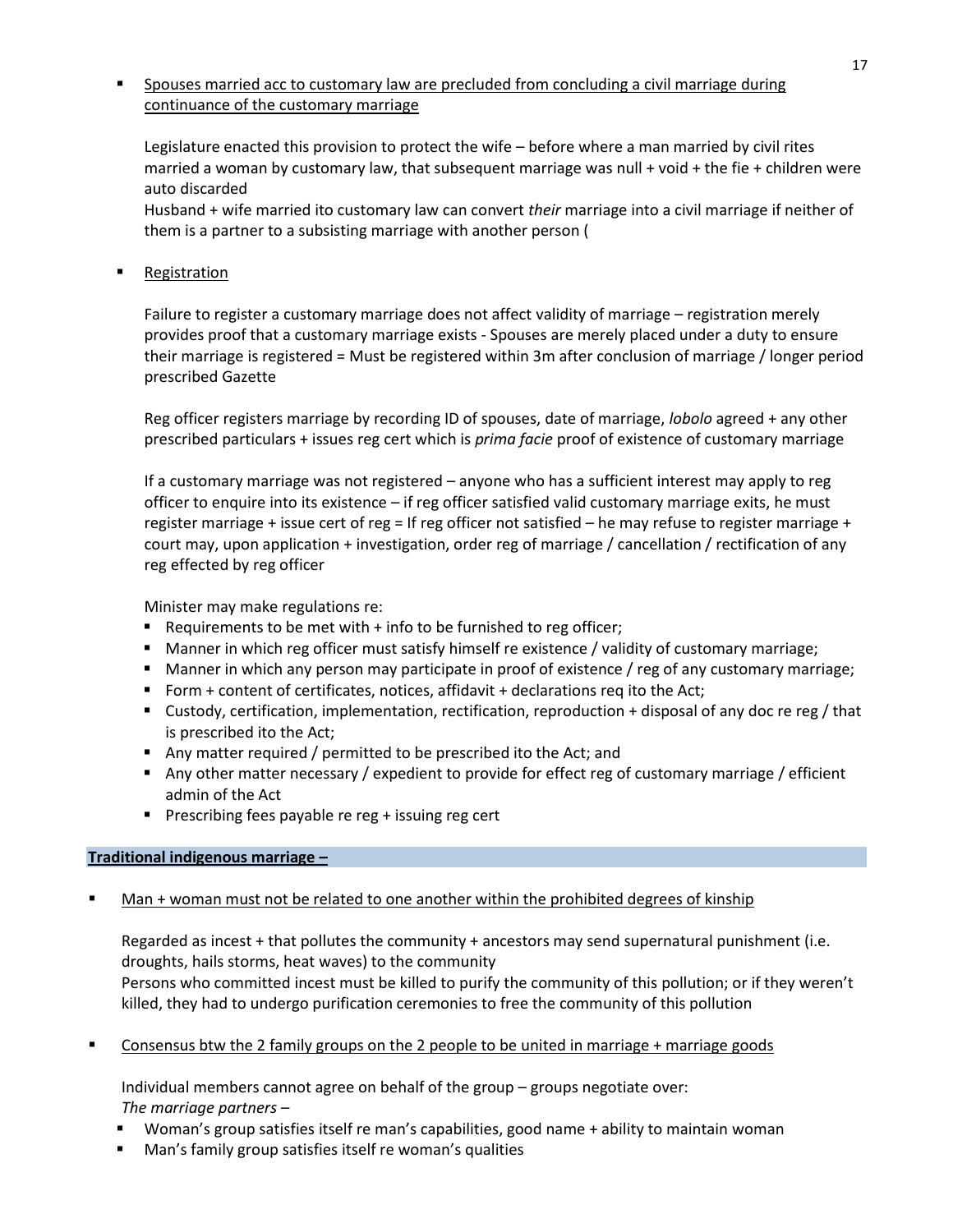*The marriage goods (lobolo) –*

- **Most NB contract in customary law: agreement by which 1 party undertake to deliver a certain female** person as a bride for a certain male person in return for the delivery of cattle / other property
- Originally the parties were the family groups of man + woman; however, nowadays, the parties may even be individuals (i.e. man, girl and her father)
- Delivery + transfer of marriage goods is made to bride's father, but can also take place through description + indication (constructive delivery) and may be made at any pre-arranged place – the time at which marriage goods must be delivered varies:
	- $\circ$  Where a group requires all the marriage goods to be delivered before transferring the bride = delivery of marriage goods is an absolute requirement
	- o Where a group requires part of marriage goods to be delivered before the bride is transferred / delivery via installments after wife transferred = delivery of marriage goods is NOT an absolute requirement
- *NB requirements for lobolo contract –*
	- $\circ$  Consent of father / guardian of bride to be points which may indicate tacit consent / refusal: acceptance / refusal of *lobolo*; or permission / refusal to allow girl to stay with man on understanding that *lobolo* will be paid later
	- o Consent of bride (originally, her free consent was not necessary, but in modern indigenous law, her free consent is a requirement)
	- $\circ$  Consent of bridegroom (does not have to be given before negotiations for marriage commenced, however, the original custom where fathers consent on behalf of their kids is rejected in modern indigenous law)
	- o Transfer of bride (see below)

Customs by which man + woman attempt to force family groups to agree:

*Ukubalkea*: man + woman elope *Ukuthwala:* man + his friends kidnap bride + take her to his people, apparently against her will

Transfer of bride by her family group to man's family group

Brings about the marriage: need not take place physically / be accompanied by ceremonies – but – there must be a formality indicating this transfer (usually she is delivered by her people to man's dwelling place + specific ceremonies are carried out there)

Sufficient in some groups for groom to sleep with bride – as long as family groups have agreed on the marriage (no ceremonies need be carried out) = in these cases, guardianship over the woman is transferred because the woman herself does not have to be physically transferred Groom need not be present when she's transferred –indicates transfer is indeed to his family group

Woman may not already be involved in a marital union

If she is  $-$  the later union is null  $+$  void

# **Customary Union –**

# **Inside KZN: Codes of Zulu –**

**Consent of bride's father / guardian if she's a minor, which consent may not be unreasonably withheld** Rights of any person entitlted to marriage goods may not be prejudiced based on the fact that consent of father / guardian of major bride no longer essential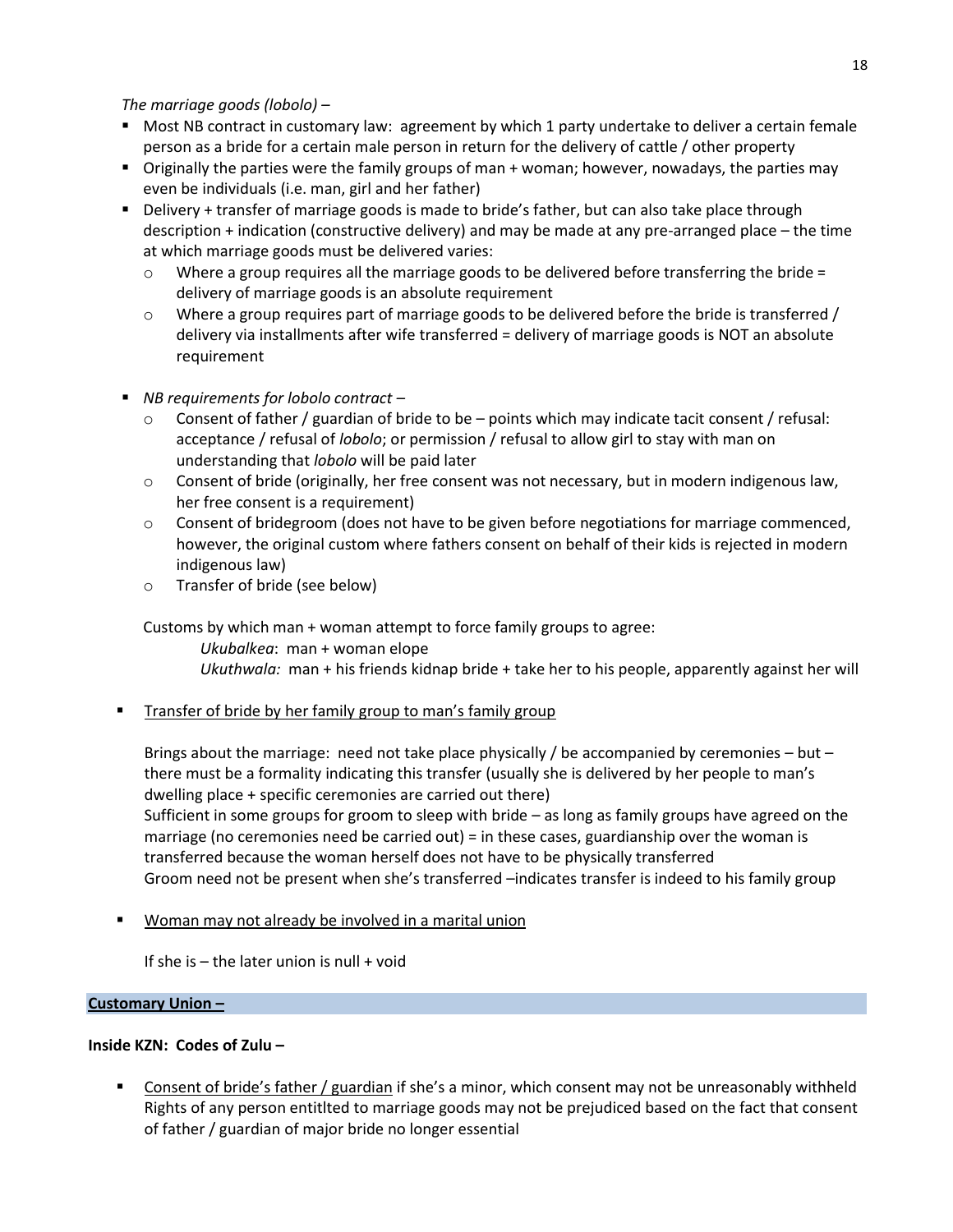- Consent of bridegroom's father / family head if he's a minor
- Public declaration by bride to the official witnesses that union takes place with her consent

Union must be registered (although non-registration does not render union invalid / null + void)

*Lobolo* = a separate contract which is supplementary to the union = not an absolute requirement - no reqs stipulated in the code re *lobolo*  Parties to *lobolo* contract = groom + person entitled to girl's *lobolo*

### **Outside KZN:**

 $\blacksquare$  Consent of bride's father / guardian as a party to the agreement whether bride is minor / not =

Where father / guardian comes to an agreement with bridegroom re marriage goods – he's also consented to the customary union [*Note: because in modern indigenous law bride's father / guardian is also party to the agmt in addition to the bride + bridegroom, there could be a conflict of interest btw bride + her father, however, bride's father has a material interest in the relationship (claim to lobolo), while bride is a spouse]*

- Consent of bridegrooms' father / guardian if bridegroom is a minor
- **Consent of bride**
- **Consent of bridegroom**
- Transfer of bride
- Non-existence of a CL (civil) marriage
- Marriage goods: opposing legal opinions:
	- o Bekker: pmt of marriage goods required
	- o Olivier: agmt to deliver marriage goods required

Customs re delivery of marriage goods differ:

- Some groups would never be able to meet pmt requirement = i.e. *ukutheleka* custom + Sotho group custom that marriage goods be delivered from marriage goods obtained in future for a daughter to be born of the marriage: an express agmt re marriage goods is required
- Some groups don't specifically enter into an agmt re delivery of marriage goods quantity + time of delivery are regulated by custom: an express agmt re marriage goods is not required

# **CONSEQUENCES OF CUSTOMARY MARRIAGES**

#### **General consequences:**

- New & separate legal unit: family house, comes into being
- H&W have mutual obligation to live together
- H&W have mutual duty to allow sexual intercourse
- H&W's status changes
- New house estate is established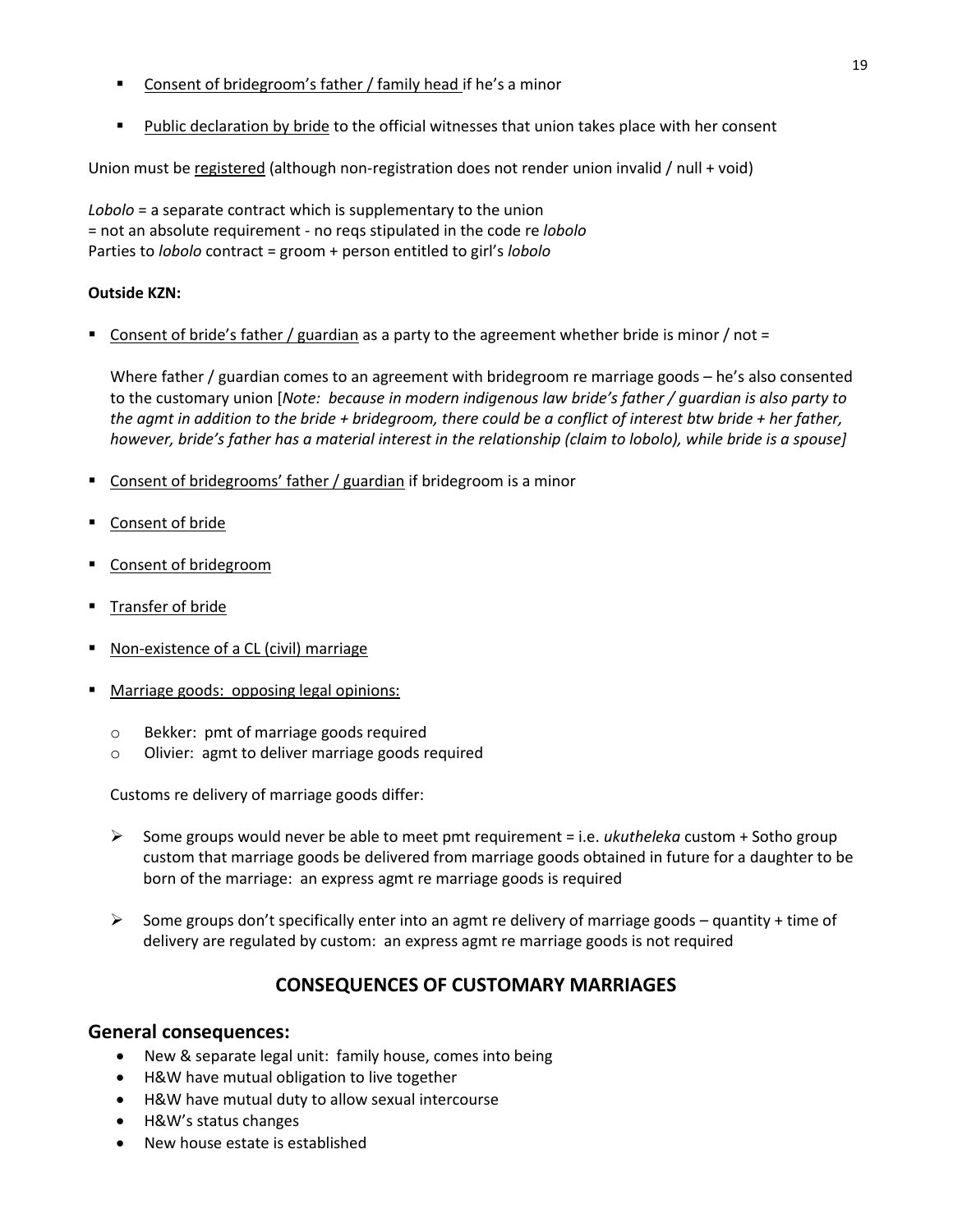# **Personal consequences:**

| Simple ranking system                                                                                                                                                                 | <b>Complex ranking system</b>                                                                                                                                                                                                                                                                                                                                           |                                                                                                                                                                                                                                                                                                                         |  |
|---------------------------------------------------------------------------------------------------------------------------------------------------------------------------------------|-------------------------------------------------------------------------------------------------------------------------------------------------------------------------------------------------------------------------------------------------------------------------------------------------------------------------------------------------------------------------|-------------------------------------------------------------------------------------------------------------------------------------------------------------------------------------------------------------------------------------------------------------------------------------------------------------------------|--|
| <b>Tsonga</b>                                                                                                                                                                         | <b>Nguni</b>                                                                                                                                                                                                                                                                                                                                                            | Other                                                                                                                                                                                                                                                                                                                   |  |
| Household not divided                                                                                                                                                                 | Each house forms sep legal unit with own<br>property                                                                                                                                                                                                                                                                                                                    | Household not divided - each W<br>establishes sep house with own<br>property                                                                                                                                                                                                                                            |  |
| Woman whom man<br>marries $1st$ = main W<br>All other W ranked in<br>order of their marriage                                                                                          | HH div into secs<br>$W1 = \text{main } W$ :<br>$W2 = \text{main } W$ :<br><b>Great house</b><br>Right-hand house<br>$W3 + W5 + W7$<br>$W4 + W6 + W8$<br>"Rafters"<br>"Rafters"                                                                                                                                                                                          | Sotho-Tswana: $1^{st}$ woman married =<br>main W, unless there's a preferential<br>marriage, then this W becomes main W<br>regardless of order in which she was<br>married<br>Other: main $W = W$ to whose marriage<br>goods man's father contributed + rank<br>of all other W's determined acc to order<br>of marriage |  |
| H controls property of<br>group as a whole $-$ when<br>he dies, eldest son of main<br>W controls common<br>property + W's + kids have<br>claim to maintenance<br>from common property | W's rank fixed + cannot be changed unless<br>made publicly with convincing evidence<br>W's rank cannot be lowered<br>Swazi: rank of W's is determined after<br>death of family head<br>Every rafter (aka: igadi W) has her own<br>house estate                                                                                                                          |                                                                                                                                                                                                                                                                                                                         |  |
|                                                                                                                                                                                       | If H marries seed raiser (SR) (W infertile /<br>$died /$ marriage dissolved) = SR does not<br>establish a new house but forms part of<br>house of woman she substituted - except<br>if main W died / divorced, then SR takes in<br>place in all respects<br>SR's pozi must be made public during<br>marriage ceremony $-$ if not, SR establishes<br>house with sep rank | Seed-raiser = same as Nguni                                                                                                                                                                                                                                                                                             |  |

# **Relationships btw H&W:**

# **Duties:**

H: provide family with subsistence (dwelling area / agricultural land / seed / stock / clothing) W: care for house / cultivate + prep food

Before RCMA:

| TIM:              | W under guardianship of H                                                                       |
|-------------------|-------------------------------------------------------------------------------------------------|
| CU (outside KZN): | $W =$ minor + under guardianship of H; but enjoyed independence in running her house            |
|                   | + a particular claim to <i>ubulungu</i> beast (given to mother of a girl by her family group at |
|                   | her marriage - offspring used for her maintenance - remains her personal prop unless            |
|                   | marriage dissolved, then it becomes part of prop of her house + she forfeits claim to it        |
|                   | (i.e. has a claim to it as long as she remains member of her house)                             |

# After RCMA:

W in CM has, on basis of equality with her H + subject to mat prop system governing marriage:

- Full status + capacity (incl. capacity to acquire assets + dispose of them
- Can enter into contracts + litigate
- Any other rights + powers given to her at cust-L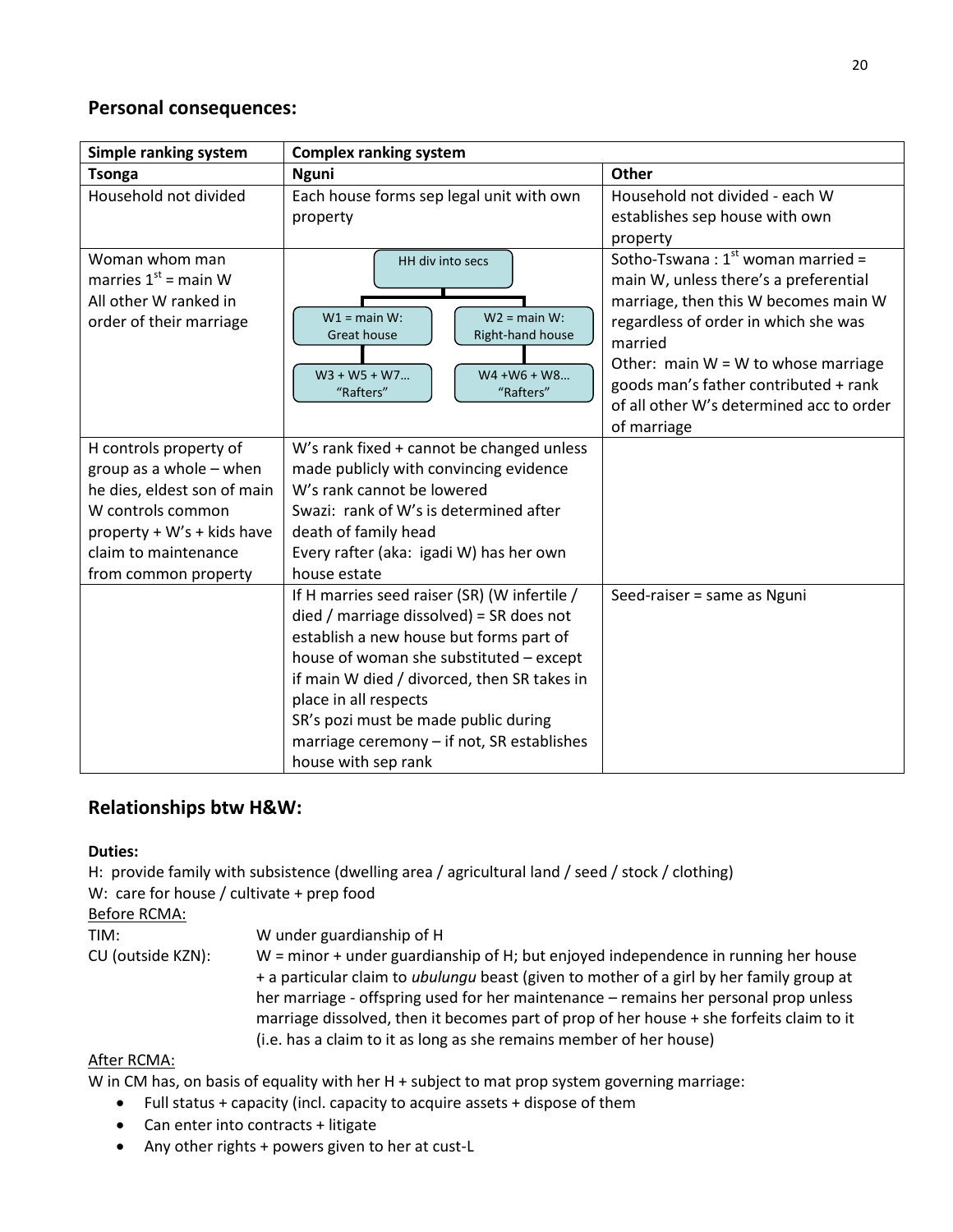# **Proprietary consequences:**

**Control over house property (HP):** HP belongs to H & W & kids - all share in it + each has duty to contribute towards it

Controlled by H on behalf of house, but in consultation with W & older kids

H is only person allowed to dispose of HP

CU: Members of house seen as individuals, each with particular rights & powers:

- Children who are majors + earn own living, have an estate sep to house but must contribute part of their earnings to house
- W has no legal control over house property but, if H irresponsibly disposes of HP + ignores W's objections she can institute action against him on behalf of her house

CM: W can acquire + dispose of assets; enter into contracts + litigate in court

**Relationships btw houses:** Prop of every house forms sep unit + one house cannot be enriched at cost of another

# Transfer of prop btw houses:

Must be reasonable + for a just cause + family head must consult house members Examples of instances where transfer of prop is allowable:

- House must repay a debt + doesn't have property to do so;
- Property of one house is used as marriage goods for son from another house daughter from other house appointed as source from which debt is to be repaid = marriage goods received for daughter must be used to repay the debt;
- House property is used to marry a subordinate wife such wife is usually affiliated to house that supplied property (custom is known as *ukwethula*)

Debt relationship created btw the 2 houses which must be repaid

Death of family head does not extinguish his debt

In the past, hous that supplied property could not sue other house in court for repmt (because family head could not simultaneously rep one house as  $P +$  other as  $D - i.e.$  a household cannot be divided against itself) However, in modern indig law, woman belonging to house having claim can initiate claim against family head / other house

# **REFORM ITO RCMA**

# **Marriages concluded before RCMA:** S7(1) RCMA: still governed by customary law

# *Polygynous:*

Creation of sep houses with their own house property controlled by husband) retained Spouses can jointly apply to court for leave to change matrimonial property system governing their marriage = court may grant application if satisfied:

- Sound reasons for proposed change;
- Sufficient written notice for proposed change given to all creditors of spouses; and
- No other person will be prejudiced by proposed change

Court will then order that the mat prop system applicable to marriage(s) will no longer apply + authorizes parties to marriage(s) to enter into written contract to regulate future mat prop system acc to conditions determined by the court

If husband is in more than 1 customary marriage, all persons having sufficient interest in matter (esp. existing spouse(s)) must be joined in proceedings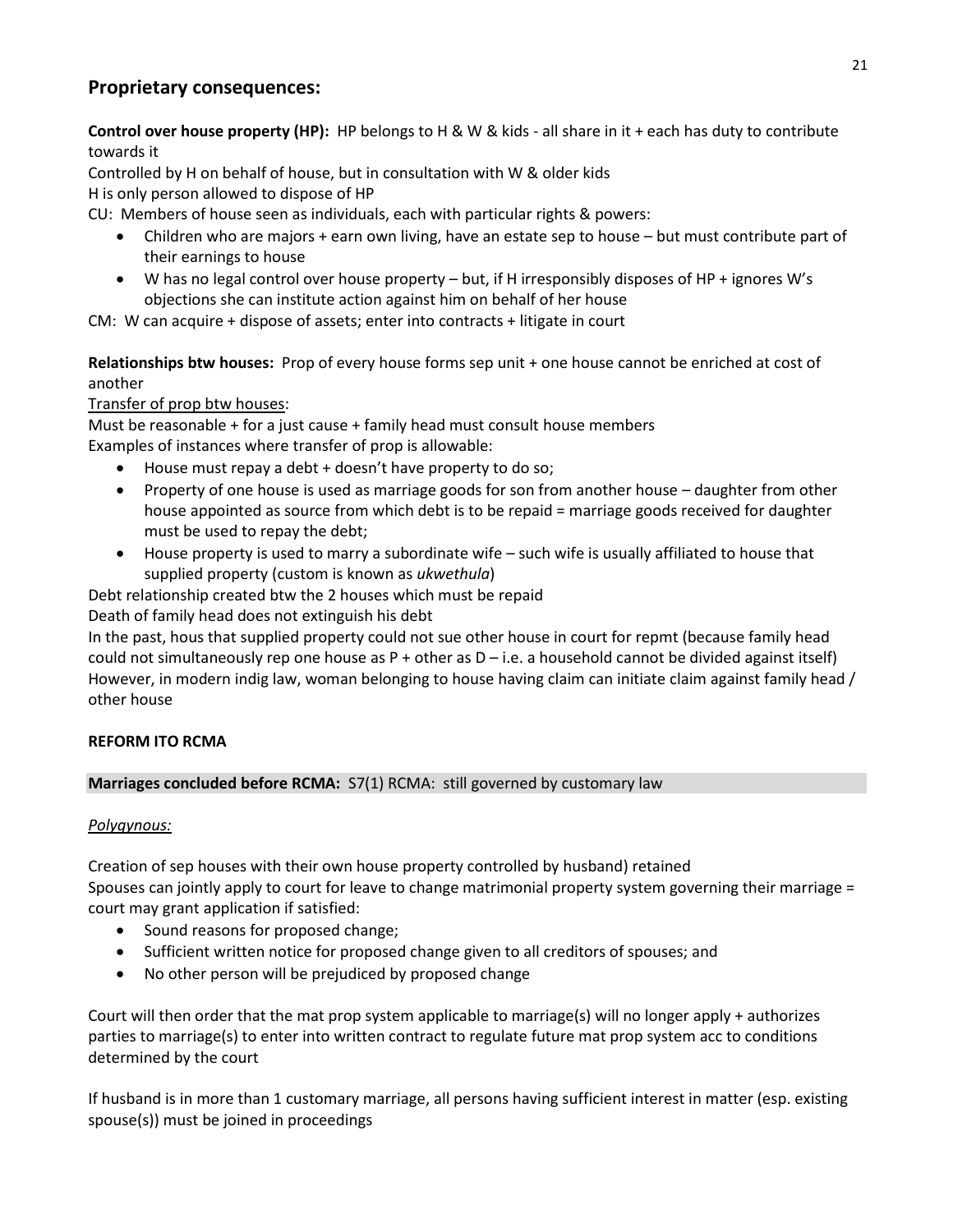#### *Monogamous:*

*Gumede: RCMA declared unconst (as far as it relates to monogamous customary marriages) = all monogamous customary marriages entered into before RCMA are, as from 8 Dec 2008 (date of judgment), in comm of prop + profit + loss btw the spouses. Distinguishing btw customary marriages entered into* BEFORE *commencement of Act and* AFTER *was declared unconst = patrimonial conseq of monogamous customary marriages entered into before and after commencement of RCMA are now the same*

*Note: above judgment has no bearing on customary marriages terminated by death / divorce before date of judgment*

#### **Marriages concluded after RCMA:**

#### Monogamous:

Family estate = in community of prop (unless excluded in ANC) – equal powers to H&W to administer + control joint estate

#### Polygynous:

Husband must apply to court to approve a written contract which will regulate future mat property system of his marriages – court must:

- If marriage is in comm of prop / subject to accrual system:
	- Terminate mat prop system applicable to marriage; and
	- Effect a div of mat prop
- Ensure equitable distribution of mat prop; and
- Take into account all relevant circumstances of the family groups which would be affected if application granted

Court may:

- Allow further amendments to terms of contract;
- Grant order subject to any condition it deems just; or
- Refuse applic if, in its opinion, interests of any party involved wouldn't be sufficiently safeguarded by proposed contract

All persons having sufficient interest in matter (esp. existing spouse(s)) must be joined in proceedings If court grants applic – registrar must furnish each spouse with an order of court together with certified copy of contract + registrar must send the order + certified copy of contract to each registrar of deeds of are in which court's situated

RCMA silent about consequences if there's no approved contract = suggested that this should lead to nullity of marriage – H's competence to enter into further customary marriages must be seen as dependent on court's approval (so as to protect interests of wives + their family groups) = detrimental for woman in supposed marriage (many are unaware of provisions of RCMA + regard church ceremonies as sufficient)

#### **Note:**

Indicated by RCMA that only 1 mat prop system is applicable for ALL marriages + that the only possible option is total div of assets = very unfair towards wives who don't have opp of building up their own estates Court has power to make equitable order it deems just in a divorce action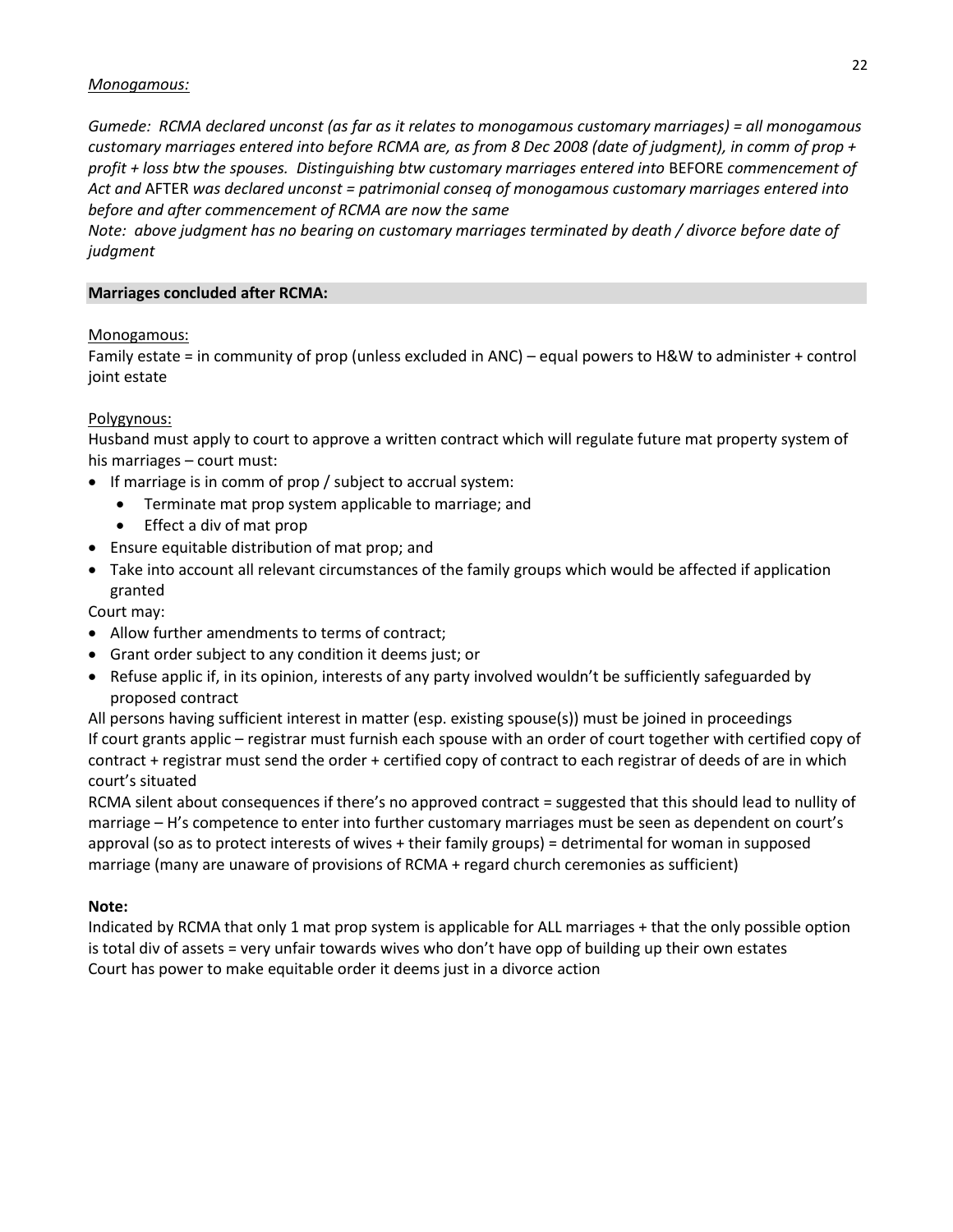# **DISSOLUTION OF CUSTOMARY MARRIAGES**

# **Ways of dissolution:**

### **COURT ACTION:**

| <b>TIM</b>         | CU                                                                     | <b>CM</b>            |
|--------------------|------------------------------------------------------------------------|----------------------|
| Only if parties    | KZN: MUST be dissolved by a competent court                            | Regardless of        |
| (spouses + their   | Outside KZN: parties may approach court to decide on return of         | where spouses        |
| respective         | marriage goods (lobolo) + in doing so, indirectly dissolve CU          | reside, court is the |
| families) couldn't | Instituted by H against W's father for return of marriage goods; or    | only competent       |
| agree on           | Instituted by W + her father for dissolution of marriage + declaration | authority to         |
| consequences of    | of forfeiture of marriage goods = implies court can dissolve CU by     | dissolve CM          |
| dissolution (esp.  | way of a decision (W's father cannot institute action as sole          | ("court" = family    |
| ito disposal of    | claimant)                                                              | court / competent    |
| marriage goods)    | Codes of Zulu Law provides wife in KZN can institute action for        | div of HC / divorce  |
|                    | dissolution w/o assistance of her father                               | court)               |

#### **W/O INTERFERENCE OF THE COURT:**

Original indigenous law: TIM dissolved by family groups concerned

Modern indigenous law: CU outside KZN can be dissolved in foll ways:

- Mutual agreement + agreement usually provides for consequences (no particular grounds need exist);
- H's initiative (with / w/o good reason); or
- W + her father's initiative (with or w/o good reason)

# **H / W'S DEATH:**

| <b>TIM</b>        | CU                                                                   | <b>CM</b>           |
|-------------------|----------------------------------------------------------------------|---------------------|
| Did not dissolve  | Death of wife:                                                       | Position unclear -  |
| as a matter of    | Terminates union - substitution is also possible                     | argued that         |
| course – relative | House of deceased continues to exist                                 | customary law       |
| was substituted   | If she hasn't given birth to a son - husband may marry a seed-raiser | applies since there |
| for deceased      | Death of husband:                                                    | is no explicit      |
|                   | Does not terminate union                                             | amendment of        |
|                   | "Widow" remains wife in household                                    | customary law (i.e. |
|                   | Male relative (sometimes a non-relative) can pro-create children for | death of spouses    |
|                   | deceased with wife (if she's still able to bear children) - aka:     | does not terminate  |
|                   | "ukungena"                                                           | the union)          |
|                   | Codes of Zulu Law - H's death dissolves union (ukungena permitted,   |                     |
|                   | however, later seed-raising cannot really be regarded as ukungena)   |                     |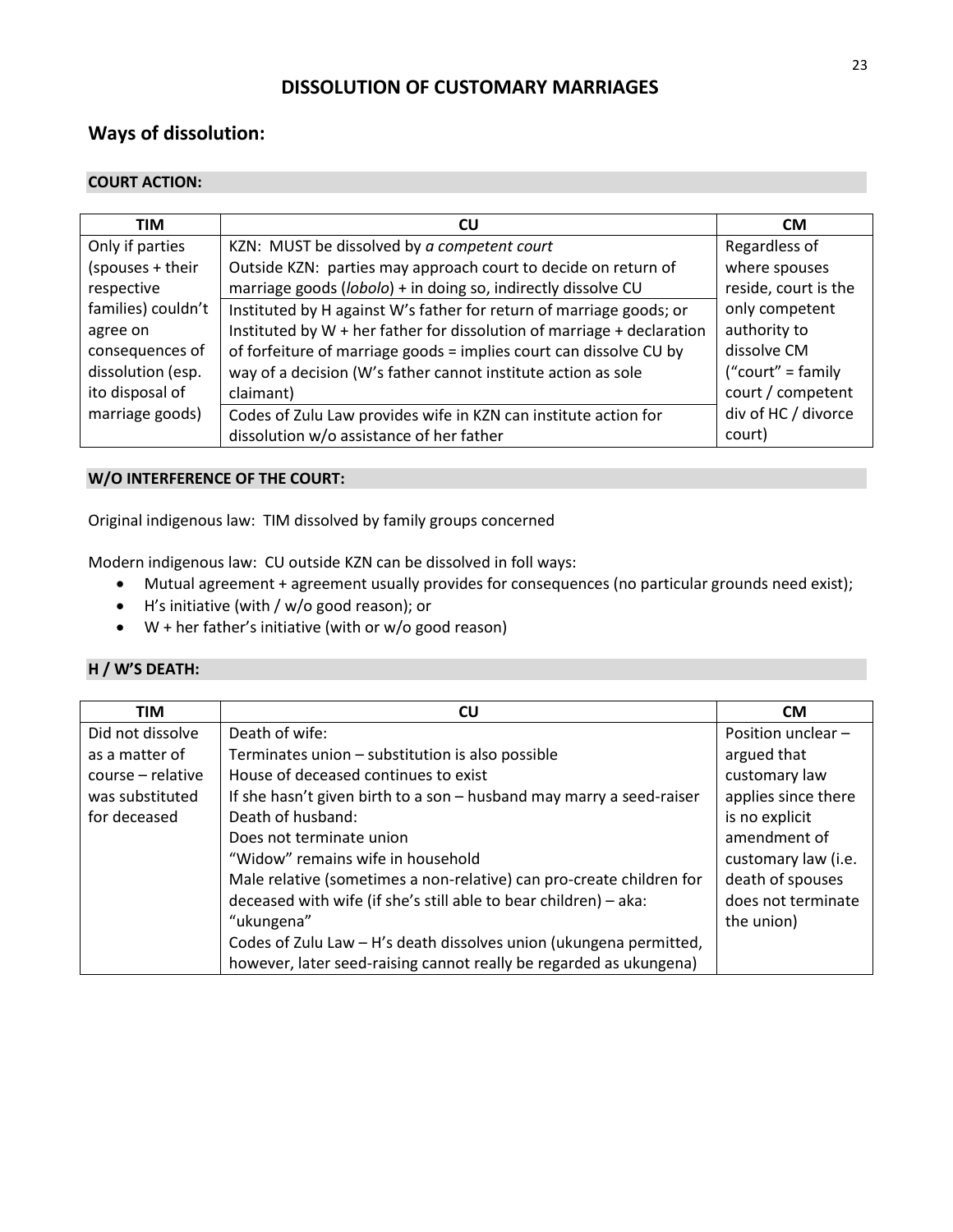| <b>TIM</b>                       | CU                                 | <b>CM</b>                                    |
|----------------------------------|------------------------------------|----------------------------------------------|
| Non-fulfillment by wife of       | Outside KZN: recognized by courts  | Irretrievable breakdown:                     |
| child-bearing duties             | (except indig courts):             |                                              |
| Failure to deliver marriage      |                                    | Views of spouses & wider family              |
| goods                            | • Adultery, if it amts to          | groups considered                            |
| Violation of conjugal            | repudiation / renders union        |                                              |
| fidelity by wife, amounting      | impossible -                       | Question of fact: in light of all            |
| to repudiation                   | Concealment of ID / protection     | available evidence, is there a               |
| Wife preventing husband          | of adulterer; continued adultery   | reasonable prospect that parties will        |
| from taking action against       | & incest = $aggravating$           | be able to restore a normal marriage         |
| her adulterous lover             | circumstances & not sep grounds    | relationship btw themselves?                 |
| Single act of incest by wife     | for divorce                        |                                              |
| <b>Premarital pregnancy</b>      | . Pregnancy during marriage due    | Divorce Act (which applies to CM's) -        |
| concealed from husband           | to secret pre-marital intercourse  | court may accept as proof -                  |
| Neglect of mutual                | with another man                   | • Parties continuously lived apart for       |
| marriage duties, incl.           | • Desertion by wife                | at least 1yr immed before date of            |
| sexual intercourse               | • Refusal to have sex              | instituting divorce action                   |
| Expulsion of wife by             |                                    | • Defendant committed adultery &             |
| husband - directly /             | In KZN (Codes of Zulu Law):        | plaintiff finds this irreconcilable          |
| indirectly                       | grounds for both husband & wife:   | • Defendant declared habitual                |
| Desertion by wife with           |                                    | criminal ito sentence of court & is in       |
| persistent, unfounded            | • Adultery                         | prison as a result                           |
| refusal to return                | • Continued refusal of conjugal    |                                              |
| <b>Accusations of witchcraft</b> | rights                             | Court's discretion is limited $-$ if parties |
| by husband = sufficient          | · Willful desertion                | agree marriage has broken down &             |
| reason for wife to leave         | · Continued gross misconduct       | ought to be dissolved & that D will not      |
| her husband                      | • Imprisonment of at least 5yrs    | challenge P's allegation of irretrievable    |
| Impotence of husband             | • Living together is insupportable | breakdown, court has to accept P's           |
| (substitution possible)          | & dangerous - i.e. Gross cruelty / | unchallenged evidence & grant divorce        |
|                                  | ill-treatment / r serious          | (i.e. = an option provided there's           |
|                                  | allegations like witchcraft        | consensus btw the parties)                   |

# **EFFECT OF DISSOLUTION ON MARRIAGE GOODS**

Generally, goods are returned to husband OR forfeited by husband in favour of wife's group.

# Sometimes goods are returned in part only by taking foll factors into account –

#### **Amount of blame on either side**

- **Wife is to blame:** marriage goods are usually returned
- **Husband is to blame:** marriage goods not returned (customarily 1 beast is returned to husband as concrete proof that marriage dissolved)

### **Number of children born**

Wife's group allowed 1 beast as a deduction for every child born (incl. miscarried children) If wife had more children than no. of marriage beasts – at least 1 beast must be returned to husband as concrete proof that marriage dissolved

# **Portion of marriage goods already delivered**

Court may be approached for a decision if the parties fail to reach mutual agreement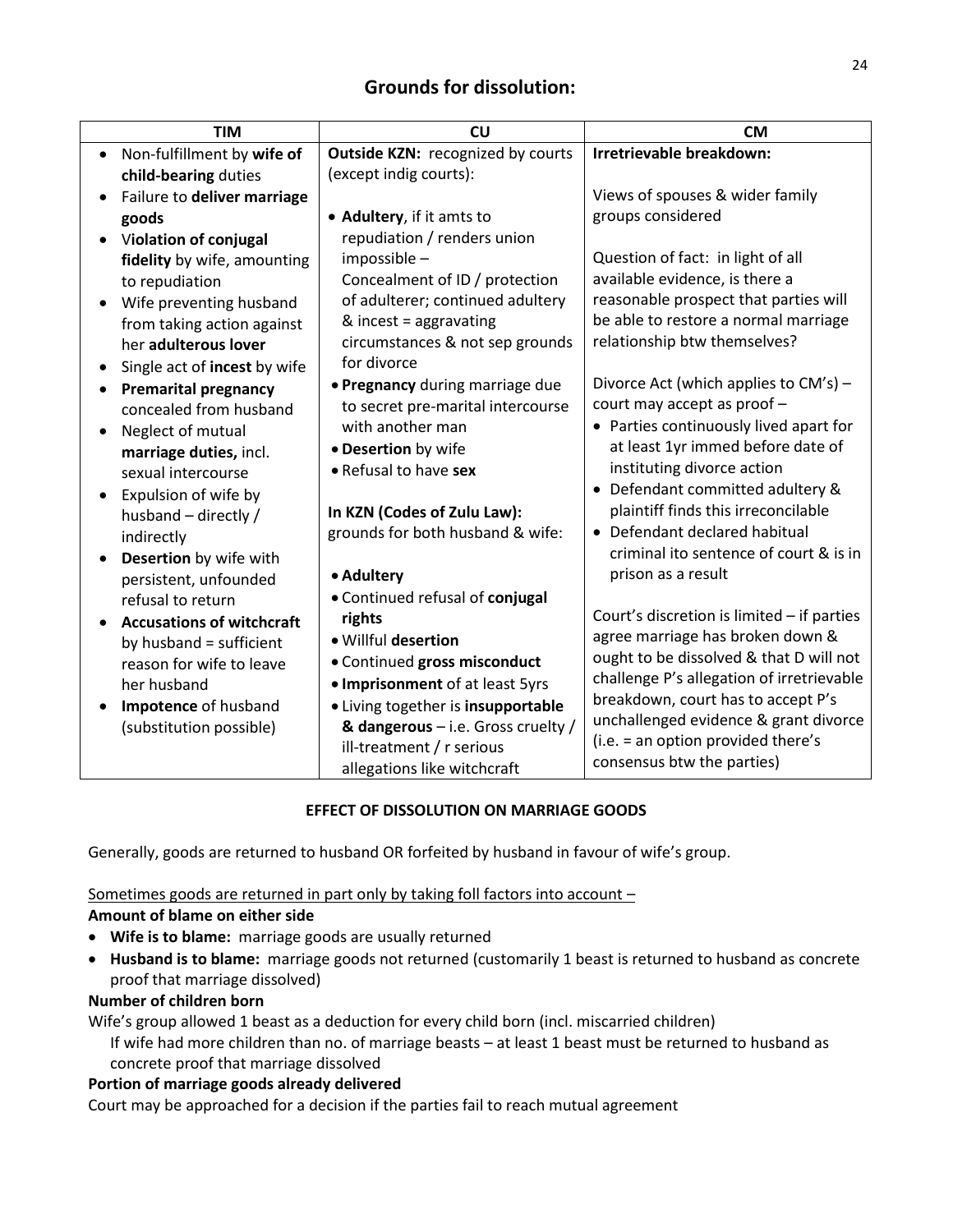#### **CONSEQUENCES OF DISSOLUTION**

# **Husband & wife:**

Polygynous nature = husband's status not seriously affected

Wife's position changes drastically = divorced woman & no longer under guardianship of husband

- TIM: reverts to being under guardianship of her agnatic group of birth
- CU: reverts to guardianship of her father / his successor, unless she's older than 21 (i.e. a major)
- CM: becomes a major when she marries and remains a major on dissolution of her marriage

## **Children:**

| <b>TIM</b>                                                                                                | <b>CU</b>                 | <b>CM</b>                                              |
|-----------------------------------------------------------------------------------------------------------|---------------------------|--------------------------------------------------------|
| Remain members of house - infants can accompany                                                           | <b>Codes of Zulu Law:</b> | IF lobolo obligations                                  |
| mother to her people, but must return to father's                                                         | under guardianship        | fulfilled, husband & his                               |
| home when older - Father has absolute right to                                                            | of husband, but           | family are entitled to any                             |
| custody & guardianship + Mother has no parental                                                           | court can make an         | children born of wife, but                             |
| rights to custody / guardianship because she's not                                                        | order re custody &        | court can make an order re                             |
| party to lobolo contract                                                                                  | maintenance               | custody / guardianship of<br>any minor child when      |
| If wife institutes $action$ – must prove father not fit &                                                 |                           | granting decree for                                    |
| propert person due to ill-treatment / neglect / inability<br>to care for kids                             |                           | dissolution of CM                                      |
| If husband institutes action for custody $-$ must prove                                                   |                           | Court takes into account any                           |
| wife not fit & proiper caregiver & lives in unsuitable                                                    |                           | provision / arrangement                                |
| conditions which endanger child's physical / moral<br>wellbeing                                           |                           | made ito CL when making<br>order re pmt of maintenance |
|                                                                                                           |                           |                                                        |
| However – court & Const adapted above by                                                                  |                           |                                                        |
| emphasizing best interests of child as decisive +<br>Guardianship Act grants equal powers of guardianship |                           |                                                        |
| to both parents                                                                                           |                           |                                                        |
| (Court considers effect on ancestral connection for                                                       |                           |                                                        |
| children if custody given to someone other than                                                           |                           |                                                        |
| father's family (i.e. rituals are performed on behalf of                                                  |                           |                                                        |
| child by paternal family to ensure child remains                                                          |                           |                                                        |
| connected with ancestors)                                                                                 |                           |                                                        |

#### **Proprietary:**

**TIM**: wife lost all rights & powers re house property + could not even claim to be maintained from it

RCMA provides for maintenance & matrimonial estate sharing + specifies that court has powers re allocation of assets & benefits of marriage when granting decree for dissolution of CM

Court must make an equitable order re polygynous marriages & consider factors such as contracts / agmts / court order / expectations & liabilities re marriage goods (esp. when deciding assets of estate to be divided)

Court may also order any person who in court's opinion has sufficient interest be joined in procedings

Divorce Act provides that no person ought to benefit financially from marriage he / she caused to fail – spouse loses claim he/she has to assets of other spouse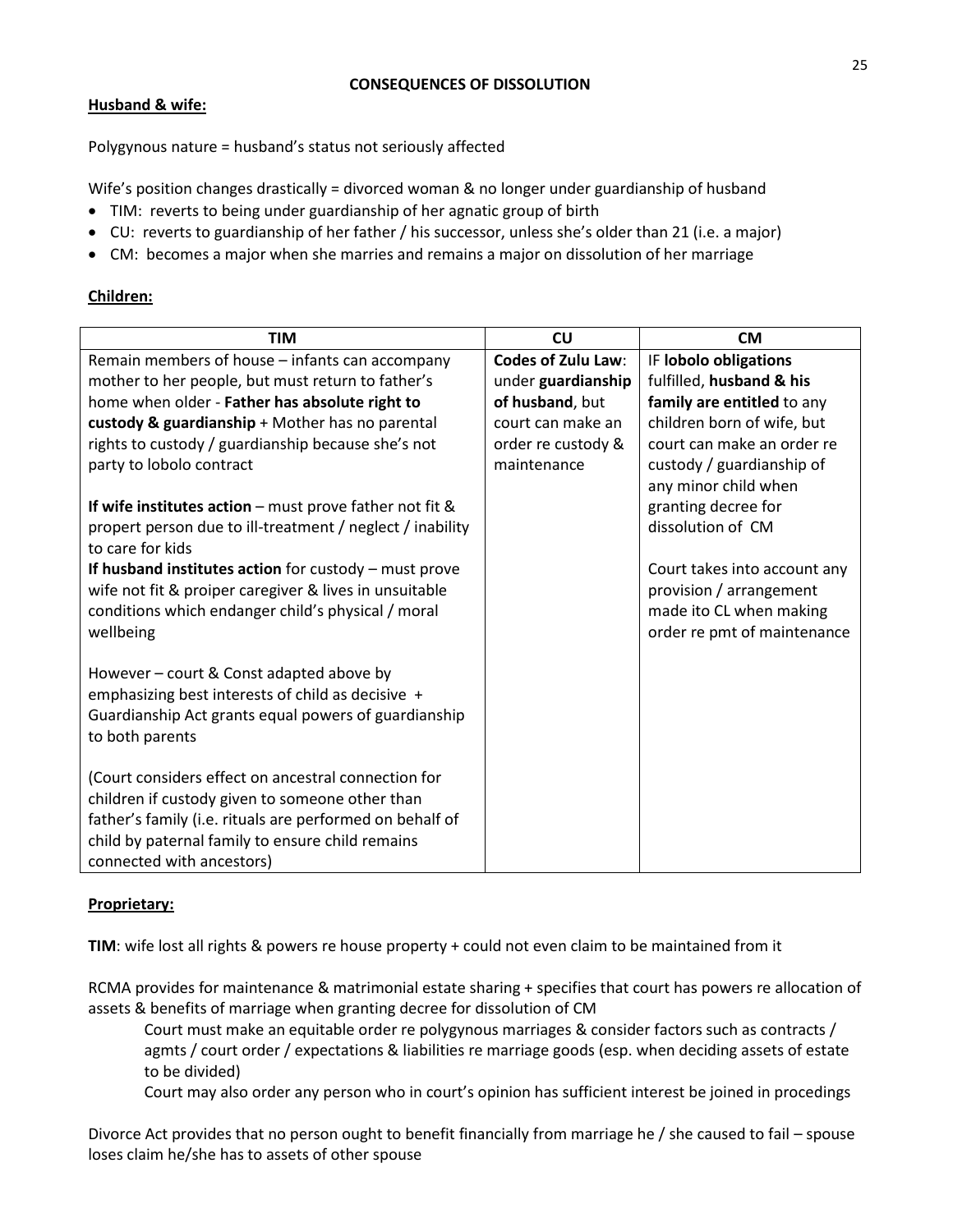CL provides for "forfeiture of benefits" = divorce is effected by abandonment of wife & her family or by husband & his family of all their respective rights in the marriage = court order ito Divorce Act for forfeiture of patrimonial benefits of CM is in line with customary practice

## **Civil Marriages**

### RCMA provides:

No spouse in a CM can conclude a civil marriage during existence of CM, unless spouses conclude civil marriage with each other & as long as neither spouse is in an existing CM with another person (a civil marriage that contravenes these provisions will be void)

If spouses in CM later conclude civil marriage with each other, marriage will be in community of prop, unless excluded by ANC

RCMA is silent re consequences of converting CM to civil marriage – most acceptable view = CM will be terminated on date civil marriage concluded, but termination is not retrospective – CL rules apply to CM & its consequences until civil marriage concluded & thereafter rules applicable to civil marriages apply

## **CUSTOMARY LAW OF PROPERTY: CUSTOMARY LAW OF THINGS**

## **RIGHTS RE PROPERTY –**

## **General property:**

- Belongs to household as a whole, controlled by family head on their behalf & in interests of group
- Each member of household shares in it acc to his status within the group
- When family head dies control passes to his general successor result = successor becomes an heir to exclusion of other members & is responsible for use of such property
- Includes:
	- $\circ$  Property of family head's mother's house to which he has succeeded;
	- o Property eared by family head by his occupation; and
	- $\circ$  Land allocated to family head by tribal authority which has not been allotted to a particular house

# **House property:**

- Accrues & belongs to a specific house, consisting of wife & her children & used for benefit of that house
- Controlled by husband as head of house morally (not legally) obliged to consult wife & house successor (if already an adult) when disposing house property
- Wife & children have special interest in / rights to such property at dissolution of marriage, such rights / interests do not terminate (they continue to reside in the house)
- Wife has reasonable degree of control over house property ito daily household affairs
- When property from 1 house is used to benefit another, debt relationship is created btw houses concerned & debt must be repaid (no action for repmt can be instituted in an indigenous court)
- Wife can protect house property from husband's prodigality by calling on husband's agnatic group / applying to magistrate
- When husband dies control passes to house successor (usually wife's eldest son) note: successor does NOT become owner of property as an individual to exclusion of other members of house
- Includes:
	- o Earnings of family members;
	- o Livestock allocated to a house from general property;
	- o Property given to woman on her marriage, i.e. utensils;
	- o Marriage goods received from daughters of the house;
	- o Yields from fields belonging to house; and
	- o Land allocated to house for dwelling & cultivation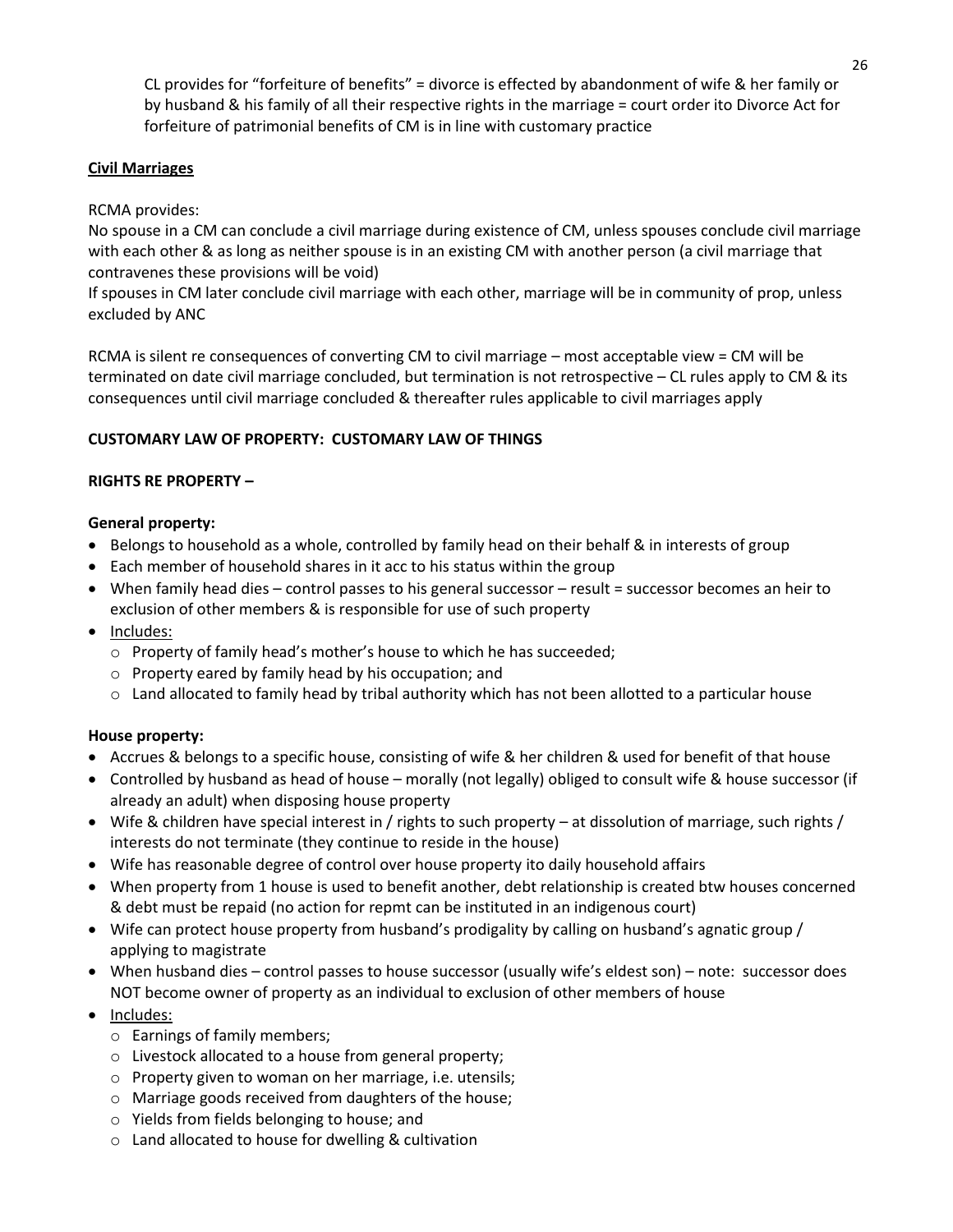### **Personal / Individual property:**

- Belongs to a person who has acquired it, although it may be under control of family head
- Originally unknown in CL = rights in personal things (i.e. clothing, necklaces & weapons) vested in group indiv couldn't deal with it as they please – rather, he had to always consult with the other members of the agnatic group
- Modern CL acknowledges individual ownership individual is morally (not legally) obliged to consult family head in using such property, but may dispose of the property as he/she desires

## **METHODS OF ACQUIRING PROPERTY –**

#### **Allotment** *(aka: allocation)***:**

Land:

Traditionally allocated by traditional authority to family heads who in turn allocated it to constituent family houses = debate began re women's rights in property: however, among African people of SA, married women have always been allotted land, as part of house property, to cultivate & reside on (generally, whatever land has been allotted to her husband belongs to her house & has to be used exclusively for the benefit of such house.

Nowadays: allocated to unmarried & divorced women as well & woman now also have complete control over such land in the same way as men

RCMA states that despite rules of CL, age of majority of a person is determined in acc with Age of Majority Act = unmarried women have same rights re communal land

#### Other property:

Any kind of property can be allotted to a person ito CL

Property given to wife is allotted to her house & becomes part of house property – she does not obtain control over the property, but it cannot be used w/o her consent / authorization = she is the owner

#### **Inheritance (see below re succession, etc)**

#### **Marriage (as discussed herein)**

**Other methods, i.e. original methods: appropriation, manufacture, cultivation & breeding; and derivative methods: transfer**

| <b>INHERITENCE</b>                          | <b>SUCCESSION</b>                                                      |
|---------------------------------------------|------------------------------------------------------------------------|
| Deceased assets are divided among his       | No division of property                                                |
| heirs ito of a will (testate succession) or | Successor takes place of deceased & gains control over property &      |
| CL (intestate succession)                   | people over which deceased controlled                                  |
|                                             | Acc to rules of customary law (i.e. intestate)                         |
| Liabilities are set off against assets &    | Successor succeeds to asses AND liabilities of estate - if liab exceed |
| balance is divided - if liab exceed asset,  | assets, successor succeeds to these as well                            |
| heirs inherit nothing                       |                                                                        |

#### **CUSTOMARY LAW OF SUCCESSION & INHERITENCE**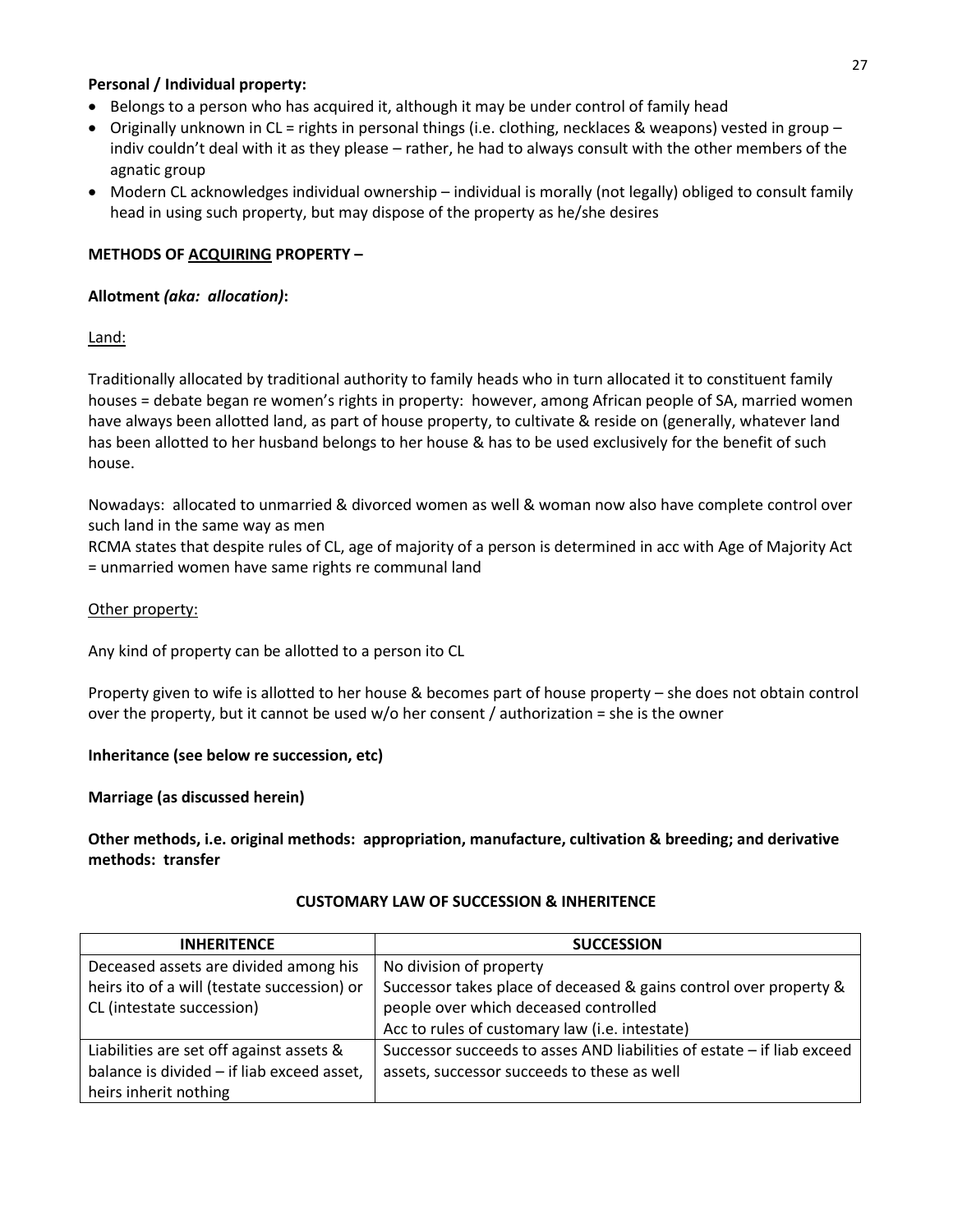#### **SUCCESSION:**

Deals with continuation of status and control of people & property; Succession to status positions takes place ONLY when family head dies – death of other members of family does not give rise to succession to their statuses

- Original CL: related solely to states / Modern CL: acknowledges individual inheritance of property
- Original: no total disposition of property by a will / Modern: can dispose assets by a will
- Distinction made btw general and special / house succession
- Original: successor succeeded to deceased's assets & liabilities / Modern: Differs btw groups i.e. KZN successor succeeds to assets of estate and ONLY debts re marriage contracts; rest of RSA – successor succeeds to assets AND all debts of predecessor
- Succession in status is limited largely to males (esp. those of patrilineage)
- Follows principle of primogeniture (man is succeeded by his firstborn son)
- Duty that cannot be relinquished / ceded
- Male descendents enjoy pref over male ascendants (ansestors); male ascendants enjoy pref over collateral male relatives (in lateral line, i.e. brothers & sisters)
- Disposal among living is possible, provided usual formalities are complied with
- Successor may be removed from line of succession ("disinherited") on good grounds

## **GENERAL ORDER OF SUCCESSION:**

Principles taken into account: succession on death; primogeniture; and succession by males in male line of descent.

Succession in a monogamous household –

- When a male dies, his **eldest son**, or, if he's deceased, his eldest son inherits
- If eldest son died w/o male descendants, the **second son** / his male descendants succeed, in their order of birth
- If deceased died w/o male descendants, deceased's **father** succeeds
- If deceased survives all male descendants & his father his elder **brother** / his male descendant's (acc to order of the houses) succeed (i.e. this is how all brothers of deceased & their male descendants are considered ito succession)
- If deceased's father / brothers have no male descendants to succeed, **grandfather** / his male descendant's (acc to seniority) succeed
- Thereafter deceased **great-grandfather** and his male descendants are considered
- If there are no male descendants (very unlikely) **traditional leader** of deceased's traditional authority succeeds
- If there's no traditional leader **President** succeeds as supreme chief

#### Succession in a polygynous household –

| Household is NOT divided into sections                     | Household is divided into sections             |
|------------------------------------------------------------|------------------------------------------------|
| Eldest son in that particular house succeeds               | If there's no male within a particular section |
| If he's deceased, all his male descendants are considered  | who can succeed, the senior male in the other  |
| and thereafter his younger brothers & their descendants    | section succeeds in the section that does not  |
| If the particular house has no male descendant - successor | have a successor                               |
| is obtained from house next in rank                        |                                                |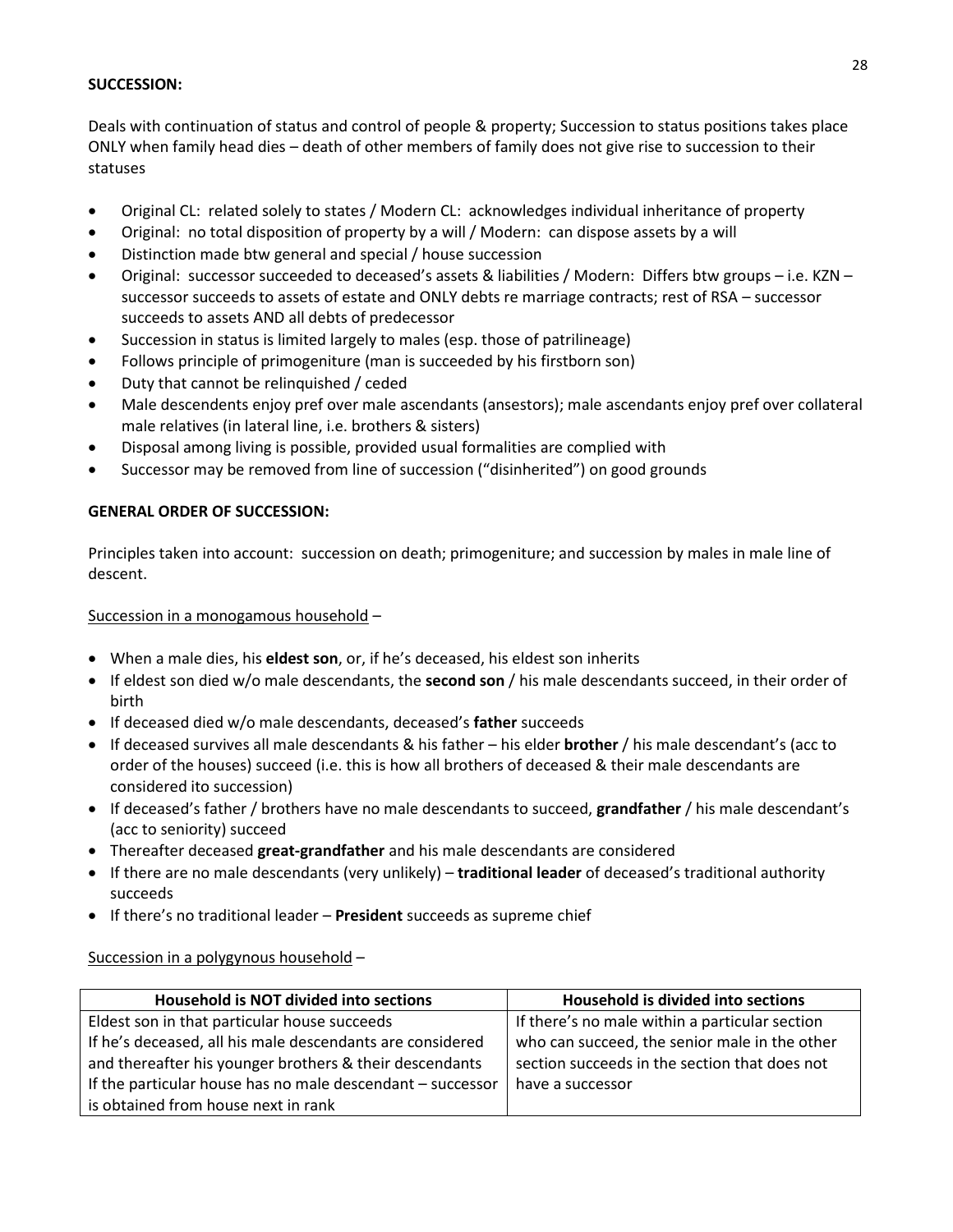### **Order of succession among male children (in order of preference):**

- Legitimate son fathered by deceased himself
- Married man's illegitimate son with an unmarried / divorced woman for whom maintenance was paid
- Sons born out of an *ukungena* relationship
- Adopted children / children born from an adulterous relationship with the wife (unless repudiated) according to chronological order in which they became attached to late husband's family. *Note: adopted child is excluded by a legitimate child. Zulu & Swazi groups don't recognize adoption*
- Sons of wife of deceased not born from *ukungena* relationship
- Premarital son of unmarried woman / extramarital son of divorced woman for which no *isondlo* has been paid (this is an example of succession through a woman since such children are regarded to belong to family of their mother & not to family of deceased – such a son can succeed through his mother only if deceased has no other male relatives

*Note: Bhe case (see details below): extended Intestate Succession Act to all persons, including those who adhere to customary law = no distinction will in future be made btw legitimate & illegitimate children or between men & women*

## **GENERAL AND SPECIAL SUCCESSION**

| <b>General successor</b>                                      | <b>Special successor</b>                    |
|---------------------------------------------------------------|---------------------------------------------|
| Control over household & property of general estate           | Control over the house & house property     |
| belonging to agnatic group as a whole                         |                                             |
| Control over all the various houses & is the successor to the | Control over the house property & members   |
| main house - visa versa - successor to main house is usually  | of the relative house, exercised in         |
| also general successor                                        | consultation with adult house members       |
| If household is divided into sections - successor to main     | There are as many house successors as there |
| house of main section is also general successor               | are houses in a household                   |
| Senior family members form a family council which exercises   |                                             |
| control over constituent agnatic group & its independent      |                                             |
| houses (i.e. disciplines family head if he wastes general     |                                             |
| property / neglects duties towards his family)                |                                             |

After death of family head, each house forms a potentially independent unit from which a new household may emerge –general successor obtains overall control over all the houses, maintaining the original unity.

*Refer to diagram on pg 117 of SG*

# **POWERS & DUTIES OF SUCCESSOR**

**Original IL:** Universal nature = successor acquired benefits (powers) AND duties when family head died

- General successor: acted in place of deceased & acquired control over gen property & responsible for general debts of household, collecting outstanding debts, performing family rituals on behalf of family members (in this case he relied on property of gen estate) – powers & duties re house he succeeded were same as those of other house successors
- House successors in proportion to rank of each house each house successor was independent over affairs of his house, including duties such as: care & support for members of house, ensuring debts were paid & collected, provision of marriage goods for sons and wedding outfits of daughters

# **Modern IL:**

- KZN = successor liable only for debts equivalent to assets of estate, BUT fully liable for *lobolo* debts contracted with another house to establish its own house (i.e. inter-house loans)
- Outside KZN = universal succession = still liable for debts, even if there's not enough assets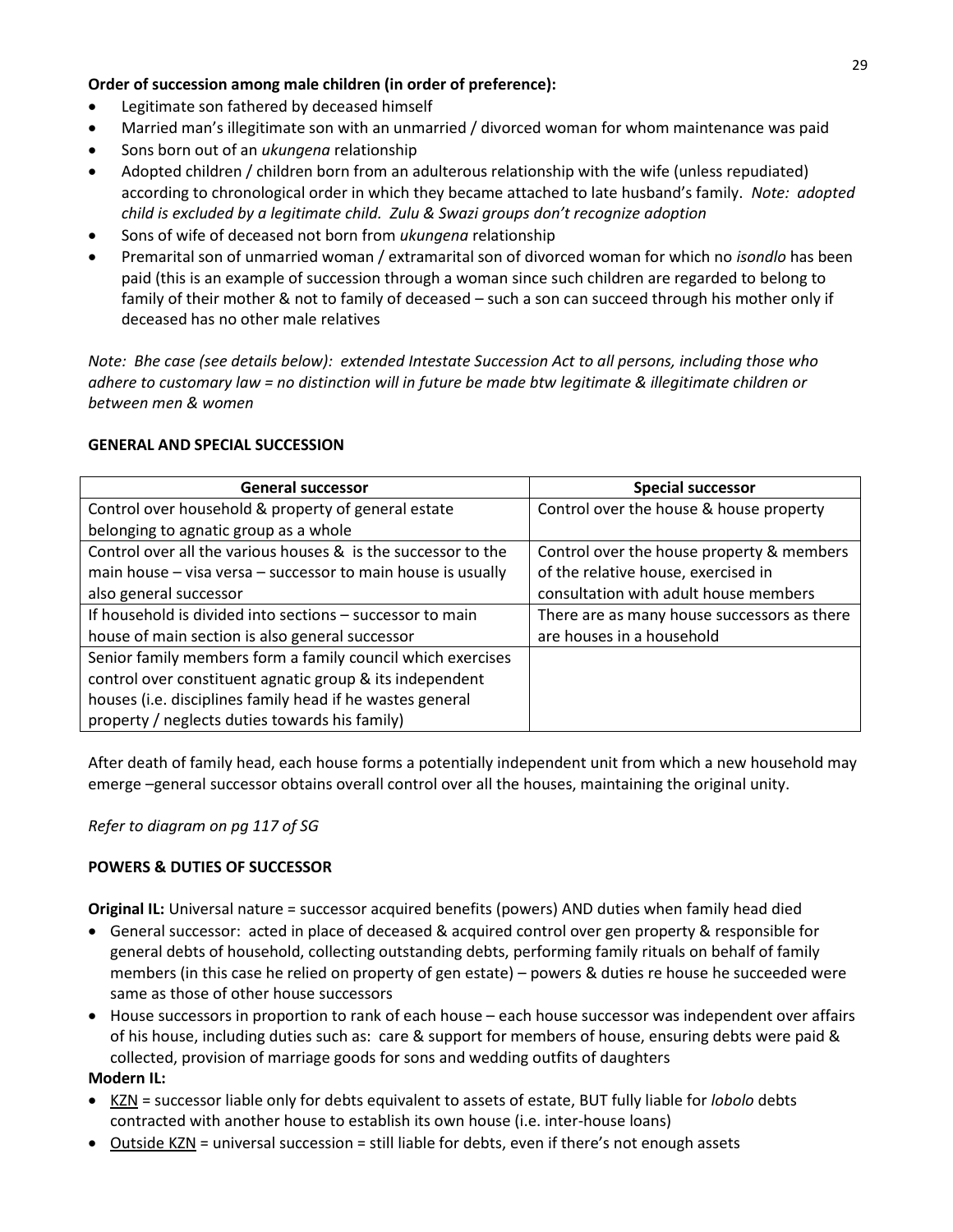Generally: successor is also liable for **delicts** of deceased (except Mpondo) however, if action was instituted before death of deceased / deceased accepted liability during his lifetime, liability limited to extent of estate

## **DISPOSITION** *INTER VIVOS*

Family head could, during his lifetime, make allotments from general property which would remain valid after his death, such as:

- Allotment of property to a specific house or son
- Adoption –influences normal order of succession
- Transferring a younger son from one house to another house that doesn't have a son (such sun succeeds to the latter house)
- Seed-raising
- Allocating daughters to sons in a house so as to provide for marriage goods of these sons marriage goods received for daughter are then used as marriage goods for wife of one of the sons
- Ukungena (procreation of successor for deceased man by his widows)

Above dispositions must be accompanied by formalities & done in consultation with wider family group

Family head (and apparently other members of group) can dispose of personal property through a customary will done in a formal manner

# **STATUTORY REGULATION OF CL OF INHERITANCE IN SA**

## **Testamentary dispositions:**

**Original IL** did not recognize total disposition of property by means of a will because rights & duties were held by agnatic group and individual could not be bearer of rights & dispose property

**Modern IL** recognizes wills and S23 of Black Administration Act (BAA) regulated succession among indigenous Africans in that it provided:

- All moveable property allocated to a house or a wife in a customary marriage is inherited acc to rules of original indigenous law and cannot be bequeathed by means of a will;
- Estate of black that's totally / partially bequeathed by a will must be administered ito Administration of Estates Act;
- Land (immovable prop) must pass to one male person, determined in acc with tables of succession
- Persons who contracted a civil marriage (but never a customary marriage); and unmarried persons (as long as they held individual rights) can dispose of their whole estate by means of a will

Note: S23 was found unconst & invalid by *Bhe* case and repealed with far-reaching implications

#### **Intestate Inheritance:**

S23 of BAA stipulated that:

- Estate of black who died w/o a valid will devolved acc to rules contained in Government Notice (GN) 1987
- Master of HC has no powers re administration of intestate estate of deceased African estate must be administered ito GN 1987 by local Mag of are where deceased lived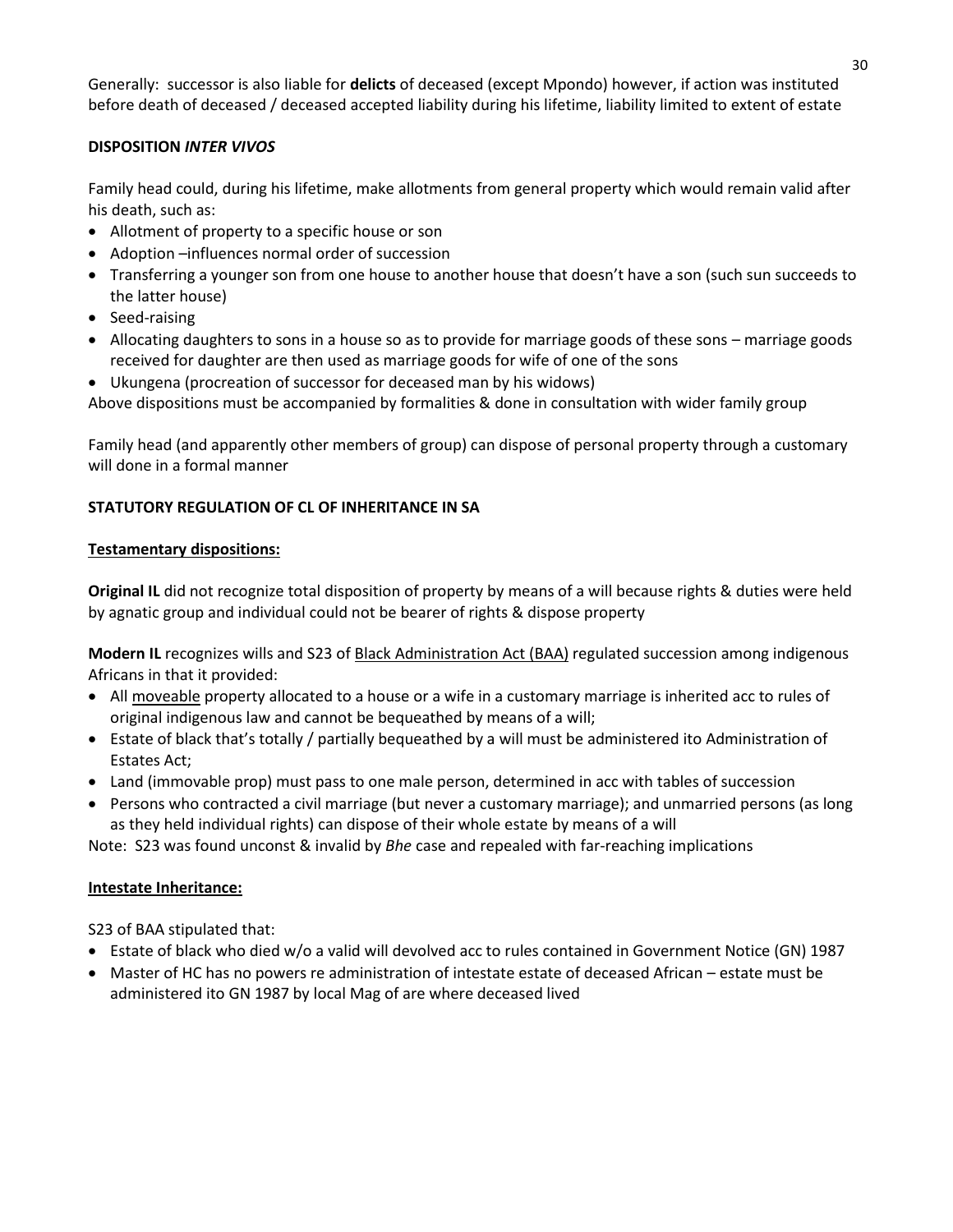#### *Moseneke* **case:**

S23 differentiated on race, ethnic origin & colour and constitutes unfair discrimination & limitations posed therein were not reasonable & justifiable – provisions were therefore held unconst & invalid – To reach a just & equitable order:

- S23 of BAA is invalid with immediate effect
- *Status quo* re estates already completed ito BAA and GN 1987 should be upheld
- Declaration of invalidity of GN of 1987 (see *Zondi* case below) is suspended for 2 years
- **Beneficiaries of intestate estate not governed by CL had a choice to report estate to Master / mag**

#### *Zondi* **case:**

GN 1987 unconst - distinguished, for purposes of intestate succession, btw estate of a person who was partner in civil marriage on the one hand; and estate or person who was partner in civil marriage in comm of prop / ANC on the other hand

*Note: this case is a decision of Natal Provincial Division & is therefore not binding on other provinces – however, CC in Bhe case declared GN 1987 to be unconst and invalid = ALL property may be diposed of by means of a will from 15 Oct 2004 and Intestate Succession Act will be applied to all estates irrespective of race / gender of a deceased*

#### Changes brought about due to above cases:

- 1. Administration of Estates Amendment Act (AEAA) and GN 2002 came into operation on 5 Dec 2002:
- 2. AEAA provided for service points where officials of Dpt of Justice could exercise functions on behalf & under direction of Master; however, customary estates still had to be administered under supervision of mags
- 3. Estates that fell under BAA & GN 1987 must now be supervised by Master (no longer responsibility of mags)
- 4. Estates currently being administered ito BAA must be completed as if BAA not declared invalid

#### **Bhe case:**

Heard 3 cases concurrently which all concerned customary law of intestate succession

2 main issues:

- 1. Const validity of s23 of Black Administration Act which prescribed the manner in which estates of deceased blacks should be administered and distributed
- 2. Const of rule of primogeniture basis of challenge: precludes widows from inheriting as intestate heirs from their deceased husbands, daughters from inheriting from their deceased fathers, younger son from inheriting from deceased father and extra-marital child from inheriting from natural deceased father

#### **Held: On 15 Oct 2004**

- S23 of BAA unconst discrimination on grounds of race & colour unjustifiable ito Const
- Rule of primogeniture is unconst and invalid violates equality (gender); infringes women's right to dignity; and against rights of children (in denying extra-marital children right to inherit from their deceased fathers unfairly discriminated against them & infringed their right to dignity as well)

Estates that would previously have developed acc to customary law of intestate succession must now devolve acc to rules provided for in Intestate Succession Act

To protect partners in polygamous customary marriages, Intestate Succession Act expanded to all spouses and children (irrespective of their gender) of a deceased

Declaration of invalidity was made retrospective to 27 April 1994 (this does not apply, however, to any completed transfer of ownership to an heir, unless it's established that when such transfer was effected, the transferee was on notice that the property was subject to a legal challenge of statutory provisions & customary rule of primogeniture

African customary law of intestate succession & inheritance has, for centuries, been underpinned by male domination & gross discrimination against women & children – Bhe case finally bring customary law of intestate succession into line with values enshrined in Const & eliminates gender & birth inconsistencies prevalent with this system of law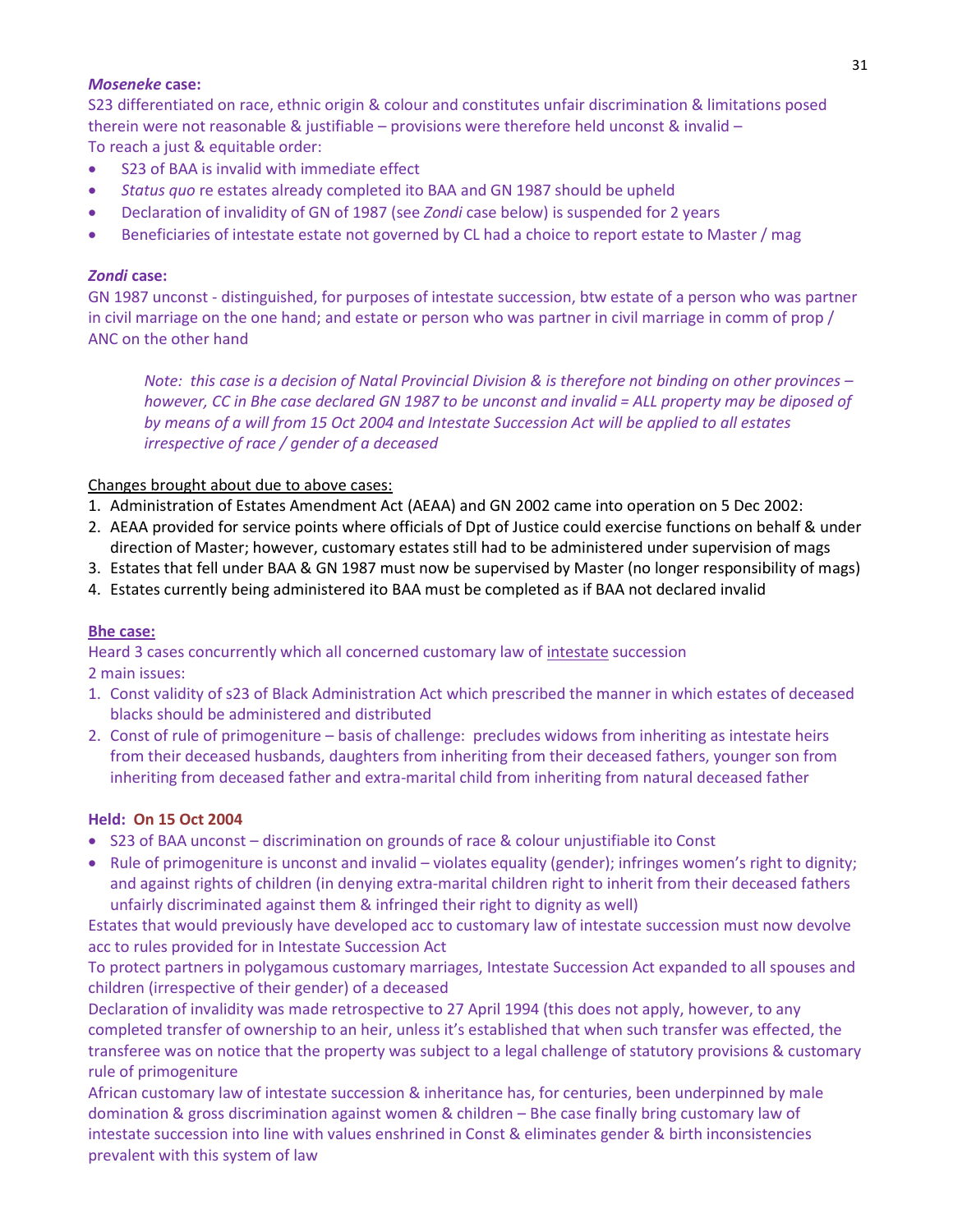#### **THE ADMINISTRATION OF INDIGENOUS ESTATES**

| <b>Testate estates</b>                                                       | Intestate estates                                                                                                                                                                                                                                                                                            |
|------------------------------------------------------------------------------|--------------------------------------------------------------------------------------------------------------------------------------------------------------------------------------------------------------------------------------------------------------------------------------------------------------|
| Acc to Administration of Estates Act                                         | Previously administered ito GN 1987                                                                                                                                                                                                                                                                          |
| House property & quitrent land are<br>excluded from testamentary disposition | Bhe case $-$ all estates to be would up after date of judgment (15 Oct<br>2004) will now be administered acc to Admin of Estates Act<br>Bhe case had no effect on intestate estates of blacks currently under<br>administration - provisions of Black Administration Act & GN 1987<br>will continue to apply |

## **LEGAL REFORM**

Repeal of the Black Administration Act and Amendment of Certain Laws Act (RBAAACL) was enacted and passed in 2005 as a result of the Bhe case.

RBAAACL recognizes that BAA must be repealed.

For legal certainty & good governance, RBAAACL could only be implemented incrementally so as to allow legislature sufficient time to effect necessary legislative alternatives:

- S1 repeals numerous sections of BAA which specifically affect customary law of succession
- S2 amends numerous other Acts it amends Admin of Estates Act by replacing it will a provision that augments jurisdictional powers of Master in matters re –
	- $\circ$  property belonging to a minor, including property of a minor governed by customary law; or
	- $\circ$  property belonging to a person under curatorship / to be placed under curatorship

Reform of Customary Law of Succession and Regulations of Related Matters Act (RCLSRRM) commenced 20 Sept 2010:

- Main purpose is to modify devolution of intestate property re persons who are subject to customary law
- Reiterates that widows & certain children need protection under customary law of succession & social circumstances have changed & customary law of succession does not provide adequate protection for welfare of family members
- Applicable to all intestate estates, irrespective of fact that a person is subject to customary law

Redefines various customary law & traditional CL concepts, such as =

- **"Descendant"** = Person who is a descendant ito Intestate Succession Act; person accepted by deceased as his own child ito customary law; woman from substitute marriage; and women from woman to woman marriage
- **"Spouse"** = partner in a customary marriage that's recognized ito RCMA
- **"Freedom of testation"** = recognizes persons freedom to make testamentary provisions re his assets; gives women living under cust law right to dispose of property allotted to her & house property by means of a will; makes it clear that customary estate can be devolved ito a will; "descendant" for the purpose of interpreting a will / intestate estate of a woman = in her case the terms "children" in her will or "descendant" in Intestate Succession Act have to be interpreted to include:
	- $\circ$  Child born of union btw husband of such a woman & another woman entered into in acc with customary law for purpose of providing children for first-mentioned woman's house; and
	- $\circ$  Child born to a woman to whom first-mentioned woman was married under customary law for purpose of providing children for first-mentioned woman's house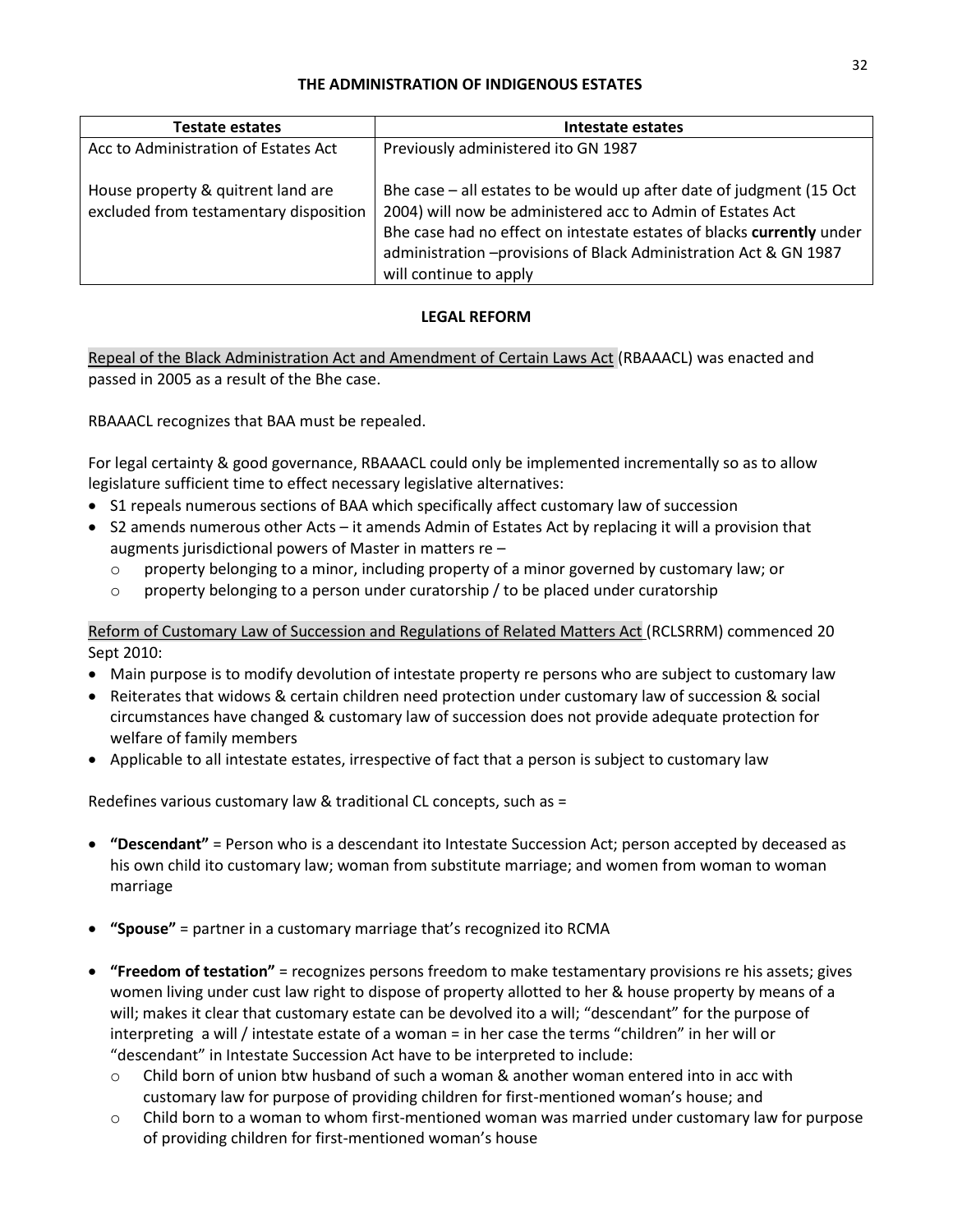#### **CUSTOMARY COURT PROCEDURE & EVIDENCE**

#### **AFRICAN CUSTOMARY PROCESS OF NEGOTIATION RE DISPUTES**

#### **Settlement of disputes within family groups:**

**Head of family group** (related agnatic groups of at most 3 generations) responsible for conduct of its members & has to see to it that disputes among its members are settled - correct procedure = negotiation with a view to reconciliation

#### Settled by head with assistance of **adult members** of family:

Dispute is usually reported by mother / snr. Female figure – if she thinks people involved in dispute cannot settle dispute, matter is reported to head of family (HOF) – HOF then arranges a meeting (mostly indoors since it's regarded as a pvt matter) with adult members of family to discuss matter with people involved in dispute

#### If matter cannot be settled within family circle –

**Snr relatives outside** family are invited to help – if matter also cannot be setttled within this circle, assistance of direct **neighbours** (often not relatives of family) are called in *(note: urban areas – neighbours virtually always invited to help, since relatives do not live close by and are not readily available):* 

During meeting, matter is discussed thoroughly & openly – object = ways of reconciling parties involved in dispute with each other – strong emphasis on **restoring relations** btw those involved in dispute & between them and other people present (women generally also take part in these discussions – sometimes procedure is conducted by a senior sister of head of family)

#### **Meeting finds a solution**:

Wrongdoer reprimanded & required to "wash the wrong" = slaughter chicken / goat (these days even tea & biscuits) & cook it & eat it during meal shared by those present in meeting – meal symbolizes that relations have been restored & disputing parties & family group have reconciled

#### **Parties concerned do not accept proposed solution**:

Dispute gets taken to local headman (head of lowest customary court and he may settle disputes btw inhabitants of that particular ward) – parties concerned must be assisted by their relatives, but relatives often don't wish to give such assistance, in such circumstances, headman serves first as a mediator before he makes a formal judicial decision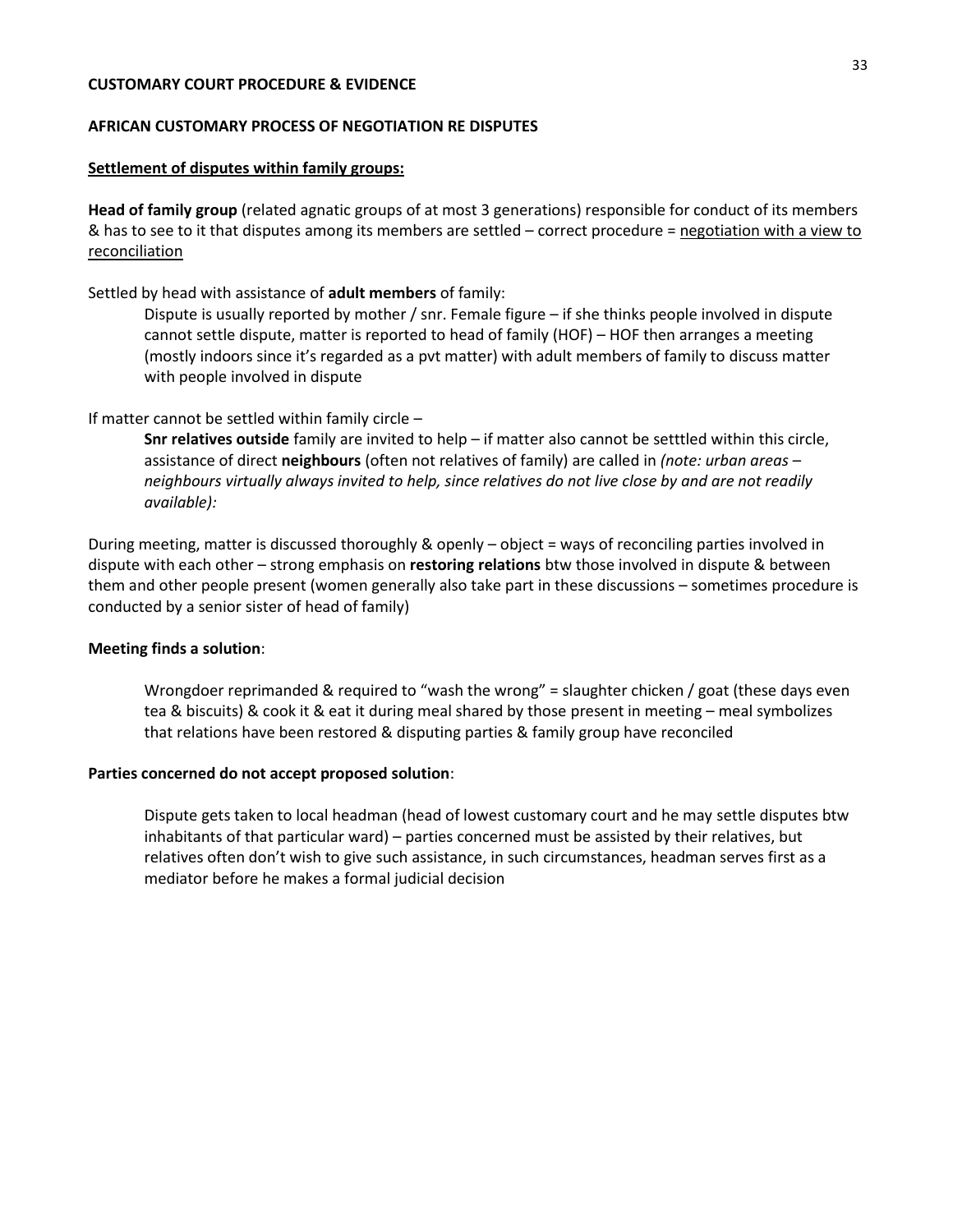### **Settlement of disputes between non-related family groups:**

People involved in dispute first try settle it among themselves by negotiation – if this fails – matter taken to headman's court – headman then acts as mediator

| Disputes that develop btw husband & wife           | Disputes that develop btw other non-related family        |
|----------------------------------------------------|-----------------------------------------------------------|
|                                                    | groups                                                    |
| Marital relationship brings about special          | Dispute can't be taken directly to court $-$ if it is &   |
| relationship btw their family groups               | wrongdoer found guilty, court reprimands wrongdoer's      |
|                                                    | group for not wishing to come to a reconciliation         |
| First: matter discussed within husband's family    | Aggrieved discusses matter within his family group $-$ if |
| circle                                             | agreed wrong was done, matter reported to family          |
|                                                    | group of wrongdoer                                        |
| If no solution is found - wife's family is invited | Wronged group sends 2 / more members (and                 |
| to help                                            | sometimes neighbour) to report matter (aka: "throwing     |
|                                                    | a kierie") & complaint is heard, but not acted upon       |
| If no solution can be agreed - marital             | Wrongdoer's group meets to investigate & discuss          |
| relationship can be terminated w/o headman         | complaint - if clear wrong done it sends reps (can        |
|                                                    | include a neighbour) to wronged party to offer            |
|                                                    | apologies may bring goods to compensate for dmgs - if     |
|                                                    | apology & dmgs accepted, matter is solved                 |
| If negotiations bring about reconciliation -       | If there's no reaction from wrongdoer's group -           |
| reconciliatory meal must be offered by party at    | aggrieved group will throw the keirie after some time     |
| fault                                              | elapses & ask "where have you buried us" (aka: "why u     |
|                                                    | ignoring us") - process is repeated 4 times before        |
|                                                    | matter taken to court                                     |
|                                                    | If there are negotiations btw family groups, but groups   |
|                                                    | cannot come to agreement - headman invited to help &      |
|                                                    | acts as mediator                                          |

*Note: at any stage during process of negotiation / mediation parties come to an agreement, reconciliatory meal is held as a visible & concrete way of announcing that relations & harmony btw parties & with broader community have been restored*

Today, in both rural & urban areas, the local residential group takes place of extended family groups & neighbours also play larger part in negotiation – in urban areas, where there's sometimes many "strangers" living close to one another, disputes are often, if not treated the traditional way, reported to police / church groups or civics

#### **AFRICAN CUSTOMARY COURT PROCEDURE**

| <b>Headman's court</b> | Chief's court                                                                          |
|------------------------|----------------------------------------------------------------------------------------|
| Lowest court           | Formally recognized by legislation                                                     |
|                        | Not a court of record                                                                  |
|                        | • Criminal Procedure Act – neither higher or lower court                               |
|                        | • African customary law $-$ senior / highest court                                     |
|                        | Trial procedure and procedure for civil & criminal actions are the same in both courts |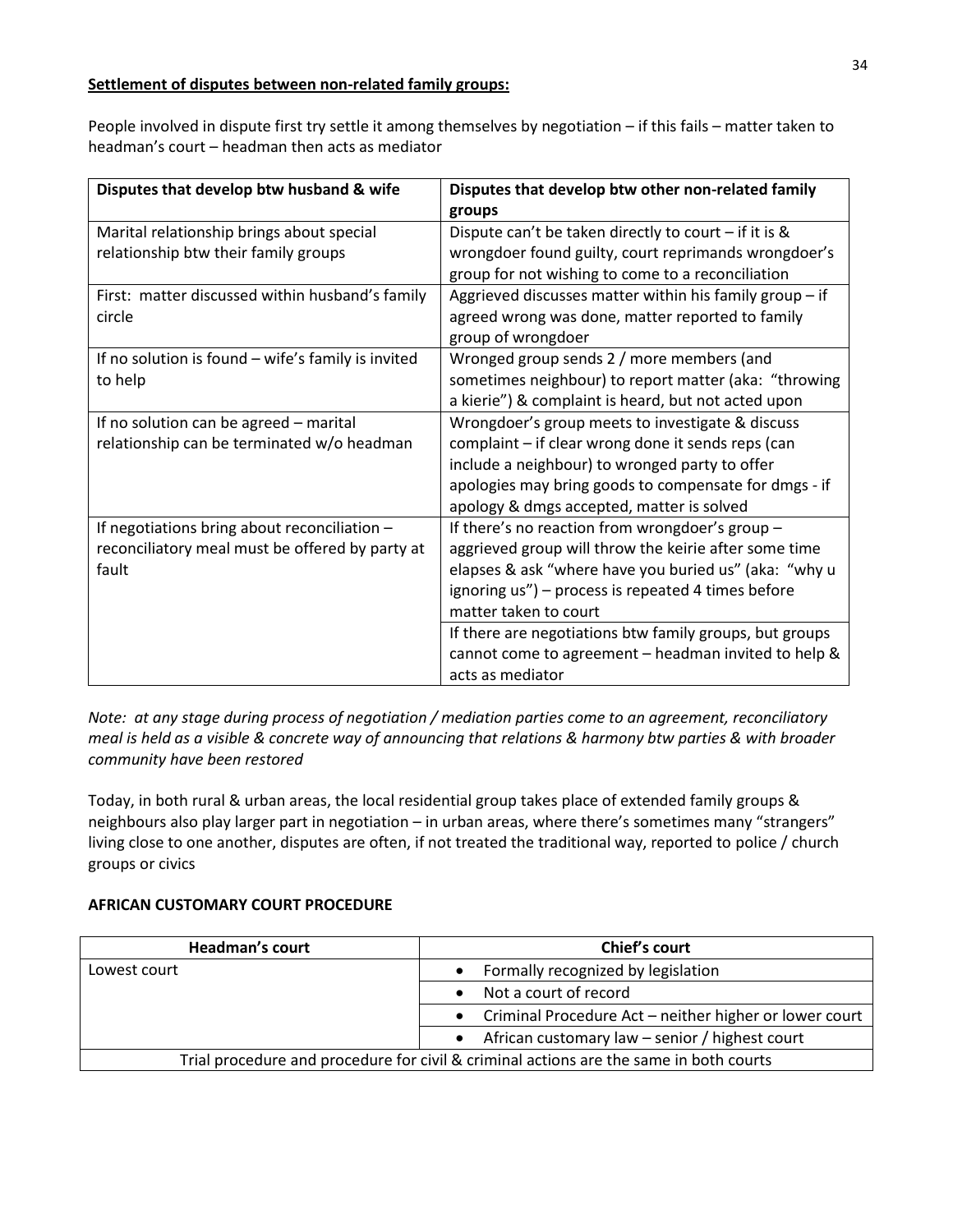| <b>Criminal action</b>                                                  | <b>Civil action</b>                                      |
|-------------------------------------------------------------------------|----------------------------------------------------------|
| Complainant / Accused                                                   | Plaintiff / Defendant                                    |
| Instituted by traditional authority against offender $-$ if $\parallel$ | Instituted where agnatic groups rights & powers          |
| found guilty, offender is punished in the form of a fine                | infringed (i.e. adultery / damage to property) $-$ court |
| (used to also be in the form of corporal punishment)                    | may order reparation of damage (i.e. pmt of              |
| (i.e. murder / contempt of the ruler)                                   | compensation)                                            |

If an act gives rise to both criminal & civil action (i.e. assault & theft) – both will be dealt with in same hearing & court may impose punishment & award damages to harmed party

## LODGEMENT PROCEDURE

| <b>Criminal case</b>                                  | <b>Civil Case</b>                                                |
|-------------------------------------------------------|------------------------------------------------------------------|
| Agnatic group of harmed person reports case to        | If negotiations btw plaintiff & defendant's agnatic groups -     |
| local headman (in exceptional cases complaint         | P's group reported matter to their headman                       |
| may be lodged directly with chief's court)            |                                                                  |
| Headman investigates matter & reports to chief -      | If D & P live in same ward - headman sets date of trial &        |
| If complaint is founded - chief sets date for trial   | notifies D                                                       |
| & parties concerned are notified accordingly          | If $D$ & P don't live in same ward $-P's$ headman sends P's      |
|                                                       | group with reps of ward to headman of D to report matter         |
|                                                       | - headman of D sets a date (case is tried in court of D's        |
|                                                       | headman)                                                         |
| Each party must ensure its witnesses are present      | On day of hearing: both parties & witnesses must be              |
| on day of trial.                                      | present - case may not be heard in absence of one of             |
| Customary procedure applies in so far as it is not    | parties - if party cannot be present & offered apologies         |
| in conflict with public pol & natural justice (it was | BEFORE proceedings - case is postponed - if party absent         |
| therefore decided in HC that person may not be        | w/o excuse, case postponed and party warned to be                |
| sentenced in his absence & chief may not              | present when case heard again $-$ if absent w/o an excuse        |
| administer justice in a case in which he himself is   | for a second time $-$ he's brought to court by messengers &      |
| the complainant)                                      | may be punished for contempt of court                            |
|                                                       | Note: ITO statutory court rules - case may be heard in           |
|                                                       | chief's court in absence of a party ("judgment by default") $-$  |
|                                                       | but in such a case, party may not be punished for contempt       |
|                                                       | of court as well                                                 |
|                                                       | If a party is not satisfied with decision of headman's court $-$ |
|                                                       | he may ask case to be referred to chief's court: dissatisfied    |
|                                                       | party & a rep of headman's court report case to chief's          |
|                                                       | court - person at chief's court "receives" case & sets date      |
|                                                       | for trial on chief's behalf (procedure in chief's court is same  |
|                                                       | as in headman's court)                                           |

## **TRIAL PROCEDURE**

- Onus = accused must prove his innocence in court
- Held in public open to members of public & may be attended by any adult person, even strangers & anyone can pose questions & submit info
- All parties must be present judgment by default is unknown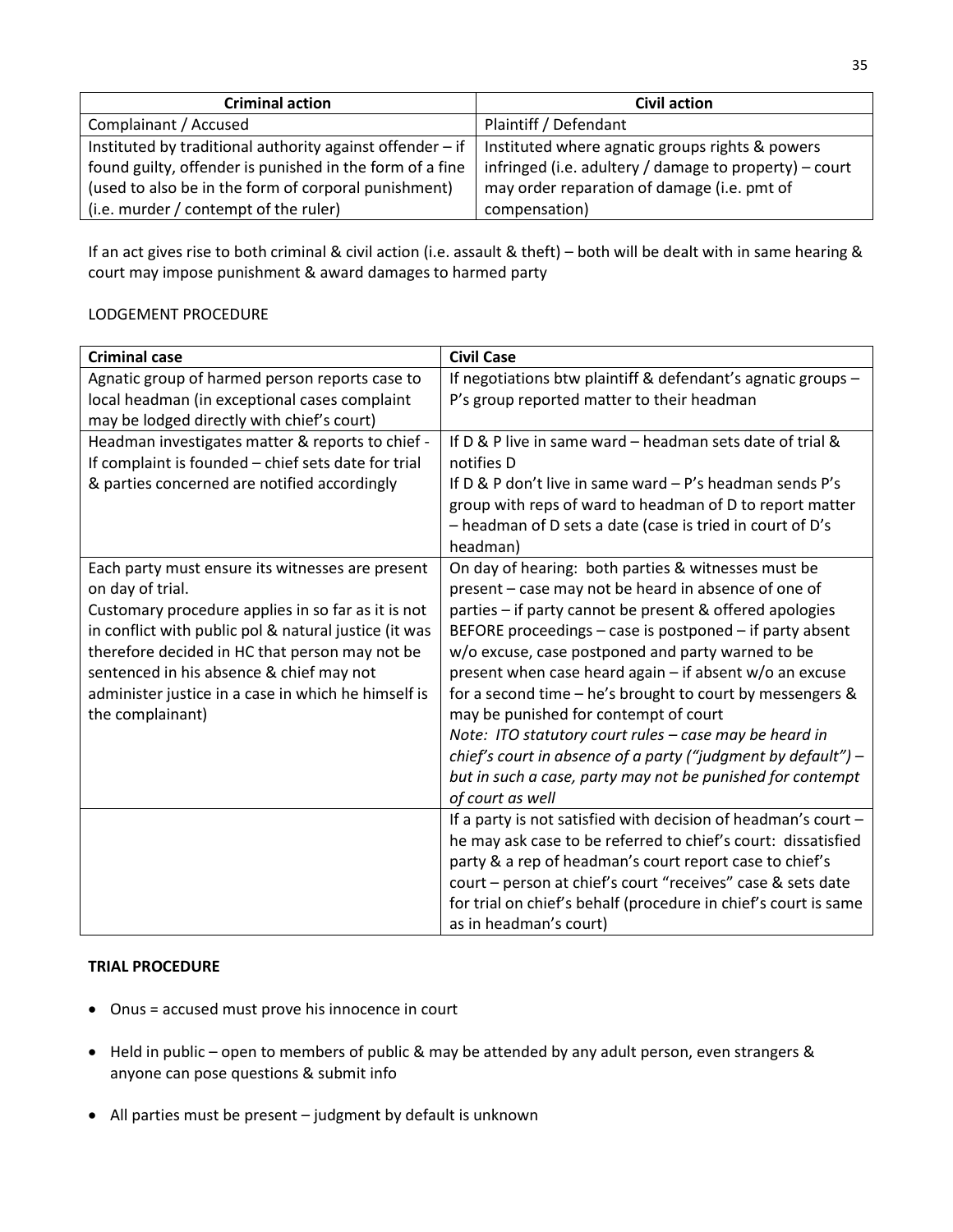- Legal rep unknown however, every person, no matter his age / sex is assisted by relative
- Each party must ensure that its witnesses are present witnesses may not be related to parties concerned
- Proceedings used to be conducted orally only, with no written record today, however, all chiefs courts keep record containing basic info & legislation also requires judgment of chief's court to be registered – case must be recorded in quadruplicate straight after judgment & must contain names of parties, particulars of case & judgment& must be signed by / on behalf of chief & 2 members of court – original report must be handed in at local mag court for registration & each party is given a copy
- If judgment of chief's court is not registered within 2 months it lapses & parties are in same pozi as they would've been had judgment not been given & judgment cannot be implemented / taken on appeal / review

*Bhengu: court rules place administrative duty on chief to submit written judgment for registration – failure = liability for costs incurred by party to implement the judgment / dmgs suffered by 3rd party because of such failure*

- Chief = judge-in-council (guided by opinions & advice of those present, esp. council members (judgment is usually a synopsis of consensus opinion of those present)
- Formal, but follow specific pattern & take place in an orderly manner:
	- P states side of matter & replies of D & Q's are asked by council members & those present to clear up ambiguities
	- $\bullet$  Evidence of witnesses of P witnesses are questioned by those present
	- Evidence of witnesses of D heard & questioned & P & D may give further explanations / question each other
	- Matter discussed by those present, followed by views on facts
	- Judgment given usually a consensus judgment is considered ideal & often matter discussed until council members reach consensus
- Persons who misbehave are called to order & receive a warning if they continue, they may be removed from courtroom & fined summarily for contempt of court
- Nobody is judge in his own case case involving a ward headman is heard by another headman / referred to chief – case involving chief is heard by snr relative of chief & his father's brother
- Inquisitorial = court's duty to try establish truth by questioning & cross-examination (no evidence is excluded)
- Parties & their witnesses are given ample opp to submit evidence to court court must be satisfied there's enough evidence to substantiate facts of case
- Court competent to hold in situ (where offence took place) investigations + court may even make use of extrajudicial methods of proof - i.e. pointing out by a diviner = "time cannot stand in the place of truth"

# **When hearing a civil case:**

 D may not institute counter-claim & ask that his liability toward P be removed – applicable maxims: "one debt is not heard by another"; "one debt is not settled by another" & "person cannot pay attention to 2 matters at same time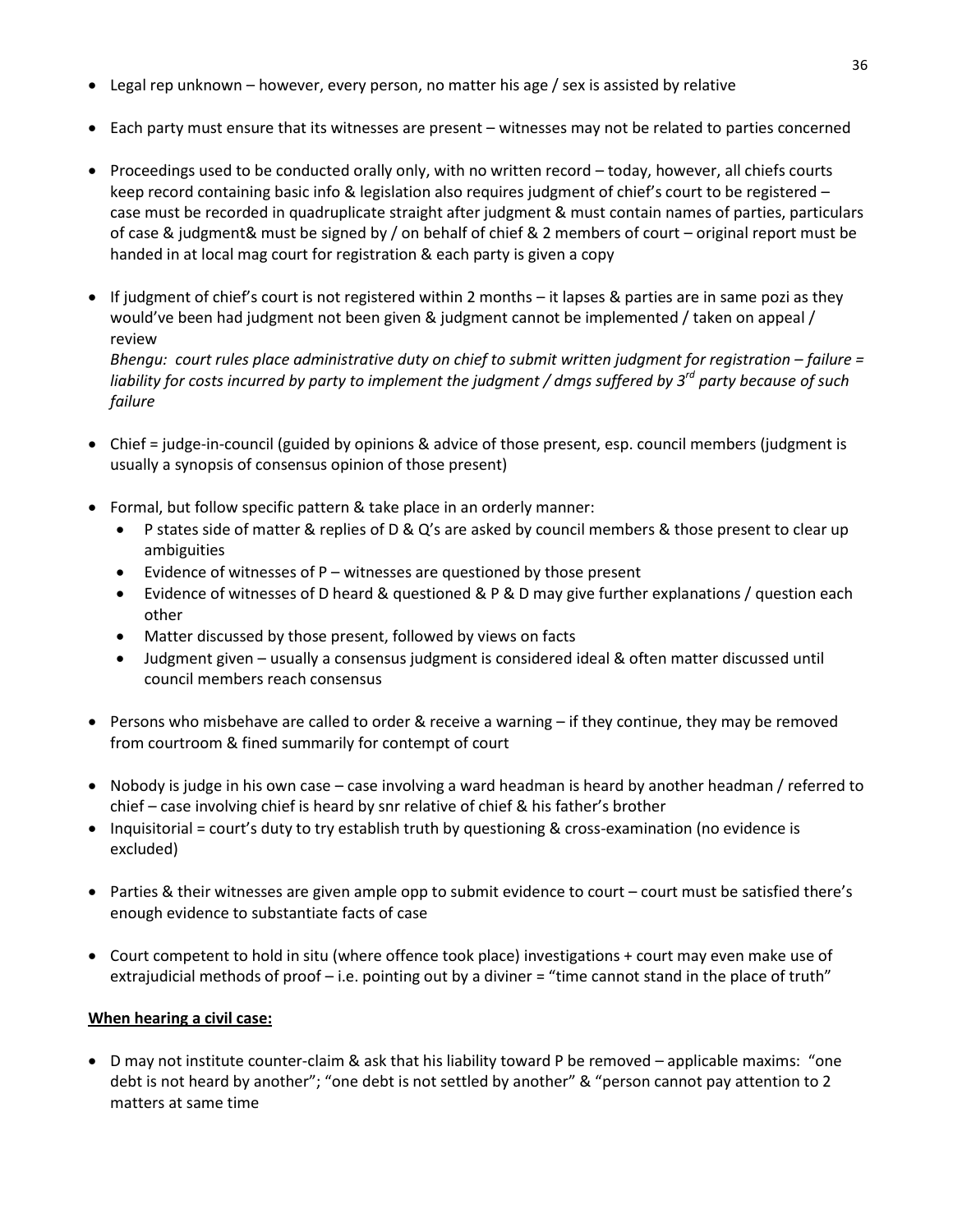- Former times: asylum was unknown = person affected by court order could escape punishment by fleeing to i.e. house of chief's mother / house of tribal wife
- Mendacity (telling lies) not punishable, but liar's evidence considered less reliable
- No oath taken by parties / their witnesses
- Perjury (willfully giving false evidence under oath) is unknown & not punishable
- **Prescription of debt claim is unknown P is however compelled to submit claim w/o delay because: delay betally** may make it more difficult for P to prove facts because witnesses move or die; P may lose action if he dies before action instituted – if action already instituted & he dies, action passes to his successor; P may harm the other party through his delay – i.e. he may be denied opp to examine facts in good time / NB witness may die / leave the area = if P waits too long to institute action – court may refuse to hear the case because damage / facts can no longer be established with certainty (i.e. not because of prescription)
- If action is instituted it may be postponed indefinitely even years, until i.e. accused has returned to area, etc.

# **AFRICAN CUSTOMARY LAW & THE COURTS**

Aggrieved party can choose whether to institute action in:

- Court of traditional leaders; OR
- Magistrate's court; OR
- Small claims court

If instituted in court of traditional leader: Right of appeal to local mag's court and from there to HC and from there to SCA

If instituted in small claims court: No right of appeal to mag's court

If African customary law which is in dispute is in conflict with BOR: matter must be referred to SCA or CC

#### **African Customary Law & the MC**

Constitution: Courts must apply customary law:

- When that law is applicable;
- Subject to the Const; and
- Subject to any law that specifically deals with customary law

"Creatures of statute" = can only exercise jurisdiction specifically conferred on them  $-$  i.e. they may not:

- Make custody awards (custody disputes must be heard in HC);
- Claims that exceeds amt of it's jurisd (such claims must be heard in HC)

Regulated by Law of Evidence Amendment Act = MC acts in 2 capacities:

- 1. Court of first instance
- 2. Court of appeal matter first instituted in court of traditional leader & is then taken to MC on appeal

If value of claim / subject of matter in dispute before traditional leader is less than R10, it cannot lie for appeal unless mag has, after summary inquiry, certified that an NB principle of law is involved –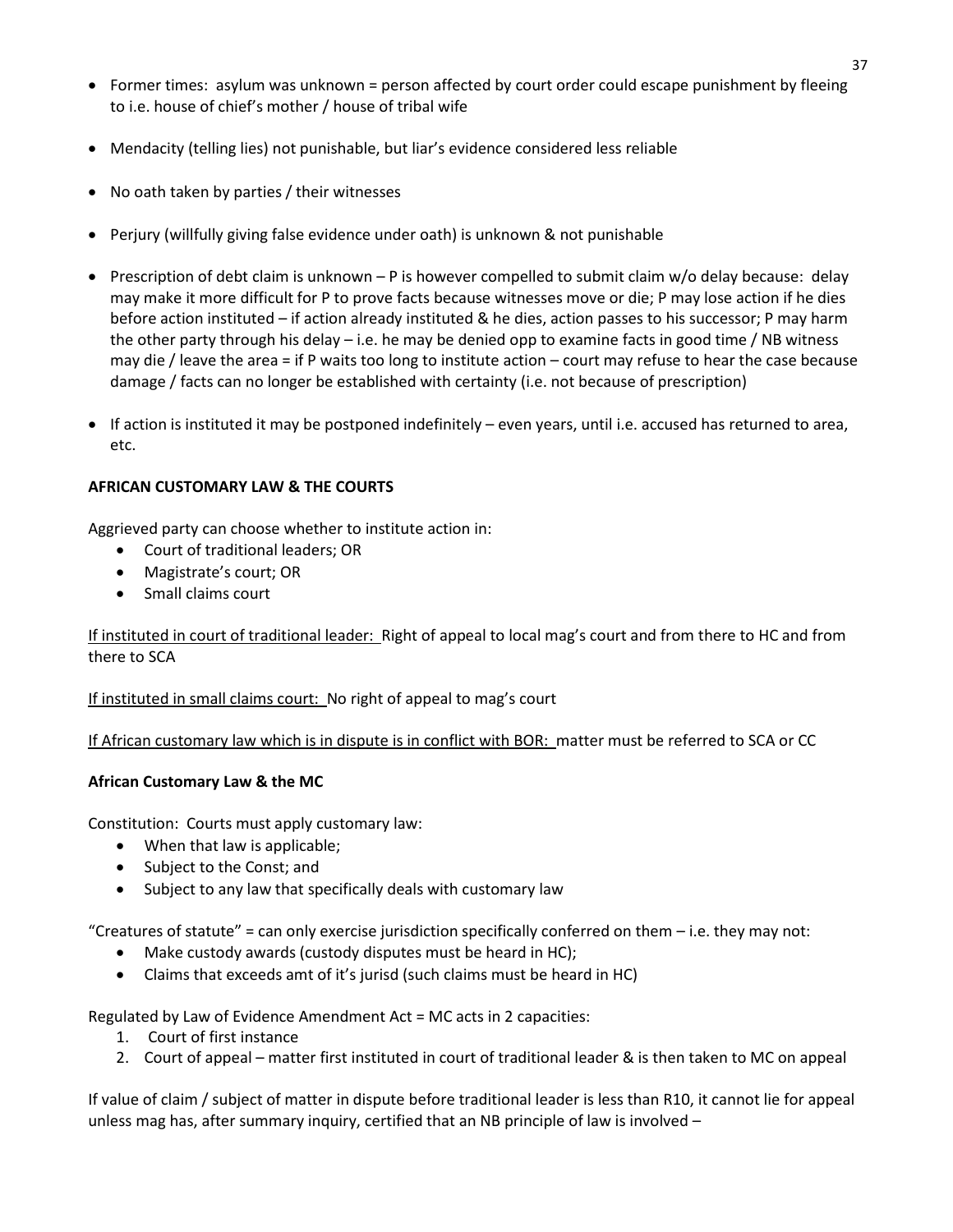R10 is ridiculously low – however – limiting any amt is out of sync with nature & purpose of courts of traditional leaders – their aim is to reconcile conflicting parties & to settle disputes – value of claim is not the predominant factor

If there's an appeal against decision of traditional leader, MC can confirm, alter / set aside judgment + this will be deemed to be a decision of a MC for all purposes

MC has no power to review *decision* of court of traditional leader which has been appealed against, but it has the power to review an *administrative* act of a traditional leader

Traditional leader must furnish his reasons for judgment in person or by deputy – his reason becomes part of record – if he fails to furnish reasons, mag may order him to do so and may even dispense with such reasons

# *Zwane: on appeal, court considers:*

- *Specific claim in lower court;*
- *Judgment based on that claim;*
- *Traditional leader's reason for judgment; and*
- *Evidence recorded by court of appeal upon which a fresh judgment must be given*

*Court cannot change cause of action, but supplies recording of evidence that's lacking in lower court* 

- If case instituted in MC as court of first instance mag can choose whether to apply CL or Afric Cust Law
- If MC hears an appeal from court of traditional leader mag must apply Afric Cust Law (this is because court of traditional leader can only apply Afric Cust Law) & this rule applies regardless of whether the legal fact is found in CL or Afric Cust Law

As court of appeal in criminal matters:

- Any person convicted by traditional leader may appeal to MC in whose are trial took place
- In hearing appeal, mag must hear & record available evidence that's relevant & may thereupon confirm / set aside / vary conviction & sentence / give such judgment as he thinks traditional leader should have given in the first instance

# Procedure on appeal:

Appellant must, within 30d from date of pronouncement of judgment, in person, give notice of appeal to:

- Traditional leader who delivered judgment;
- Respondent / complainant; and
- Clerk of MC

Appeal conducted & tried as if it were a criminal trial – except that appellant not called upon to plead to charge In giving judgment, court does not convict / aquit appellant – but rather, court confirms / invalidates or varies conviction & sentence, as it thinks just

If appellant fails to appear, court can postpone hearing or dismiss appeal

Concurrent jurisdiction = jurisd of MC as court of first instance and jurisd of court of traditional leader sometimes overlap re a person / cause of action / area

It has been held that while proceedings are under way in one court – same action should not be instituted in another court – however, there is no RULE which actually prohibits this & as such, there's not certainty on whether principles such as: an objection that same case is pending in another court and/or a matter has already been decided and is closed may be applied in these circumstances

2 undesirable consequences of concurrent jurisdiction =

1. Party can choose his own settlement forum: P can use a court which will provide him with most effective remedy, regardless of what prejudice it may cause D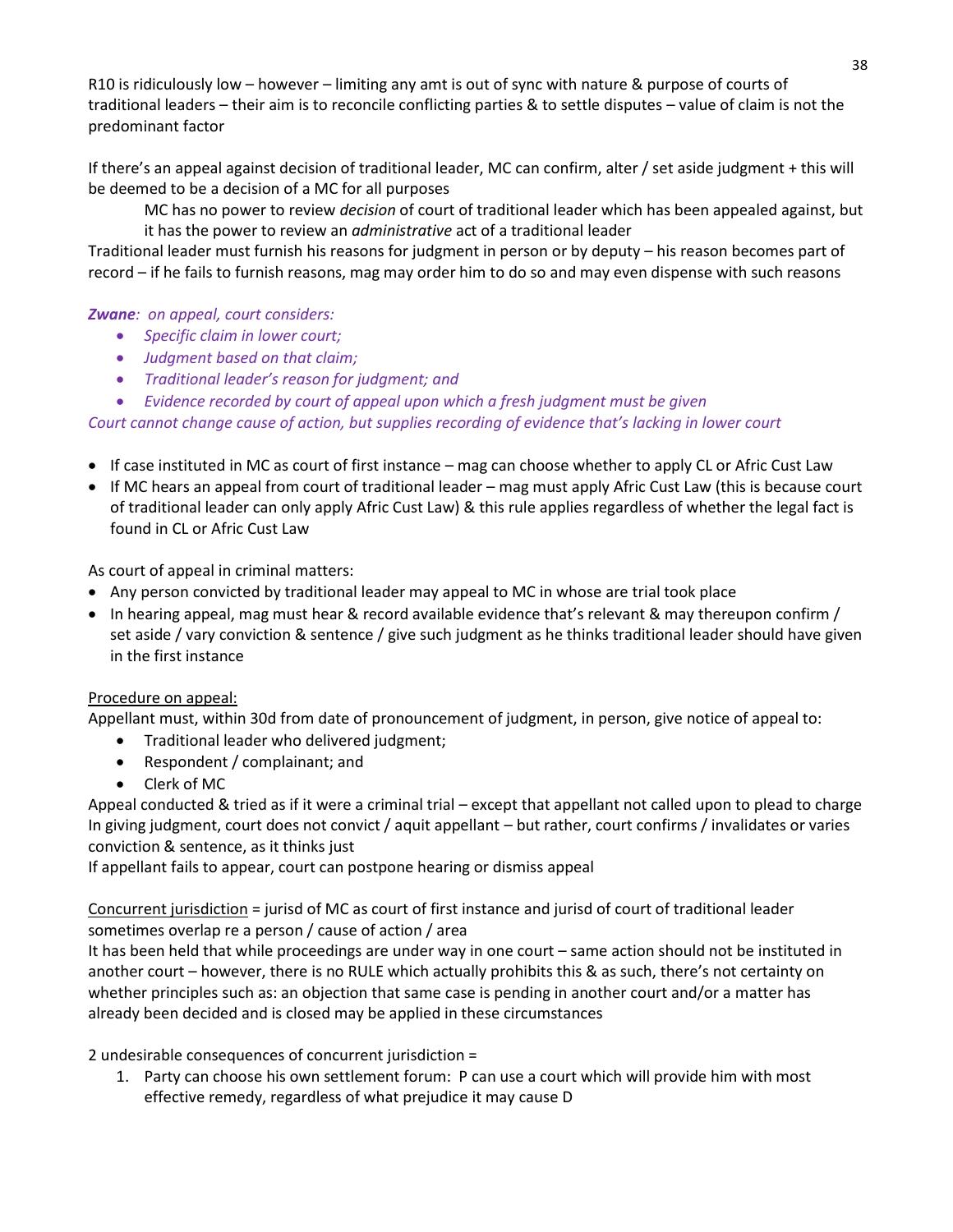2. Possible that action instituted in wrong court may have to be transferred to correct forum = loss of time & money (most legal systems leave it to clerk of court to decide in which court of law the action should be instituted

# **African Customary Law & the Small-claims Court:**

Any court may take judicial notice of customary law = SCC entitled to adjudicate in disputes arising from customary law

Restricted to hearing small claims not exceeding amt determined by Minister in GG (currently R3K) Matters that are specifically excluded:

- Dissolution of African Customary Law marriages
- Actions for damages for seduction; and
- Breach of promise to marry

(All above must be heard in MC = disadvantages of higher costs & more formalities)

# Presiding officers = advocates, attorneys / magistrates who act as *commissioBrners*

They are not require to speak Bantu or be proficient in African Customary Law – Sometimes argued that this may constitute a gross irregularity, warranting review by SCA, however – type of person for whom courts designed is unlikely to have time / education / initiative to challenge court's decision

No legal rep permitted (except in the case of minors / persons lacking *locus standi*); general rules of evidence do not apply & questioning of witnesses may be on inquisitorial (court takes active part in investigation) basis

# **THE COURTS OF TRADITIONAL LEADERS**

Traditional leaders are empowered to adjudicate civil & criminal cases granted to them by the Minister – if they impose a criminal penalty w/o having the authority to do so they fall foul of criminal prescription of CL & can be held liable for any consequences which arise as a result

# **Constitutionality:**

# Unfair discrimination on non-blacks? NO

Only blacks have access to courts of traditional leaders = general practice to limit institutions of particular culture to members of that cultural group

- *Brown case: Australian HC found an Act which discriminated on racial grounds valid because it was a "special measure" to protect the cultural group concerned*
	- $\circ$  Reservation of special courts for use by blacks is a reasonable & justifiable limitation on law against discrimination
	- $\circ$  African customary courts can be seen as a special measure because they function for benefit of blacks who don't have access to MC's / SCA due to financial & educational reasons and most NB, provide blacks with a forum that's in harmony with their cultural expectations

# Unfair discrimination on blacks? NO

Blacks have a choice as to which court to institute their action = ONLY if they were COMPELLED to institute their cases in this court in the first instance would it constitute unfair discrimination

*African customary courts Other courts*

Can only apply African customary law Can apply African customary law AND CL

No legal representation allowed Legal representation allowed

Above differences are in agmt with a particular cultural orientation & traditional method of admin of justice is very similar to that of other courts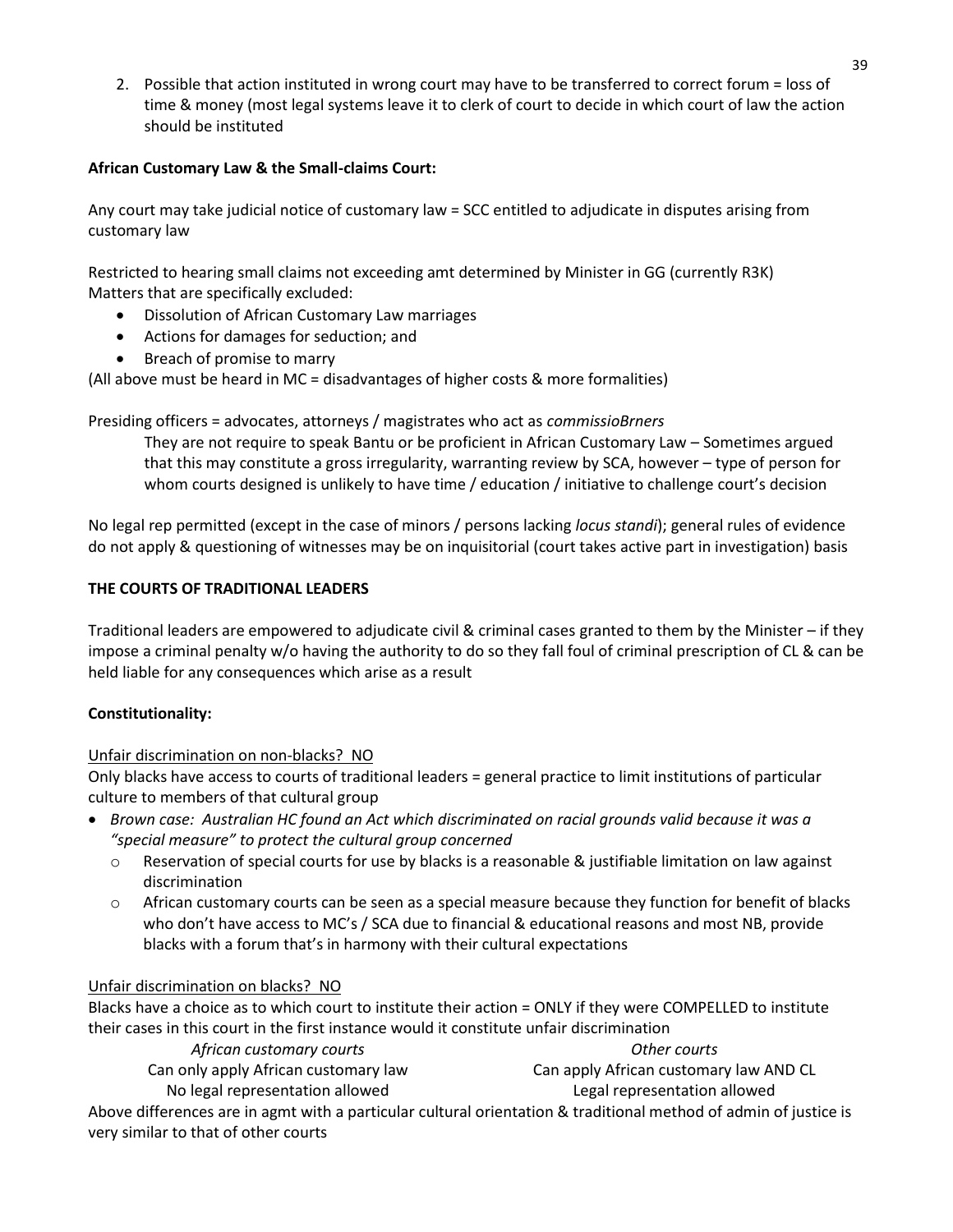| יוטווואטנאטנ                                                    |                                                                     |
|-----------------------------------------------------------------|---------------------------------------------------------------------|
| <b>Civil matters</b>                                            | <b>Criminal matters</b>                                             |
| Recognised / appointed traditional leader (or his deputy)       | Minister can empower traditional leaders (or their deputies)        |
| empowered by Minister to hear & decide on claims                | to try criminal offences                                            |
| constitutes a court & his finding is binding & becomes a case   | Minister can revoke this power at any time                          |
| decided & closed - subject to right of appeal to MC -           |                                                                     |
| Minister can revoke this power at any time                      |                                                                     |
| Matters they can hear:                                          |                                                                     |
| May hear & decide cases which:                                  | Competent to hear:                                                  |
| Result from African customary law; and                          | Crimes in acc with CL;<br>$\bullet$                                 |
|                                                                 |                                                                     |
| Are instituted by blacks against blacks who reside within       | Crimes in acc with African customary law; and<br>$\bullet$          |
| his are of jurisdiction -                                       | Statutory crimes to extent prescribed by Minister<br>$\bullet$      |
| "Reside" = $Ex$ parte Minister of Native Affairs:               |                                                                     |
| Issue is place of residence and NOT domicilium                  | Crime must be committed btw blacks in area under trad               |
| Person can be domiciled in one place & temp reside in           | leaders control (extent of power is connected to residence,         |
| another place                                                   | NOT group membership) (he may only punish a non-black               |
| Person can have $+1$ place of residence, but can live only in 1 | for contempt of his court)                                          |
| place at a time - person must prove where he resided when       |                                                                     |
| summons was SERVED                                              | Third Schedule of Black Administration Amendment Act                |
| There must be evidence that there are good grounds to           | contains 35 offences which are excluded from traditional            |
| regard such place as person's regular residence @ time          | leader's jurisdiction                                               |
| summons served                                                  |                                                                     |
|                                                                 | <b>Matters they cannot hear:</b>                                    |
| May not decide on cases re nullity / divorce / separation re    | Problems emanating from Third Schedule =                            |
| civil marriage btw blacks                                       | Civil & criminal matters are heard in 1 suit - i.e.:                |
| Lobolo:                                                         | Traditional leader not empowered to hear any matter re              |
| Gqada: claim re lobolo ito civil marriage = claim which         | arson (ITO CL & African cust law arson is merely a form of          |
| originates from African customary law                           | malicious damage to property), but may hear dispute re              |
| Bekker: above decision is questionable because it:              | damage to property; OR                                              |
| It assumes traditional leaders have expert knowledge of gen     | Traditional leader not empowered to hear any matter re<br>$\bullet$ |
| law of persons re civil marriages & their dissolution; and      | fraud, but he may hear matter re theft; OR                          |
| lobolo re civil marriage is a matter distinctive in which       | Traditional leader not empowered to hear matter re                  |
| African customary law serves only as a directive - claim does   | kidnapping, but he may hear one re child stealing                   |
| not arise from African customary law                            | Unlikely that traditional leaders make such fine distinctions       |
| Unisa: decision has merit: Dissolution of marriage, at that     | on technical grounds & for example it may happen that               |
| stage, already decided by divorce court / SCA - lobolo issue    | traditional leader decides on both delictual and criminal           |
| does not arise from dissolution of a civil marriage             | element of a case, although he has no power to do so re the         |
|                                                                 | criminal element                                                    |
|                                                                 | Punishment that trad leader may not impose:                         |
|                                                                 | Death / mutilation / grievous bodily harm / prison                  |
|                                                                 | Fine > R40 / 2 head of large stock (or 10 head of small)            |
|                                                                 |                                                                     |
|                                                                 | Corporal punishment, except in the case of unmarried males          |
|                                                                 | < 30yrs (note: this conflicts fundamental rights)                   |
|                                                                 | Additional way of claiming unpaid fines:                            |
|                                                                 | If trad leader can't recover fine he can arrest person & in         |
|                                                                 | 48hrs bring him before MC to order pmt of fine - if person          |
|                                                                 | fails to comply immediately, mag may sentence him to                |
|                                                                 | prison for < 3 m & must issue a warrant for person's                |
|                                                                 | detention - action = inquiry (NOT retrial) as to whether trad       |
|                                                                 | leader empowered to try offence & impose fine & why fine            |
|                                                                 | or part of it wasn't paid                                           |

**JURISDICTION**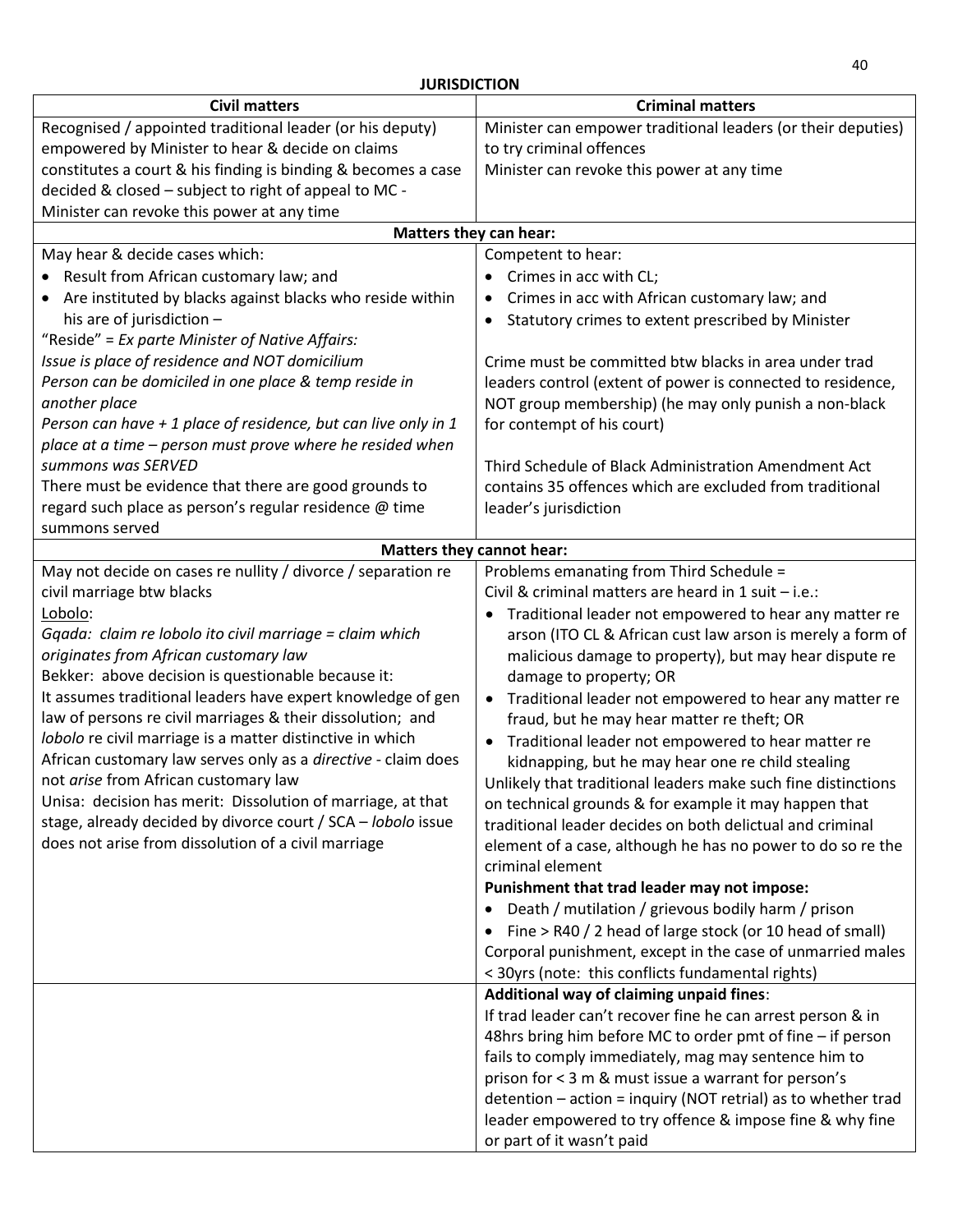| <b>Right of appeal:</b>                                                                                                                                                                                                                           |                                                                                                                                                                                                                                                                                                                                                                                                                                                                                                                                                                                                                                                                                                                                                                                                                                                                                                                                                                              |
|---------------------------------------------------------------------------------------------------------------------------------------------------------------------------------------------------------------------------------------------------|------------------------------------------------------------------------------------------------------------------------------------------------------------------------------------------------------------------------------------------------------------------------------------------------------------------------------------------------------------------------------------------------------------------------------------------------------------------------------------------------------------------------------------------------------------------------------------------------------------------------------------------------------------------------------------------------------------------------------------------------------------------------------------------------------------------------------------------------------------------------------------------------------------------------------------------------------------------------------|
| Right of appeal against sentence imposed by traditional<br>leader to local MC (court of appeal must certify issue<br>involves NB principle of law if claim is less than R10) -<br>execution of sentence is postponed until appeal decided<br>upon | Accused may appeal sentence to MC which has jurisd in area<br>trial took place: MC can:<br>Uphold appeal; or<br>Set aside conviction / sentence; or<br>Alter conviction<br>If MC confirms / alters conviction: mag can either confirm<br>sentence / order its immediate satisfaction / set aside<br>sentence & impose other sentence<br>If person immediately fails to comply with mag's sentence $-$<br>mag may:<br>Impose prison for < than 3m; or<br>Set aside sentence & in lieu thereof, impose prison for < 3m<br>w/o option of fine<br>When entertaining appeal, court may hear new evidence =<br>more correct to describe hearing as a retrial instead of an<br>appeal - Rules of Court provides there must be written<br>record of proceedings (which must be delivered to local mag<br>in 2m of date of judgment, otherwise judgment lapses), but<br>this doesn't include a record of evidence heard<br>Appeal court may nullify trad leader's judgment if African |
|                                                                                                                                                                                                                                                   | customary-law wrongly applied to claim arising out of CL -<br>BUT - it may not alter cause of action at will (i.e. it must<br>continue to apply African cust-law on appeal)                                                                                                                                                                                                                                                                                                                                                                                                                                                                                                                                                                                                                                                                                                                                                                                                  |

African cust law of procedure & rules of evidence apply in both civil & criminal matters

# **AFRICAN CUST-LAW OF EVIDENCE**

# **Nature:**

- Based on customs; reasonableness & effectiveness
- Court's interested in merits of the case technical grounds for judgment are unknown

# **Characteristics:**

- 1. Inquisitorial procedure: court plays active part in examining parties & their witnesses to determine "truth"
- 2. Free system of evidence: no evidence is excluded –it's ALL admissible & judged on its merits by the court

| <b>Burden of proof</b>                                      | <b>Evidential burden</b>                                           |
|-------------------------------------------------------------|--------------------------------------------------------------------|
| Based on principle that party loses case if court doesn't   | Based on principle that party must prove its claims in court       |
| have enough grounds to make a finding on an issue of fact   |                                                                    |
| Neither party, nor both parties together, have burden of    | Civil: not required to prove issue of fact conclusively - court    |
| proving their case - court acquires proof by playing an     | plays active part in examining parties & in can judge rendering of |
| active part in process of questioning so it will be able to | facts itself - claim is 1st argued by respective family groups &   |
| give judgment                                               | only after no agmt reached - matter referred to headman's court    |
| No scientific reasoning - court decides, on merits of       | & then parties should know if case is founded / not                |
| evidence, if facts rendered are true - if it's difficult to | Criminal: no prosecutor submits evidence on behalf of court -      |
| decide, court may use extrajudicial means of proof - i.e.   | court plays active part in questioning & calling witnesses to give |
| referring parties to trad leader                            | evidence                                                           |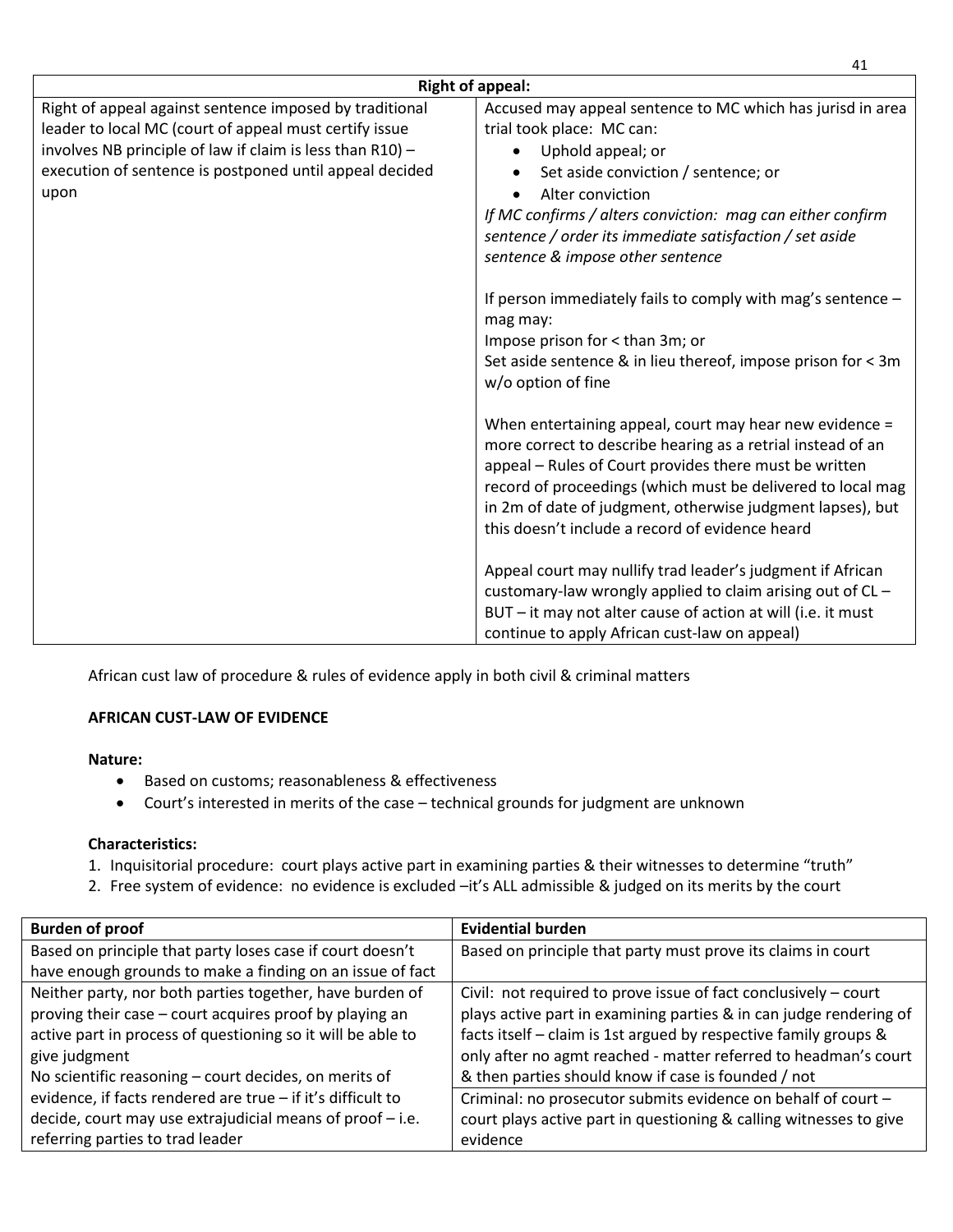# **Measure of proof:**

Primary aim = to determine "truth" & reconcile parties, court & community (NOT to prove who is right / wrong)

No case can end in "absolution from the instance" (dismissal of claim because court couldn't decide in favour of a party on evidence submitted by it) –

- measure of balance of probabilities does not apply
- principle that case against accused must be proved beyond reasonable doubt is unknown
- disallowance of P's case before D is heard is unknown
- specific test, such as "reasonable man" unknown = facts & evidence are evaluated within local cultural context

Court plays active part in process of questioning & evaluating evidential material; and

Parties concerned, their witnesses AND any person present in court may submit evidence during trial – thereafter judgment is given after court tested & weighed validity of evidence through process of questioning

#### **Evidential material & means:**

Facts in dispute are proved by evidence & questioning = other evidential means include admissions, judicial notice & presumptions

#### **Evidence:**

Oral statement made in court by party / witness; voluntarily / in answer to a Q = most NB form of evidential material

#### **Types of evidence:**

• Direct:

Best type of evidence - evidence of person who has seen or heard something directly (i.e. eyewitness) – not enough proof on its own & always considered together with other evidence *Maquta: D took P's blanket when he court P stealing stuff from his (D's) garden – held that custom of taking article belonging to wrongdoer from scene of crime was not confined to adultery cases only – it could be* 

• Circumstantial:

Supplements other evidence & evidential material – used as supporting evidence when direct evidence is seldom at hand

*Appeal court – in adultery cases, court would receive evidence of a "catch" – court modified rule re "catch": proof of a catch which has no connection with alleged act of intercourse merely shows intimacy btw wife & alleged adulterer & may be accepted as evidence in support of wife's testimony*

• Hearsay:

Admissible & considered together with other evidence & can serve as guideline for questioning – however, a case relying mainly on hearsay has little chance of success

Concrete evidential material:

*taken by force from wrongdoer*

Strong evidential value – i.e. piece of clothing / injuries on the back: person must explain to court how his property came to be in possession of another / how he was injured / wounded = often decisive evidence when used together with other evidence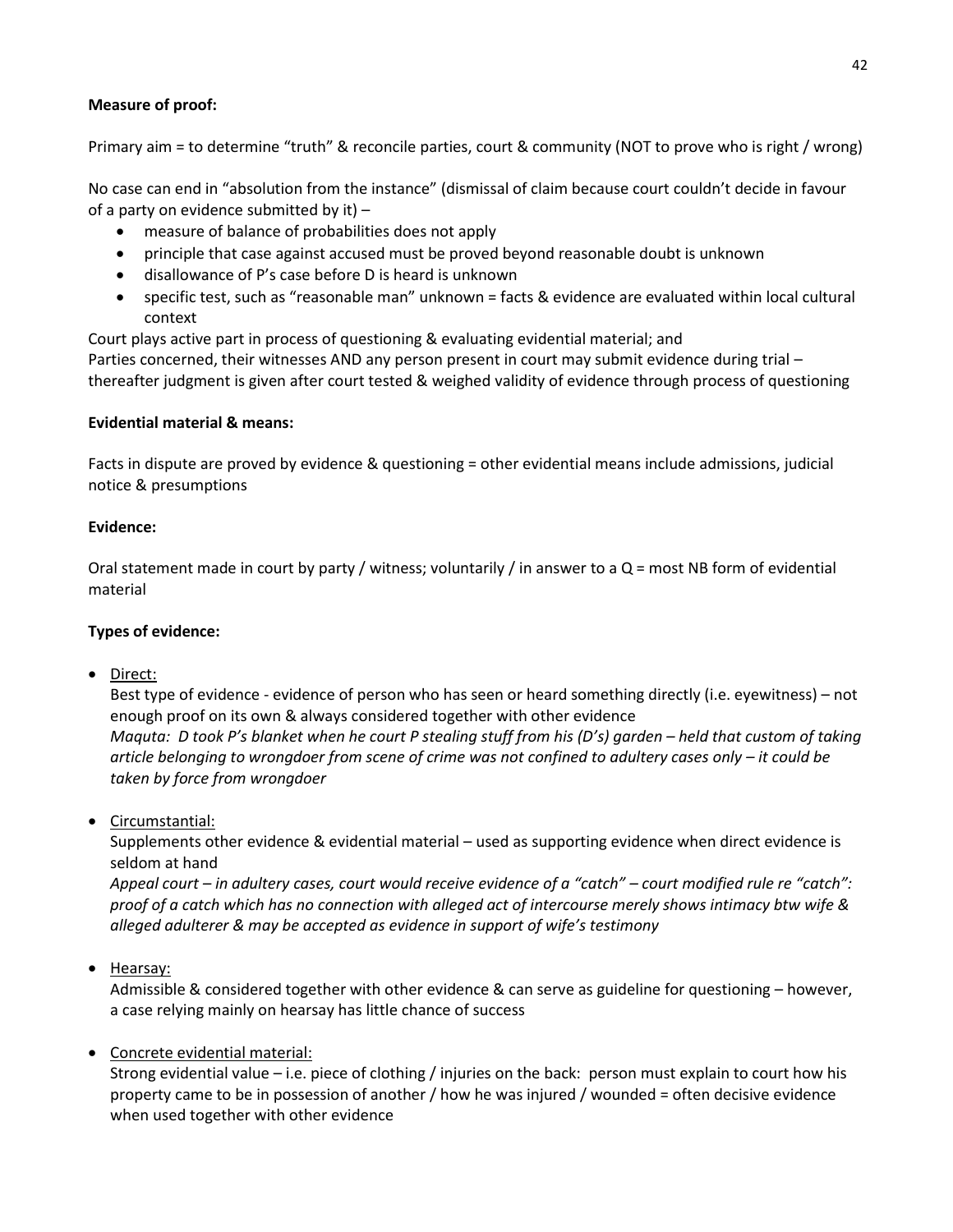- Evidence in previous cases: Not decisive because each case decided on its own merits
- Expert evidence:

In a case re twins in Eastern Cape, a precedent was made re extent to which Xhosas use opinion evidence = a person has to be an "old sage of repute" before he can be regarded as an expert: opinion evidence re degree of physical resemblance of chilled to alleged father was admitted

Court may itself, via questioning & inspection, produce evidence

Members of court council can actively take part in questioning to evaluate creditability of persons involved Member of court council does not have to withdraw from process just because he was an eyewitness Anyone present in court may submit further evidence / query evidence / question parties & their witnesses – after witness given evidence & been questioned, he may be called again at any stage in process to give further explanations on grounds of new evidence –

Open system of questioning = parties to civil case may conduct their own questioning of other parties & their witnesses – persons' refusal to answer Q leads to conclusion that he's hiding something from the court

# **Admissions:**

# Civil:

At stage when case is taken to court of headman, there's already reasonable clarity re facts in dispute & unnecessary for court to ask parties to admit certain facts

# Criminal:

Case investigated by accuser's local headman & councilors - if accused:

- Admits to all facts = punished  $w/o$  further hearing;
- Admits certain facts, but denies others = facts admitted are accepted as proven

If facts against a party are admitted in course of case – judgment may be given Admissions made by party outside court may be used as evidence in court

# **Judicial notice:**

Court takes notice of known facts w/o proof being submitted – i.e.

- Personal particulars of parties;
- Matters known to members of court by virtue of their position in admin of traditional authority (i.e. where certain places are situated / boundaries of certain area);
- Cultural customs (i.e. person may not enter another person's hut in other person's absence);
- Animal behavior (i.e. cow will not reject calf in suckling stage)

# **Presumptions:**

Assumptions made by court about fact that has not been proven directly by evidence – fact presumed is accepted by court as correct until it's rebutted  $-$  i.e.

- Children of married woman are children of her husband;
- Adult is mentally sound until there's evidence to contrary;
- Person doesn't voluntarily entrust pieces of personal clothing to a stranger;
- Person doesn't voluntarily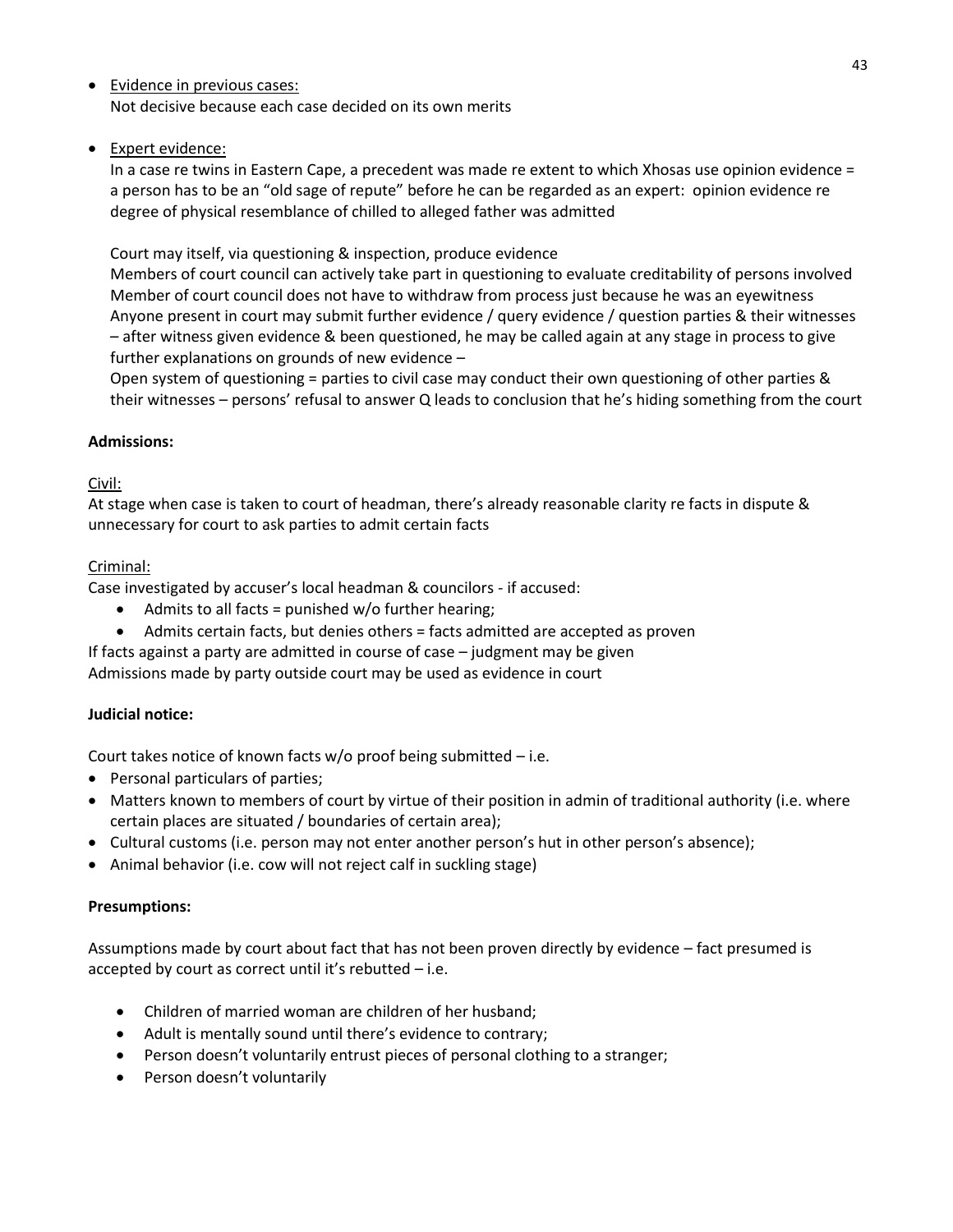#### **Extraordinary evidential material:**

- In former times if facts of case were difficult to prove, court would send parties, accompanied by 2 witnesses to an *inyanga* (traditional healer). Today, tribal police are used for this purpose.
- *Inyanga* uses extrajudicial methods (i.e. throwing bones) to determined if accused is guilty & conveys his finding to messengers who then convey it court (*inyanga* himself does not appear in court to give evidence)
- *Inyanga's* finding is accepted as decisive evidence (no further evidence required) & court then gives judgment

# **Competence to give evidence / testify:**

All persons except if insane / intoxicated (case usually postponed to first allow person to get sober) can testify – this includes:

- Child who can remember & relate an incidence / ID persons;
- Co-accused may testify for / against one another;
- Wife can testify for / against husband & husband can testify for / against wife court weighs evidence carefully (such evidence must usually be confirmed by other evidence)

Chiefs / headman / members of court council may NOT act as witnesses – however, they don't have to withdraw themselves from case merely because they know something about the case – they must convey their evidence to the court *(Note: in former times – chief testified in pvt to chief councilor, who passed this info to the court (i.e. chief was not allowed to testify in public)*

No case is decided by an individual – chief & headman, together with members of court council, decide case – this ensures that the outcome cannot be influenced by a certain individual's prior knowledge of the case

#### **Giving evidence:**

- Not given under oath = perjury (willfully giving false evidence under oath) is unknown
- No action taken against party for lying it merely harms party's case
- Given orally in presence of parties concerned & subject to questioning
- Court may also receive documentary evidence

Each party & all witnesses given full opportunity to testify at their discretion w/o interruption – court patiently listens to evidence & seldom reprimand's person to limit evidence strictly to case in hand – however, if a person states case in very long-winded manner, he will be asked to come to the point & if he doesn't – it can harm his case

Court determines evidence with due allowance for all facts of matter & motives of witnesses – if it appears person is wasting court's time – he can be fined

#### Witnesses:

- Parties to action are responsible for witnesses to be present on day of trial
- If witness can't attend court may, on request, postpone trial once
- Proceedings can continue w/o witness until it appears particular witness is necessary & then case is postponed
- Court itself may call upon anyone to testify if of opinion person has some info if person can't attend, he must give reasons before hand & case will be postponed if reasons are acceptable
- Names of P's witnesses are given to headman when case is reported D is then notified in writing of case against him & date of trial & asked to bring along his witnesses on such date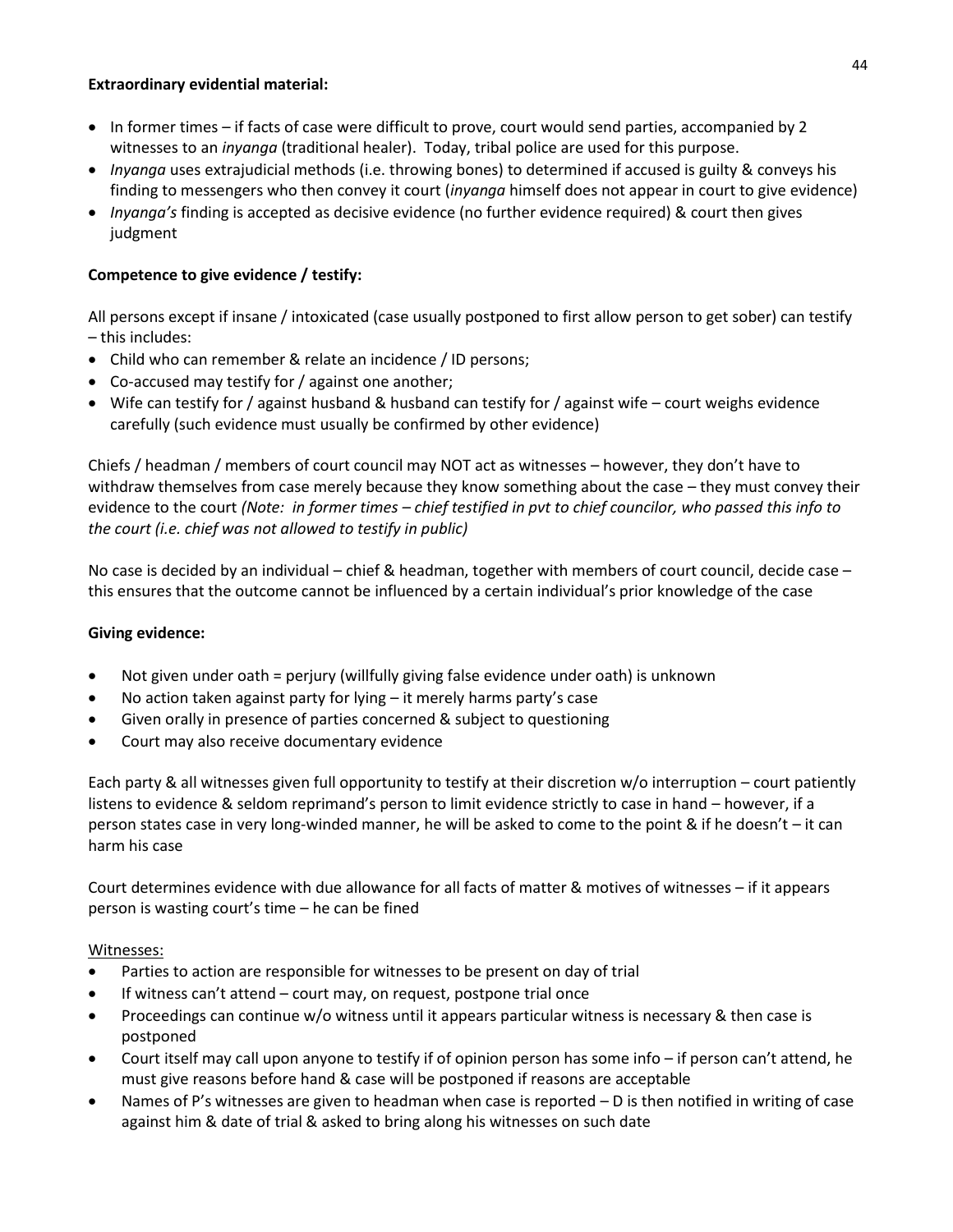### **SENTENCE / JUDGMENT OF AFRICAN CUSTOMARY COURT**

Court not bound to previous judgment on comparable cases – each case is judged on its own merits

**Criminal cases:** judgment = punishing the accused (reprimand / warning / fine / attachment of property)

**Civil cases:** judgment = rejecting / accepting P's claim: if accepted – D usually asked to compensate for P's damage) – factors taken into acc when determining amt of compensation:

- Damage was done intentionally: set for a higher amt
- P's claim unfounded / attitude is inflexible & P is warned to stop wasting court's time with trivialities
- Status / economic situation / circumstances of parties when offence took place (i.e. affluent person / person of royal descent expected to pay more because such people are expected to set an example to the community)
- Certain offences (i.e. impregnating unmarried woman / adultery) fixed amt (court may amend this is special cases)

Northern Ndebele differentiate btw a fine and compensation:

- "Fine": punitive element (punishment)
- "Compensation": civil element

Judgment re case with both criminal & civil element will therefore also comprise an element of punishment & one of compensation

# **"Court levy" / "Court costs":**

- Additional goods / money, other than damages, ordered by the court to be delivered
- "Levy": former times no money was used however, today: court levy takes form of money which must be paid into tribal fund – usually due by party against whom judgment given
- *Mangangahlaa:*
	- $\circ$  "Levy" of Sotho-speaking = to tighten the jaw / move the jaw a lot = compensation to court for time spent on case & to close court proceedings
	- o Plays a role in reconciliation of parties: in former times, goat / head of cattle given if case took long time: animal slaughtered for members of court & eaten in meal shared by them & litigants = any trace of disagreement that still existed among litigant was removed in visible & concrete manner
	- o Ordered to compensate for malicious damage caused
	- o Ordered if a party unreasonably refuses to come to an accord with another family group during negotiations
	- o Criminal cases: imposed for food served to members of council & accused

#### **EXECUTION OF SENTENCE / JUDGMENT OF AFRICAN CUSTOMARY COURT**

In the past, sentences in form of corporal punishment / banishment were enforced directly after court session – today: may be enforced only if no notice of appeal received 30d after registration of judgment with local MC

Comp / fine must be paid asap after judgment – goats / goods / money must be taken to court where judgment given. Successful party notified that it may be fetched & sometimes gives part of it to court to use for serving food to its members

If a person refuses / neglects to pay in reasonable time – court orders person's property to be confiscated - no more goods may be seized than what is laid down in judgment. Former times: force could be used to confiscate. Xhosa had a special messenger (umsila) for this function. Fine / compensation usually increased summarily & can be regarded as fine for contempt of court – Northern Sotho used this for maintenance of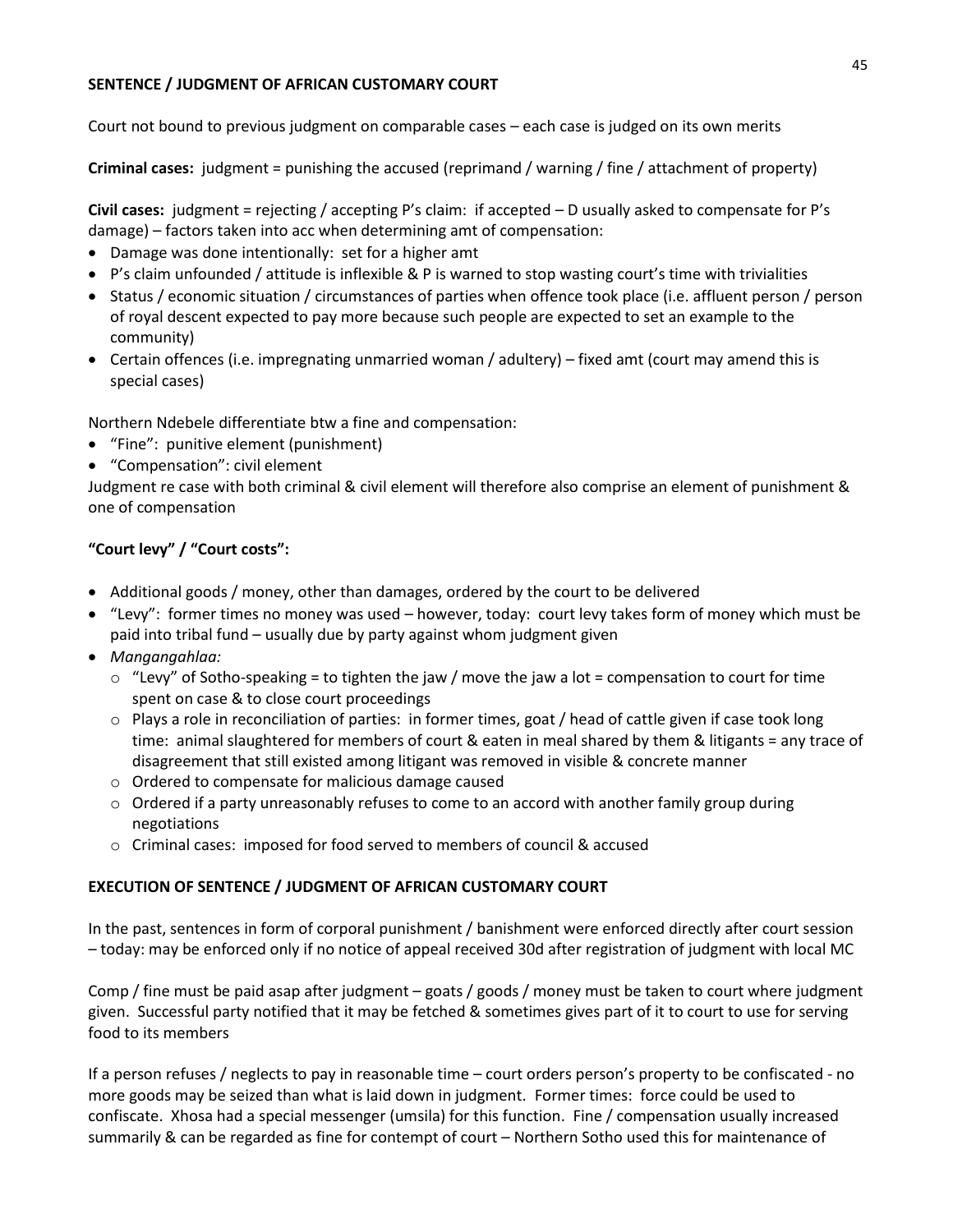messengers & as such, it can also be regarded as execution costs. Interference with messenger in execution of his duty is considered a crime. If property to be confiscated is outside are of jurisdiction of an African customary court, application must be made to clerk of MC for execution of judgment

Judgment debtor can arrange with court to pay judgment goods in installments

*(See above re "Additional way of claiming unpaid fines")*

### **AFRICAN CUSTOMARY CRIMINAL LAW**

Certain offences that are harmful to community & have consequences that are disapproved by community may be decided by the courts only – persons involved do not have choice whether to settle matter themselves / institute action in court

#### **Elements of a crime:**

- There must be a human act (act / omission)
- The act must be unlawful
- It must be possible to blame the act on the perpetrator
- Community must be of opinion that act should be punished

|                              | <b>Crime</b>                   | <b>Delict</b>                                                                |
|------------------------------|--------------------------------|------------------------------------------------------------------------------|
| <b>Parties</b> harmed        | Community                      | Individuals / agnatic groups                                                 |
| <b>Property affected</b>     | Public property                | Property of individual / agnatic group                                       |
| Procedure involved           | Matter first tried in<br>court | Mediation btw parties required before legal proceedings<br>may be instituted |
| Punishment /<br>compensation | Offender is punished           | Damages (in the form of money) payable to party harmed                       |

Certain acts constitute **crime & delict** – no separate actions – matter as a whole is settled in court: in the same process **punishment is given & compensation is granted** to aggrieved party: NB to determine in each case how act in question is viewed by particular community

Infringement of communal interests sometimes takes the form of defilement (pollution) of community – i.e. assault & homicide; abortion generates a ritual heat that keeps away the rain

Incest & contempt of court = defiling = punishment is imposed and a meal of lustration (purification) & conciliation is ordered as well – cattle paid as fine are slaughtered at court & all present & members of court council & persons involved in act of defilement must join in the mal – in this way, offenders visibly reconciled with community

Prescription (if person waits too long before instituting action - action lapses in course of time) of a crime is unknown

# **THE ACT AS AN ELEMENT OF A CRIME**

Must be a conscious human act (unconscious & involuntary acts cannot constitute a crime) Act must cause harm Acts of animals cannot constitute a crime Can also involve an omission – however, it's not a person's duty to prevent a crime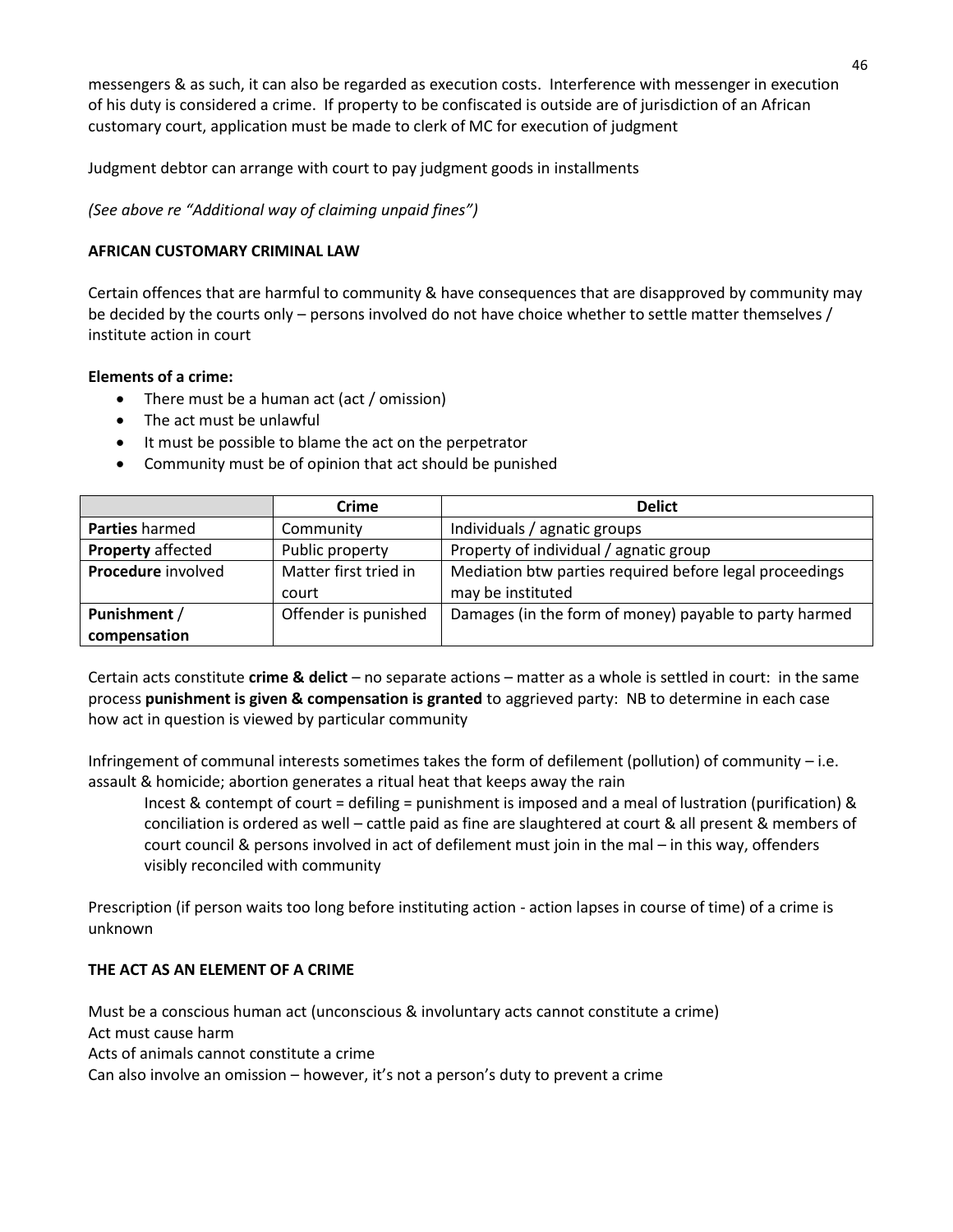### **CAUSE & EFFECT: THE PROBLEM OF CAUSALITY**

#### **Criterion used = experience of the community –**

People know from general experience that a certain act usually causes that particular effect Every act that constitutes an indispensable condition for a particular state of affairs is considered a cause

#### **Poisoning:**

Poison itself is not summarily taken to be cause of death; even if does is a lethal one – reason: there's always possibility that poison will not be effective & most people usually try to prevent such misfortune befalling them – poison will be taken as cause of death only after other possible causes have been eliminated

Omission may bring about a particular effect

There can be more than 1 person involved in a crime:

| Co-perpetrator                       | <b>Accomplice</b>                   | Accessory after the fact        |
|--------------------------------------|-------------------------------------|---------------------------------|
| Participating in a crime - Includes  | Intentionally helps others commit a | Intentionally helps criminal    |
| persuading / ordering / bribing      | crime                               | evade liability aka "hiding a   |
| another person to commit a crime     |                                     | robber" / "hiding stolen goods" |
| Punishable - Does not matter         | Punishable because he intentionally | Commits and independent         |
| whether perpetrators are equally     | does something to promote           | crime                           |
| involved / not                       | commission of a crime               |                                 |
| Requirement = conscious              |                                     |                                 |
| collaboration in the commission of a |                                     |                                 |
| crime - person collaborating must be |                                     |                                 |
| aware that he is committing a crime  |                                     |                                 |

Head of agnatic group is always liable for conduct of members of his group = principle of group rights & duties: group member himself incurs liability & is punished; if there's a fine, it must be paid by group, represented by its head

#### **UNLAWFULNESS**

Act is considered unlawful only if it's in conflict with (i.e. harmful to) the interests of community

**"Grounds of justification"** = circumstances under which what looks like an unlawful act is still considered lawful:

#### **Defence:**

Person may forcibly defend himself / his property / other persons / their property against unlawful attack Only as much force as is necessary to ward off assault / abduction / robbery may be used Attack must already have begun / threatening to begin

#### **Necessity:**

To protect yourself / another person / your own / another person's property from danger

#### **Self-help:**

Thief / rapist / abductor / adulterer caught in the act may be assaulted / killed = unlawfulness is excluded based on self-help in order to obtain satisfaction (however, vengeance does not exclude unlawfulness – assault after the offence is not allowed)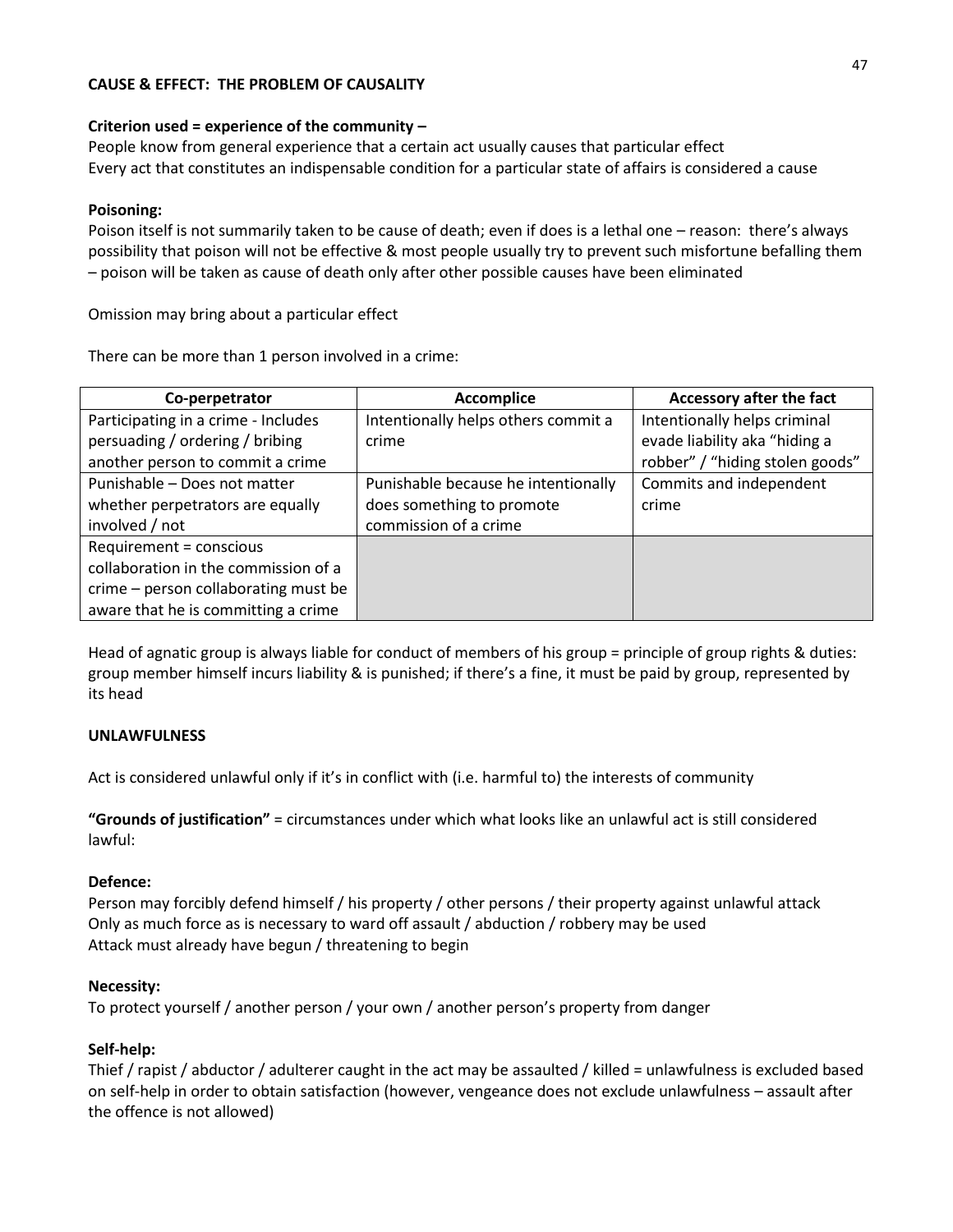#### **Executing orders:**

Executing an official order by traditional ruler / his authorized agent (i.e. seizing property of a judgment debtor)

#### **Impossibility to execute an order**

#### **Consent:**

If agnatic group consented to certain act which causes someone injury / harm

### **Institutional action (i.e. action acc to recognized cultural institution)**

#### **Discipline:**

Adults have wide disciplinary powers – i.e. any adult who catches a child committing an offence can chastise (discipline / punish by reprimanding / beating) child, no matter what their relationship / wrongs done by child; an initiation master also has official power to chastise initiates during initiation ceremonies

#### **GUILT**

Unlawful act must be accompanied by guilt  $+$  not merely an accident  $-2$  forms of guilt:

| Intent                                           | Negligence                                                  |  |
|--------------------------------------------------|-------------------------------------------------------------|--|
| Consciously doing something you know is wrong    | Not acting like an ordinary man / woman                     |  |
| i.e. contempt of court / rape / assault / murder | i.e. official discipline not adhered to / culpable homicide |  |

No strict distinction btw intent & negligence in African cust-law = rather – **relation btw cause & effect** is considered:

- Did the act cause that particular effect?
- Did the perpetrator plan the act?

**No fixed age** at which kids be held criminally liable –

Former times: whether boy as just herding goats or whether he was already herding cattle; person who'd not yet undergone initiation ceremonies was not considered mature & therefore not criminally liable

Person's not criminally liable for unlawful conduct =

- Small child / insane person (they don't have mental ability to judge their actions)
- Intoxication / other drugged condition does NOT exclude criminal liability; nor is it a mitigating factor if accused himself is responsible for his condition (i.e. if person intoxicated / in drugged condition & made to commit a crime – his intoxicated / drugged state and fact that he was made to commit crime are considered mitigating factors)
- Supernatural causes (i.e. sorcery) does NOT exclude criminal liability, but, believing in sorcery & fear that sorcery performed by victim may endanger person / his relations / community may be regarded as mitigating factor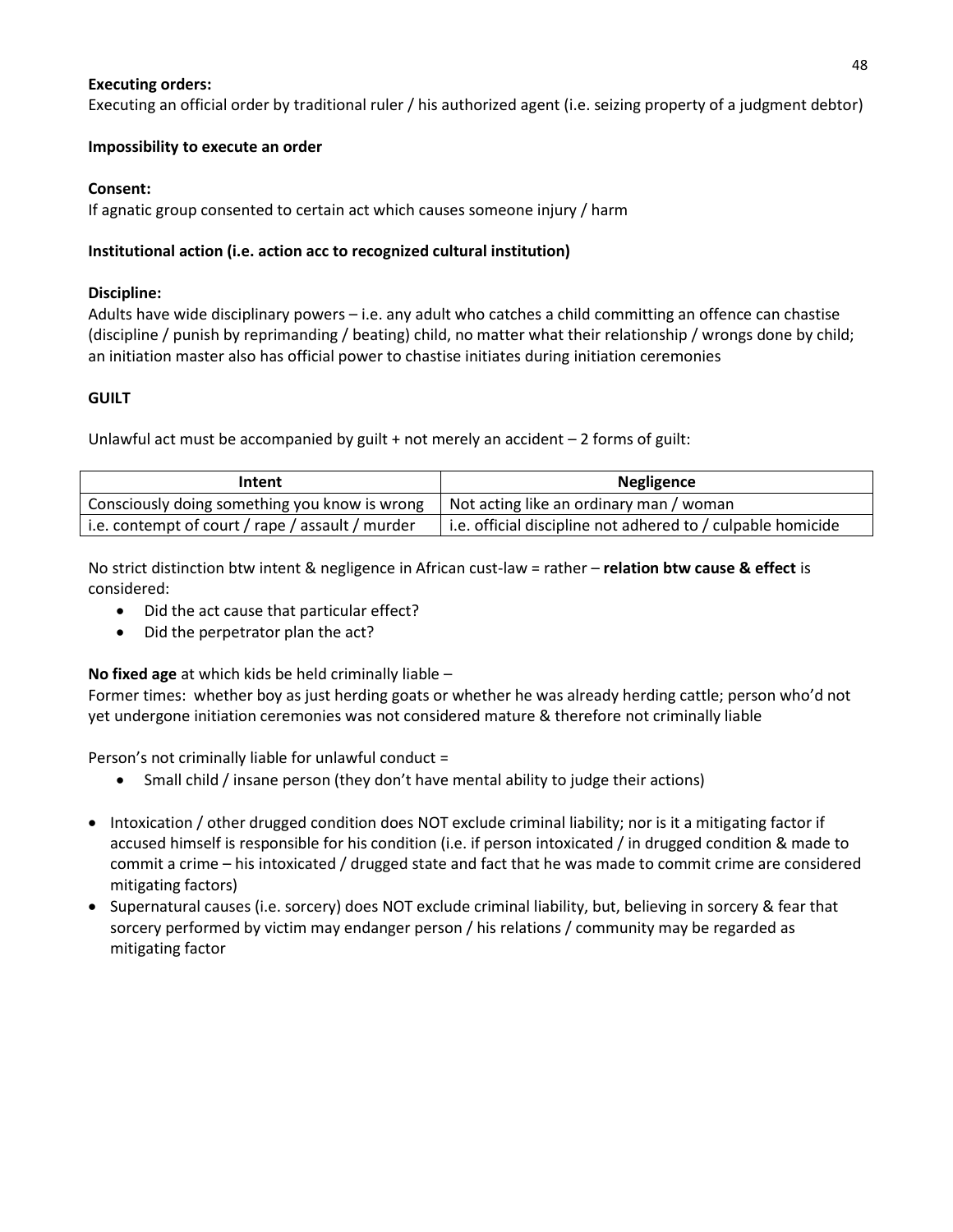#### **PUNISHMENT**

Former times – foll punishment was known (to increase the punishment, sometimes these were combined):

- Death penalty;
- Banishment;
- Confiscation of property;
- Removal of offender to appointed area within communal territory;
- Fines (in the form of stock);
- Corporal punishment;
- Compulsory labour; and
- Warnings

Form of punishment was determined by considering:

- **Mitigating** circumstances: Insignificance of offence / youth / provocation / diminished liability
- **Aggravating** circumstances: Seriousness of crime / use of force in perpetration of crime / perpetration of crime within victim's dwelling / premises; repeated perpetration of crimes
- **Intentional** unlawful acts were punished more severely than negligent acts

#### Today:

African cust court may still impose punishment, except death / mutilation / bodily harm (incl. corporal punishment) & max fine that may be imposed is now limited & it may not sentence a person to imprisonment (i.e. former times a common method of executing judgment was to detain convicted person until imposed fine paid by relatives – today = not allowed because it boils down to imprisonment until fine paid has been paid)

#### **SPECIFIC CRIMES**

#### **CONTEMPT OF THE RULER**

Act that intentionally rejects / disregards / opposes / disputes authority of the ruler (rejection of authority of traditional leader / national assembly / headman / messenger is also regarded as contempt)

#### **Examples of acts punished as contempt of the ruler:**

- Explicitly rejecting ruler's authority;
- Unlawfully calling & holding tribal meetings;
- Usurp (taking over / assuming) headmanship;
- Conspiring to usurp ruler's position;
- Encouraging persons to divide traditional authority & establish independent traditional authority;
- Encouraging subjects to leave tribal are & join another ruler;
- Rejecting authority of headman; and
- Adultery with "tribal wife"

Requires intent (i.e. stranger visiting ruler's are doesn't have allegiance with ruler & cannot commit this crime)

**Former** times: punishable in foll ways:

- Banishment;
- Death penalty together with confiscation of property;
- Fine;
- Corporal punishment

**Today**: because of const – fine is only valid form of punishment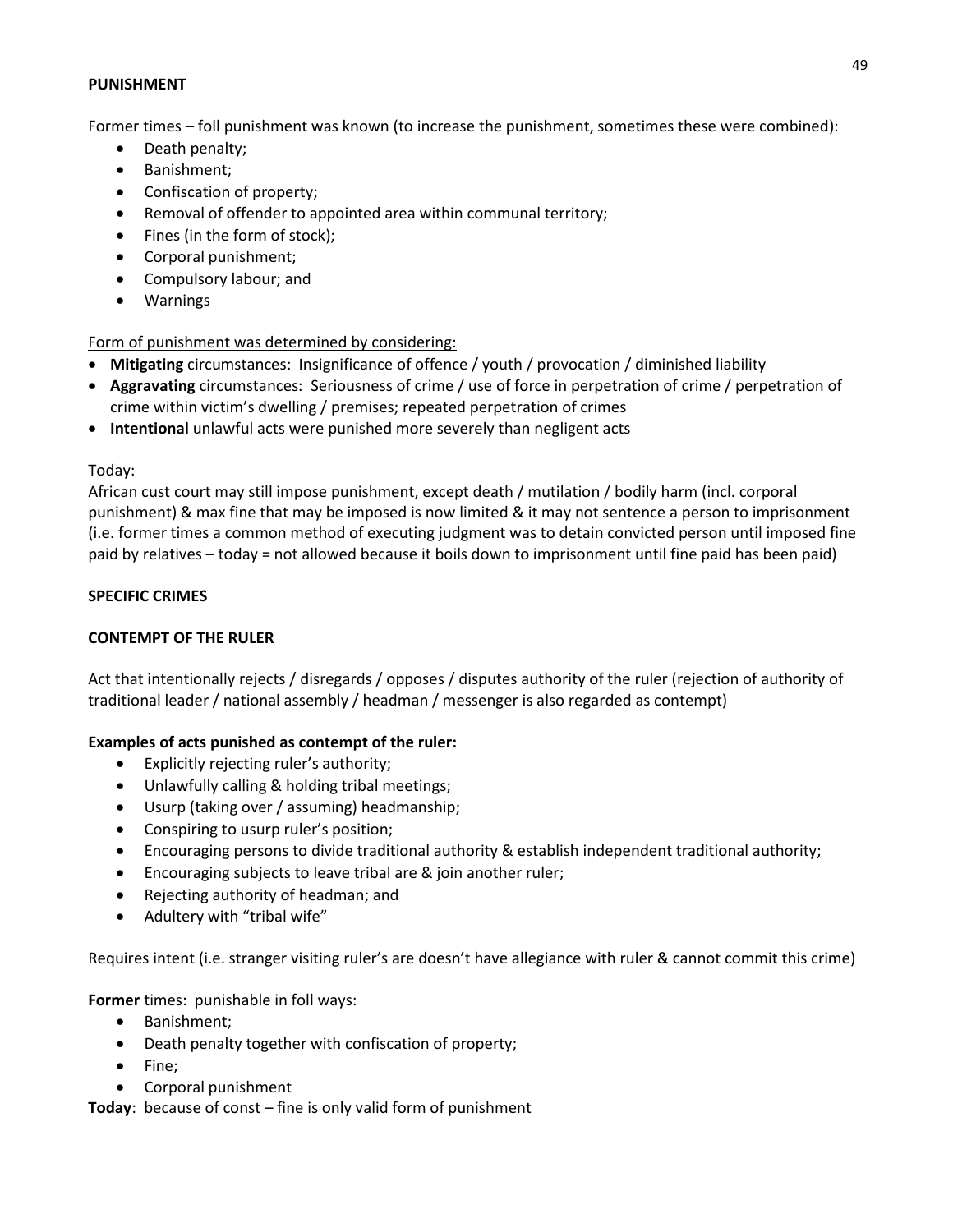## **ASSAULT**

Unlawfully & intentionally hurting another person's body – associated with **blood & bodily injury**: based on belief that human blood belongs to the ruler – to injure someone until the blood flows also has a public, defiling (polluting) effect on community – this defilement is then compensated for by means of reconciliatory meal where assailant & victim & members of court council are present; assailant must provide animal that's slaughtered

- Can be indirect (i.e. instigating a dog to bite someone)
- Intention & unlawfulness are required
- Grounds of justification = defence / executing official order or discipline / participation in recognized stick fights or initiation ceremonies
- There must be a complainant

#### **Delictual element:**

If victim & assailant can settle matter btw themselves there's no punishment (esp if less serious crime) = interests of community are satisfied because relations btw those concerned are restored & harmony then exists in community

#### **Element of compensation:**

Former times: African cust court gave part of judgment goods to complainant as satisfaction & ordered retaliation (revenge) – injured could injure assailant in a similar way = intention was both punishment & satisfaction

Today: assailant ordered by African cust court to pay victims medical costs that were caused directly by assault

Punishment decided on by African cust court (in former times generally a fine / corporal punishment or combination of the two)

- **Mitigating** circumstances: provocation
- **Aggravating** circumstances: serious injury & use of dangerous weapon

#### **RAPE**

Man uses violence to force woman to have sex with him w/o being married to him

- Only a man can commit rape
- Use of violence is a requirement:
	- o Woman has to offer resistance, unless threatened
	- o Northern Sotho: if proven woman thrown on ground / constrained & clothes torn off while she was screaming / offering resistance in another way = sufficient grounds for attacker to be found guilty of rape as long as woman reported matter to head of family immediately
	- $\circ$  Tswana / Ndebele: if there's no penetration, it's sometimes regarded as assault and not rape
	- o *Note: Sex with not sexually mature girl is punishable as rape, even if there's no violence*
- o Mere fact that woman did not consent doesn't mean rape was committed there had to be violence as well: based on principle that individual cannot consent to harming rights of the group. Likewise, if woman does consent, it cannot be used as defence

Regarded unlawful & intentional harm to woman's body & honour and harms honour of agnatic group Former times: punished with death penalty / fines / corporal punishment; or combination If person caught rapist in act with his wife / daughter / sister: he could give him sever thrashing and sometimes even kill him w/o being punished = this was regarded as lawful means of self-help that excluded unlawfulness & a way of protecting agnatic group's guardianship & compensation for infringement of agnatic group's guardianship over victim (i.e. satisfaction)

Today: rape may not be tried by African cust-court as a crime, but only as a delict *Note: above distinction is not understood by people concerned because according to African customary procedure – criminal & delictual liability resulting from a single act must be tried in one court*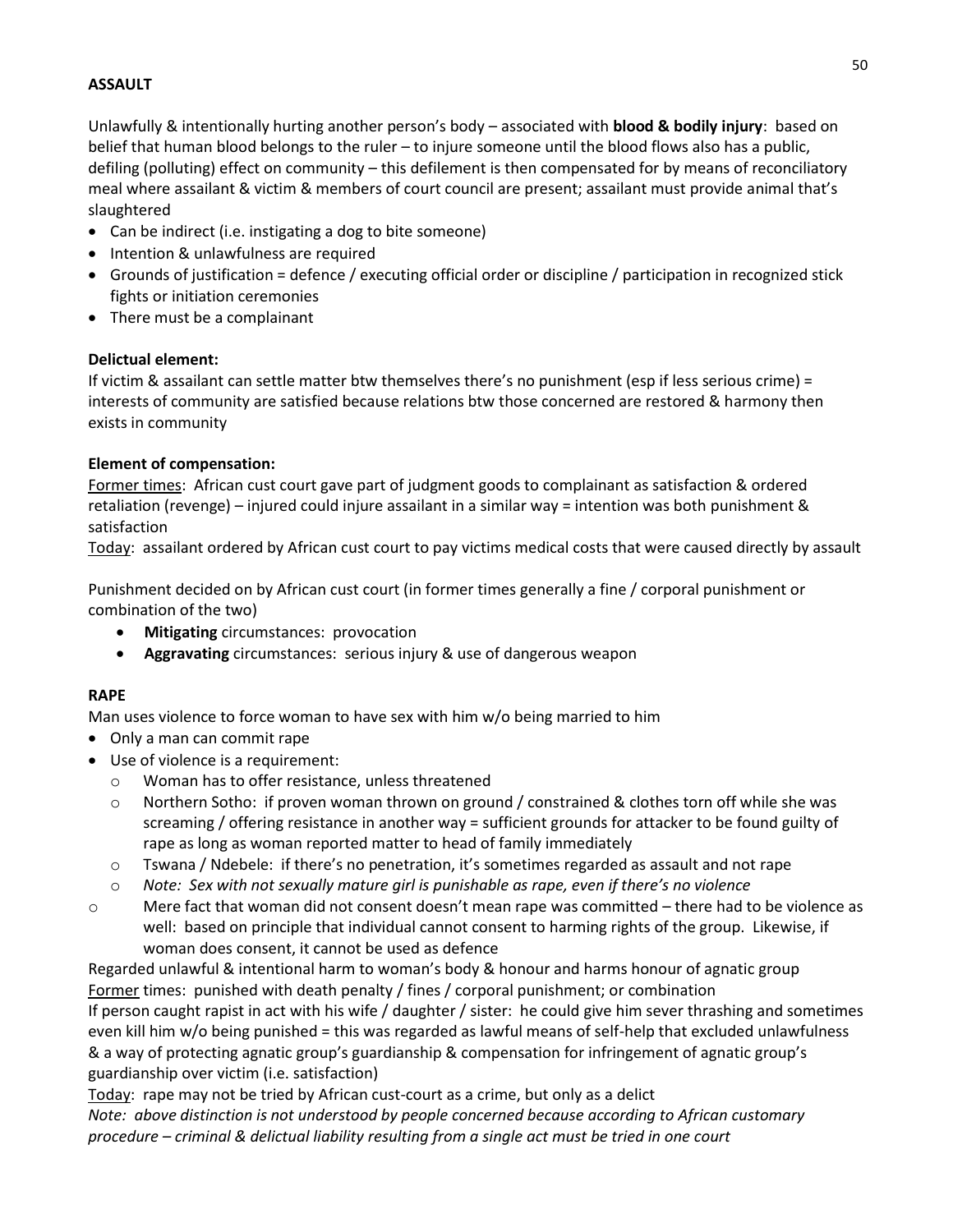#### **TRADITIONAL CONSTITUTIONAL & ADMINISTRATIVE LAW**

#### **THE TRADITIONAL STATE IN SA =**

People in a cultural context who comprise of an autonomous (independent) jural community (political unit with its own juristic life)

#### **CRITERIA which determines a jural community =**

#### **Own territory:**

- $\circ$  Clear topographical (i.e. natural & artificial features of an area i.e. river / mountain / valley) boundareis btw territories of nieghbouring states
- o Boundaries of the constituent subordinate jural communities within comprehensive jural community not clearly defined
- o Organ of authority within each subordinate jural community exercises control over its own territory & is subject to higher authority of comprehensive jural community
- **Own household:**
	- $\circ$  "Household" = interaction btw members of jural community, incl. everyday contacts
	- o Membership may be acquired / lost in various ways
- **Own public law authority:**
	- o Organs of authority exercise authority within community & represent it against outside jural communities
	- $\circ$  Head of jural community = most NB organ of authority

#### **FACTORS that play a role in establishment & structure of jural community =**

- **Genealogical:** 
	- $\circ$  Developed out of an original founding group which formed core of jural community & in which ruling family established
- **Religious:**
	- $\circ$  Belief in ancestor spirits = NB in sanctioning authority of organs of government of jural communities ruling family was regarded as descendants of original rulers
- **Territorial factors**



#### **HIERARCHY OF CONSTITUTENT JURAL COMMUNITIES**

#### **Unspecialised legal system:**

- Legislative, executive & jural functions exercised by head of comprehensive jural community
- Lower organs of auth only exercised executive & jural functions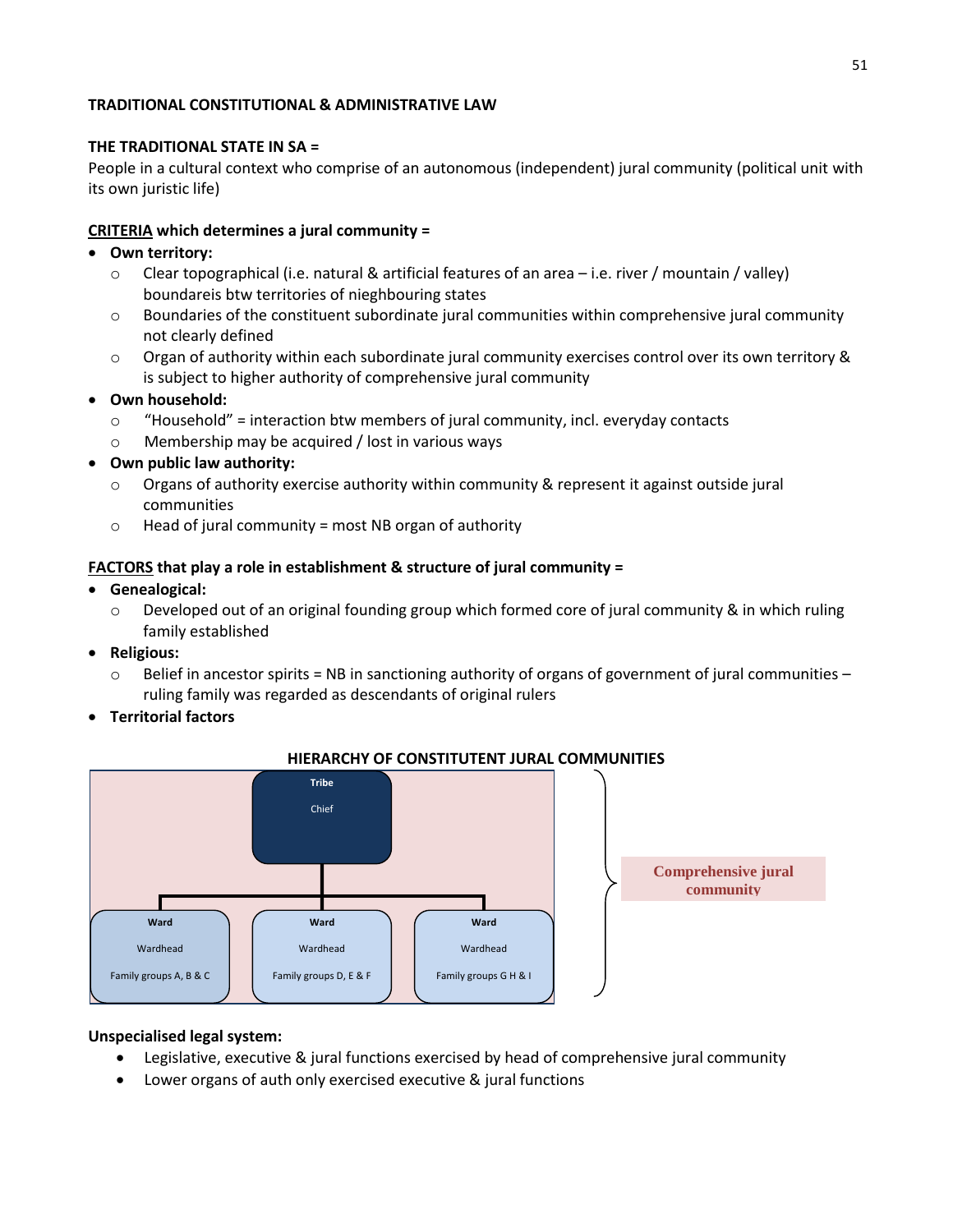#### **CITIZENSHIP**

**Acquired** through: Birth / Conquest / Voluntary subjugation **Terminated**: Voluntarily / Banishment

*(Note: membership did not end at death because ancestors form part of community)*

| <b>Citizens rights</b>                                      |  | <b>Citizens duties</b>                                        |
|-------------------------------------------------------------|--|---------------------------------------------------------------|
| • Allotment of land for residential & agricultural purposes |  | Citizen allegiance = pay tribute (give compulsory             |
| • Keep unlimited numbers of livestock that could graze on   |  | occasional gift to ruler on special occasions / under special |
| communal land                                               |  | circumstances)                                                |
| • Rely on ruler for emergency relieve                       |  | Perform public service                                        |
| • Make representations to the ruler on any matter           |  | Obtain permission from authorities to leave the area          |
| • Protection under the law                                  |  | Men: military service & attend meetings of public interest    |

#### **Characteristics of traditional system of government =**

- General participation of adult males in public matters
- Participatory & consensual democracy: decisions decided on basis of consensus
- Monarchial system with elements of democratic system

## **THE RULER (Traditional Leader)**

- Not a dictator = derived position & authority from consensus of the people
- Patrilineal succession / succession in male line generally applied
- Spiritual & physical ability; character & capability taken into acc when selecting successor after ruler's death
- Not specifically trained (sometimes temp assumed functions of government during predecessor's lifetime)
- Successor sometimes had to be of particular descent (i.e. eldest son of ruler's main wife) & were customs re choice & descent of main wife
- Official / public capacity: only an organ of state power to manage property exclusively of public-law nature & limited to state / public property – however, he could not do as he liked with this property
- If he exceeded powers actions invalid & enforceable & if persisted in illegal actions subjects could refuse to obey him / depart from the area / revolted against him resulting in civil war / his assassination

#### Fulfillment of functions =

If he neglects his duty – loses his authority & prestige

*Note: Apart from judicial duties, all other functions of traditional community leaders have vanished due to influence of missionaries and provincial & local government taking over many functions formerly fulfilled by traditional leaders*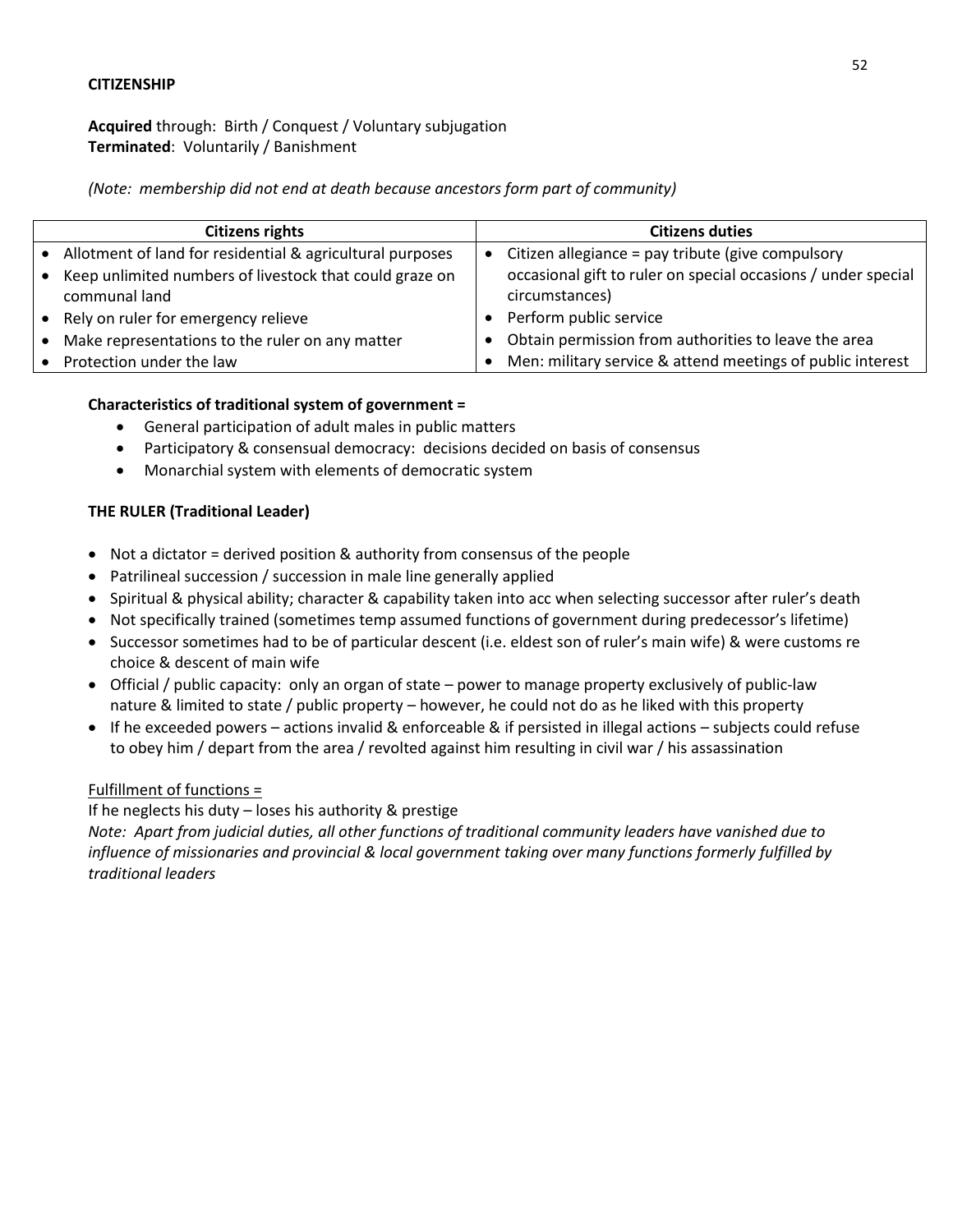## **THE COUNCILS:**

System of authority-in-councils: ruler was assisted in his governmental functions by councils who acted as his advisors = ruler not bound by advice – ruler only had to *consult* council

| Council                | <b>Members</b>                          | <b>Meetings</b>       | <b>Functions</b>                         |
|------------------------|-----------------------------------------|-----------------------|------------------------------------------|
| <b>Private council</b> | Membership not always hereditary        | Met informally &      | Advise on legislative & NB               |
|                        | & comprised:                            | sometimes in secret   | administrative measures;                 |
|                        | Ruler's kinsmen (sometimes              |                       | Informed ruler re daily occurrences      |
|                        | confidents)                             |                       | Control / criticize ruler's actions      |
|                        | Men of particular capability            |                       |                                          |
|                        | Influential headman                     |                       |                                          |
| General /              | Members of private council;<br>٠        |                       | Advise on weighty measures &             |
| representative         | Heads of constituent jural<br>$\bullet$ |                       | legislation                              |
| council                | communities                             |                       | Control actions of ruler & criticize him |
|                        | Kinsmen / capable / influential         |                       |                                          |
|                        | members nominated by ruler              |                       |                                          |
| <b>Court council</b>   | Members of general council<br>$\bullet$ |                       | Assessors - Judgment of members          |
|                        | Those with knowledge of law             |                       | helped ruler come to decision re cases   |
|                        |                                         |                       | before the court                         |
| People's               | Men only                                | Convened by ruler     | Matters affecting subjects $-$ i.e.:     |
| assembly               | Head of families;<br>$\bullet$          | Attendance sometimes  | Altering boundaries of sate / settlement |
|                        | Initiated men;<br>$\bullet$             | compulsory (i.e. when | of dispute with neighbouring state / war |
|                        | Male regiments;<br>٠                    | NB legislation        | Among some groups: could criticse        |
|                        | Adult males                             | discussed)            | ruler                                    |

*Note:*

- *Ruler was head of each council*
- *Decisions at meetings not taken by vote – but revolved around general principal of consensus*
- *Council's advice was an NB measure of control over ruler's actions*

# **TRADITIONAL AUTHORITIES IN SA**

#### **Recognition before 1951**

#### **Pre-colonial phase:**

Subordinate to colonial authorities = traditional ruler's authority was diminished – no longer had any legislative power & executive and judicial powers limited

#### **Traditional government under colonial influence: Government intervention – indirect rule**

#### 1927 Black Administration Act:

Indirect rule implemented nationally – transformed traditional authorities & courts into government institutions subject to statutory rules including legislative superstructure

- *State President* = Supreme chief of all Bantu-speaking groups & had same powers as a chief under African cust-law - legislative powers exercised by special proclamation
- *Special officials* = Administration of African-speaking communities & control over chiefs
- *Special commissioners' courts =* Acted alongside African customary court of chief traditional leader's jurisdiction in civil & criminal matters limited & subject to appeal & revision by special commissioners' courts
- *Traditional leader =* Appointed by State President (no longer held position because of birth in male line alone)

Note: Traditional ward governmental structures not officially recognized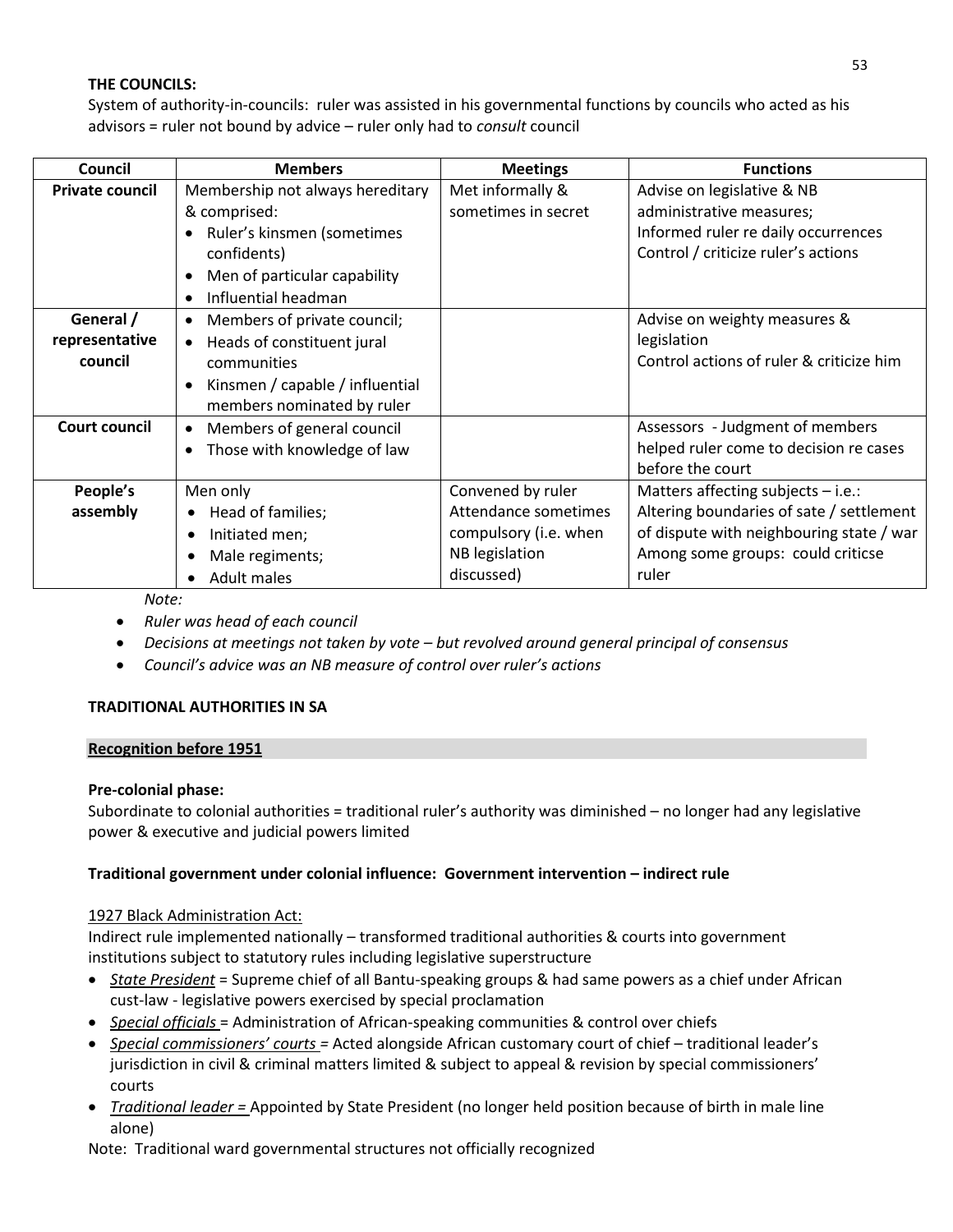### Functions of traditional leaders are contained in Proclamation of 1957:

- o Furthering interests of tribe;
- o Furthering material, moral & social well-being of the people;
- o Developing & improving territory;
- o Simulating participation of the people in admin of tribe;
- o Maintain law & order in territory;
- o Execute powers, functions & duties in co-operation with traditional authority;
- $\circ$  Futhering the exercise of all acts &I regulations in his area re: public health / tax / reg of births & deaths / preventing animal diseases / land use & administration; and
- o Bring all new acts & regulations to attention of tribe

#### **Recognition after 1951:**

## **Granted measure of recognition by Black Authorities Act of 1951 which provided for:**

- Self government on local, regional & territorial level
- Adaptation of traditional authorities to demands of modern administration
- One advisory council only traditional councils not recognised
- Powers, activities & duties of traditional authority included:
- Managing matters of the tribe;
- Assisting & guiding chief in exercising his duties;
- Exercising powers & performing activities & duties in accordance with State President's judgment & within scope of traditional tribal management / power granted by him

Observe traditional laws & customs

ITO Proclamation of 1994: administration of traditional authorities lies with the provinces

(See pg 208 of SG for diagram re gen structure of traditional authorities)

#### **Traditional Leadership & Governance Framework Act:**

- National framework, norms & standards to define place & role of traditional leadership within new system of democratic governance
- Seeks to transform institution of traditional leadership in line with const imperatives
- Seeks to restore the integrity & legitimacy of institution of traditional leadership in line with customary laws & practices

#### Provides for the following:

*Traditional communities*

- Subject to a system of traditional leadership ito that community's customs
- Observes system of cust-law
- Must transform & adapt cust-law & customs relevant to application of the Act so that it complies with principles in BOR & Const

*Traditional councils*

- Must be established by traditional community once Premier of a province recognizes a traditional community
- Must be established in line with principles set out in provincial legislation
- May not have more than 30 members
- At least 1/3 of members must be women
- Members must comprise:
	- o Traditional leaders & members of traditional community selected by snr traditional leader; and
	- o Other members democratically elected for a term of 5 yrs & who must constitute 40% of members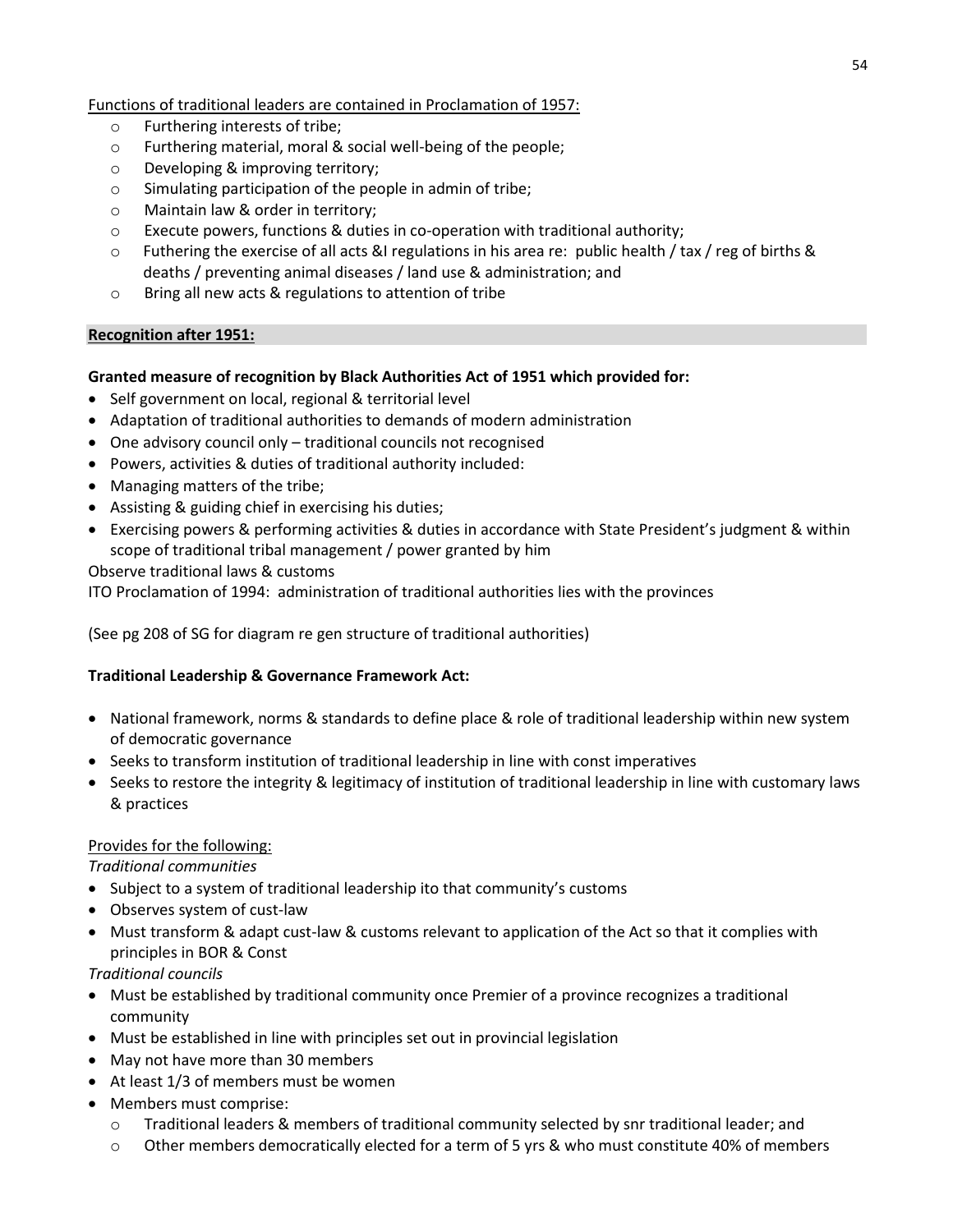55

- Functions:
	- $\circ$  Administration of affairs of traditional community in acc with customs & tradition
	- o Assisting, supporting & guiding traditional leaders in perf their functions & supporting municipalities in ID of community needs
	- $\circ$  Consulting with relevant local & provincial houses of traditional leaders so as to recommending appropriate interventions to Government that will contribute to development & service delivery within traditional council's area of jurisdiction
	- o Participating in development of policy & legislation at local level & programs of municipalities & provincial & national spheres of government
	- o Promoting indigenous knowledge systems for sustainable development & disaster management
	- $\circ$  Functions conferred by customary law, customs & statutory law consistent with Const
	- Must meet once a year with traditional community to give account of activities & finances of traditional council & levies received by it

*Withdrawal of recognition of traditional communities*

- Only the Premier of a province can withdraw recognition of a community as a traditional community; & he must do this in acc with provincial legislation
- May only be considered if:
	- o Community concerned requests Premier that its recognition as traditional community be withdrawn; or
	- $\circ$  2 or more communities request Premier that they merge into a single traditional community

## **Houses of Traditional Leaders**

Constitution provides for:

- National house & provincial houses of traditional leaders
- Local houses of traditional leaders
	- $\circ$  May not comprise more than 10 members; or such higher number not exceeding 20 as may be determined by minister where there are more than 35 traditional councils within the area of jurisdiction of district / metropolitan municipality
	- $\circ$  Members are elected by an electoral college consisting of all Kings / Queens or their reps, and snr traditional leaders residing within the district municipality

#### **Referral of bills to national house of traditional leaders**

- Any parliamentary Bill re cust-law / customs of traditional communities must be referred by secretary of parliament of national house of traditional leaders for its comments before it is passed by house of parliament where it was introduced
- National house of traditional leaders must make any comments it wishes to make within 30d from date of such referral

# **TRADITIONAL LEADERS & THE CONSTITUTION**

Constitution provides for traditional authorities and for the Institution, status & role of traditional leadership =

**"Traditional leadership"** is not defined in the Const – inferred that traditional leadership refers to a cultural institution (indigenous leadership) which has been handed down from generation to generation, including the principle of heredity and succession by men

Customary law should be understood as it is adapted by legislation & administration of justice: Traditional leadership is now regulated by:

Black Administration Act; Black Authorities Act; and Traditional Leadership & Governance Framework Act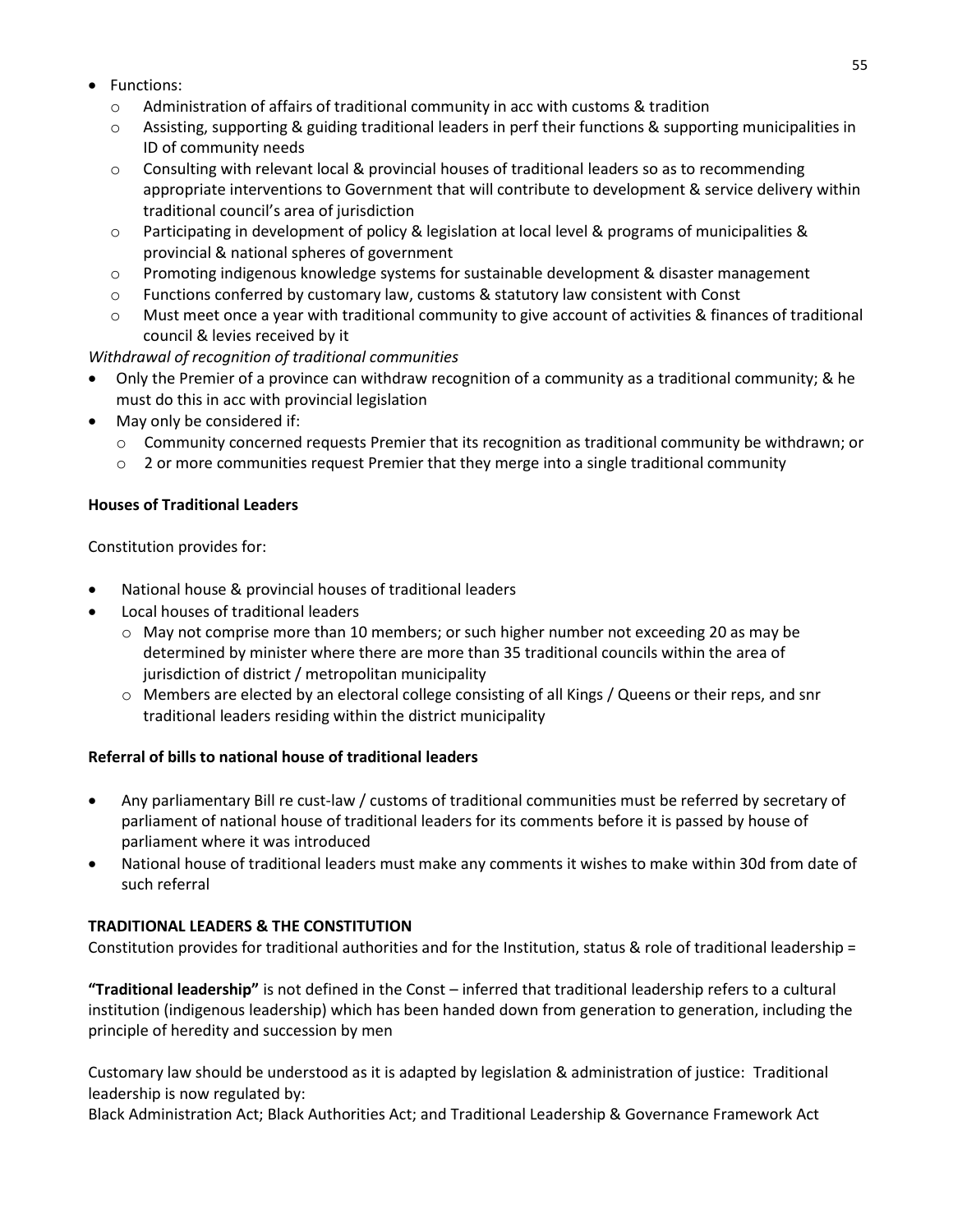## **Categories of traditional leaders:**

Constitution & Provincial Houses of Traditional Leaders regard the foll as traditional leaders:

- Kings;
- Chiefs;
- Ward heads; and
- Other councilors

Traditional Leadership & Governance Framework Act recognises:

- Kingship;
- Snr traditional leadership; and
- Headmanship as leadership positions within institution of traditional leadership

**Const position of traditional leaders:** The inclusion of traditional leadership in a democratic constitutional dispensation leads to inconsistencies:

- Democracy implies periodic & popular elections =
	- o Traditional leadership is inherited election never a criterion for assuming office of traditional ruler
	- $\circ$  Hereditary leadership further implies that traditional leader holds office for life in contrast to the fixed terms of office of elected leaders in a democratic system
	- $\circ$  However constitutional writers consciously accepted that traditional leadership would be an exception to democratic principle of free elections

Inconsistency is brought sharply to the fore when we look at new powers given to traditional leaders on provincial & national levels –

- Limited powers can make laws which must be considered by provincial & national legislature, BUT they cannot make laws by themselves
- They can insist on being consulted re matters of cust-law, but can do little more than delay legislative process if they don't agree with specific legislation
- Recognition of institution of traditional leadership conflicts non-discrimination clause of Const because it's mainly reserved for men only =
	- o Clashes with equality clause:
		- It's discriminatory that chief's daughter cannot succeed if she's first-born;
		- Principle of primogeniture = firstborn must succeed, regardless of whether they are male / female: daughter belongs to patrilineage of her father, but her children belong to patrilineage of her husband = if a woman is allowed to succeed, her children cannot succeed as they are not members of the patrilineage
		- Female head cannot perform political rites in honor of ancestors these rituals can be performed by male members of male line of descent only

Implications that could follow if principle of patrilineal succession abolished:

If women were allowed to succeed acc to customary system of succession – they will have to support & maintain members of household & perform rituals during sickness & death: this would bring about fundamental changes to status of women & the "traditional" way of communal life

Arguments raised in favour of principle of patrilineal succession:

- 1. Must determine what is meant by "unreasonable" discrimination = i.e. does it mean "unreasonable" in an abstract sense or in a particular sense? Can a specific position be seen as being unreasonable if it's generally accepted & underwritten by a cultural tradition?
- 2. Const provides for continued existence of traditional authorities if principle of patrilineal success is abolished – wit will mean this authority is no longer traditional
- 3. Political background that resulted in chapter on traditional authorities in the Const cannot be ignored if a decision is made on application & interpretation of this chapter (traditional leaders were persuaded to support the Const & new political dispensation on condition that traditional government will be protected)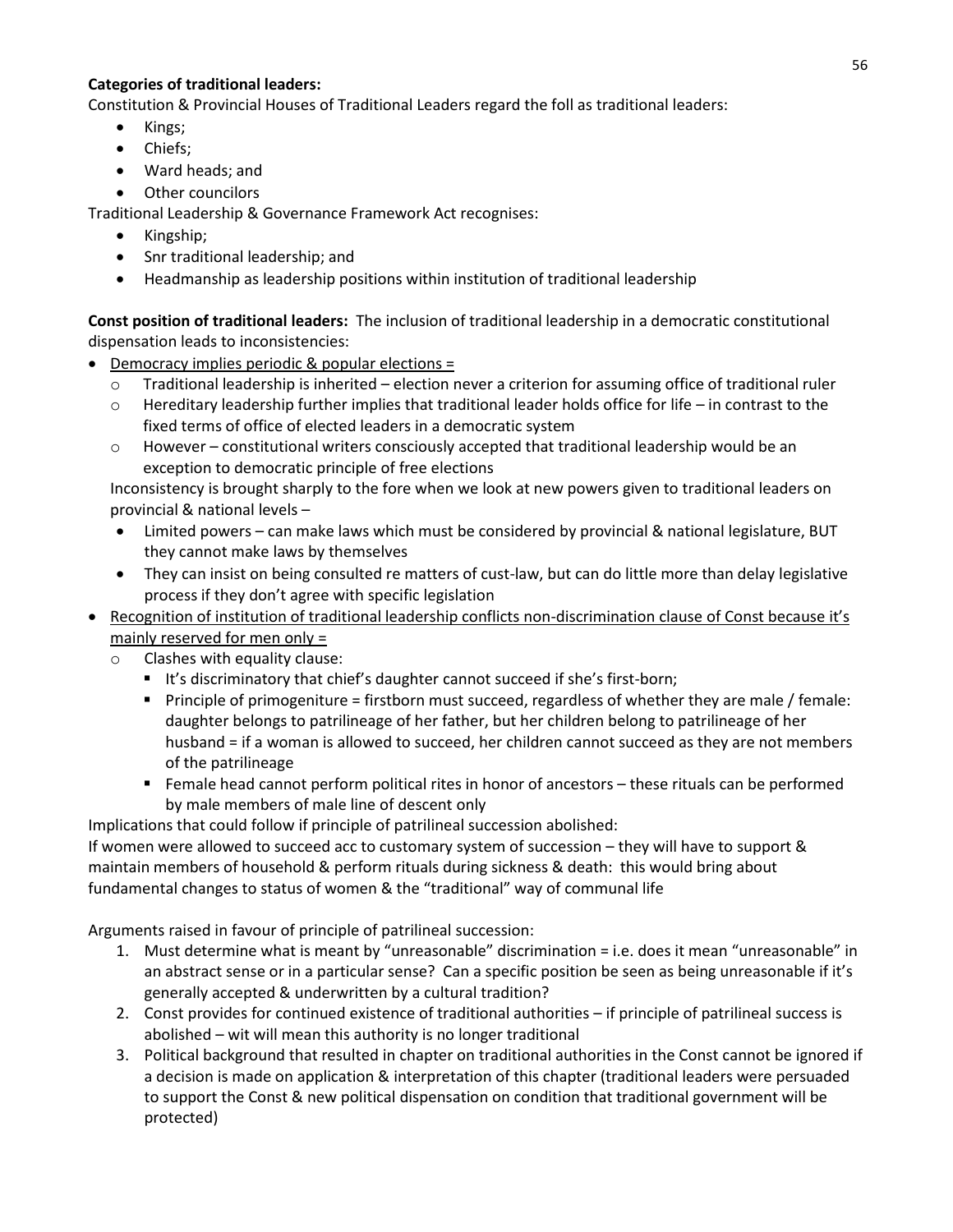### **SUCCESSION TO TRADITIONAL LEADERSHIP**

- *Chieftainship is born* = seniority principle is a primary consideration & usually decisive
- Successor is subject to thorough deliberation & consultation among snr members of ruling lineage
- Potential successor must be born to principal wife
- Deathbed wish of deceased traditional leader taken into account
- Adulthood is a prerequisite (since adulthood is attained by marriage, it's a requirement that heir to throne be married before he may succeed)

## Situations that may arise on death of the ruler:

- There's a suitable successor & succession can take place w/o delay; or
- A person is appointed to act as a regent until a lawful successor is in a position to succeed this happens when:
- No successor has yet been born; or
- Successor is not suitable / competent to succeed

# **Black Administration Act (1927): State President:**

- May recognize / appoint any person as traditional leader he's not bound to rules of cust-law of succession / expected to consider them / observe them when recognizing / appointing a particular person
- Acquired power to remove from office a traditional leader

At present – provinces are vested with power to recognize & appoint traditional leaders & provincial legislature not bound by local law of succession of particular tribe (in practice – tribes are usually permitted to nominate a person acc to tribal law for institution & recognition as chief)

*Mosome case: although modern law occasionally provides for observation of African law of succession, authorities are not bound by it*

# **Traditional Leadership & Governance Framework Act (2003) –**

President must recognize a person as a King / Queen by way of:

- Notice in GG;
- Issuing certificate of recognition to identified person; and
- Informing relevant House of Traditional Leaders of recognition of snr traditional leader, headman / headwoman

If there's any evidence / allegations that identification of person as traditional leader was not done in acc with cust-law / customs / processes – President / Premier of particular province may:

- **Refer matter to National House of Traditional Leaders (in the case of a King / Queen);**
- Refuse to issue certificate of recognition; and
- Refer matter back to royal family for reconsideration & resolution where certificate of recognition refused Provides for removal from office of snr traditional leaders / headmen / headwomen on foll grounds:
- Conviction of an offence with sentence of imprisonment for  $+12$  yrs w/o option of a fine;
- Physical incapacity / mental infirmity which makes it impossible to function as snr traditional leader / headman / headwoman;
- Wrongful appointment / recognition; or
- Transgression of customary rule / principle that warrants removal
- If successor to position of King / Queen / Snr traditional leader / headman / headwoman is still regarded as a minor ito applicable cust-law / customs: Royal family must within a reasonable time:
	- ID a regent to assume leadership on behalf of minor; and inform Premier of province concerned of particulars of person ID'd as regent & reasons for ID of that person
	- Premier must recognize regent ID'd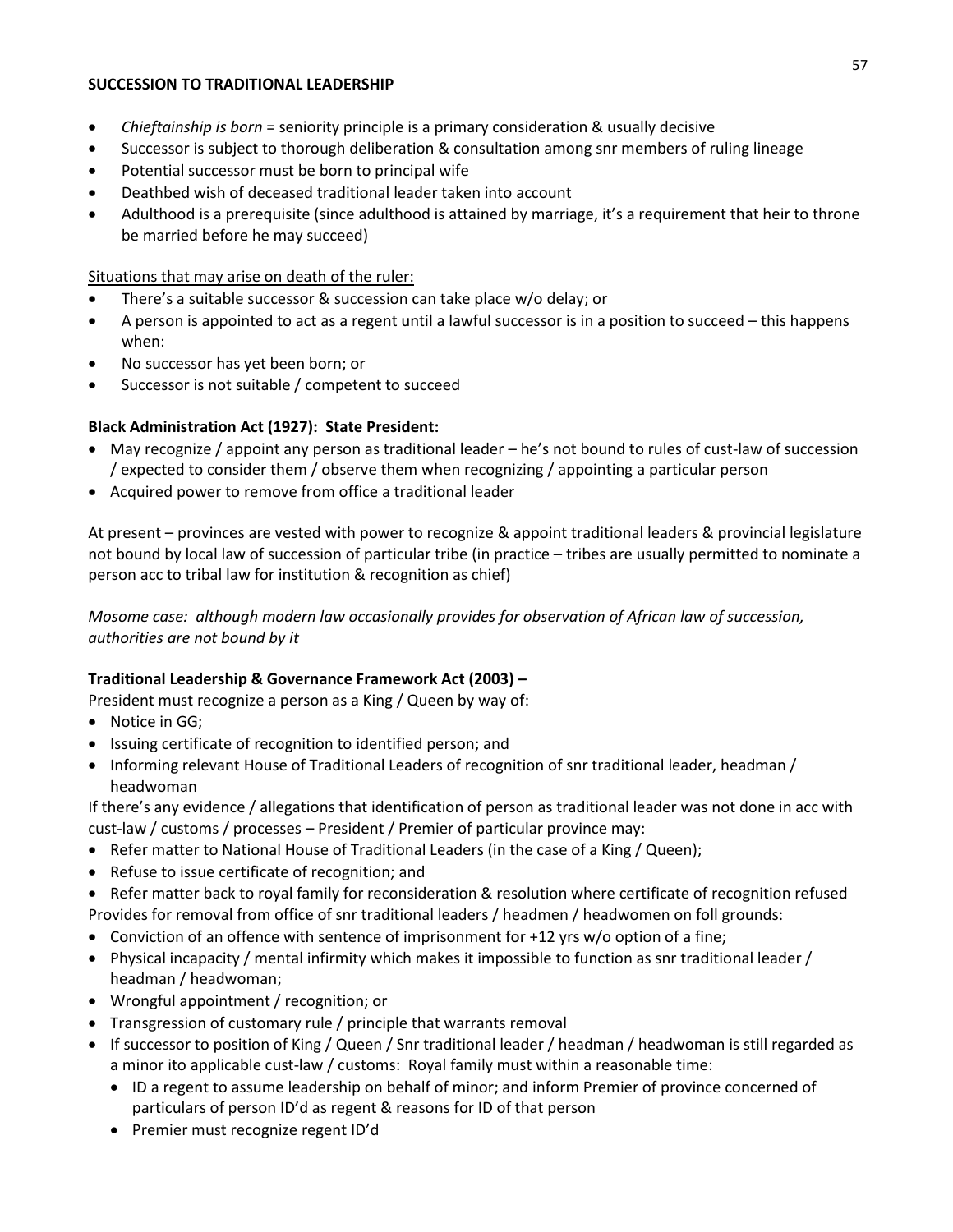Deputy Traditional Leaders are recognized ito the Act to act on behalf of traditional leaders in their absence & their appt / removal is regulated by provincial legislation (when such appt's are made, traditional leader must inform President of same)

## **Indigenous principles of succession to traditional leadership:**

- $\triangleright$  Hereditary system & position of traditional leader follows the patrilineage
- $\triangleright$  Successor = oldest son of ruler by tribal / main wife
- $\triangleright$  Other wives of ruler occupy a particular position of rank which has significance esp where an acting traditional leader / regent is appointed
- $\triangleright$  Sons of ruler by various wives retain rank of their mothers
- $\triangleright$  The ruler to which younger full & half brothers may succeed varies among the different groups

# *Substitution (Replacement) of the husband by the institution of the levirate*:

- If husband dies before he can marry / before he can marry the tribal wife children are raised on his behalf with a wife married after his death, usually to a relative – i.e. his younger brother
- If successor dies w/o any male descendants with his principal wife: a son can be procreated with his principal wife and his younger brother / a close patrilineal relative of deceased or his father; or his younger brother will be new successor

If successor dies before his father (the traditional leader) – goes to oldest son of late successor on condition that royal family approves son's mother as principal wife

# *Substitution of wife by sororate institution:*

- If principal wife is barren / bears only daughters supplementary wife is affiliated to principal house & bears successor on behalf of principal wife = ensures traditional leader has a successor & that this successor is born in principal house (once this supplementary wife bears a son as a successor, she does not have to stay with the husband's people – she can even marry another man) – *among some people a daughter-in-law is married for childless wife / wife w/o a son, as a tribal wife for the generation of her fictitious son – children were then raised with the daughter-in-law ito institution of the levirate*
- If neither principal wife / supplementary wife bear a son traditional leadership goes to oldest son of late traditional leader's second wife (if supplementary wife is married she is always ranked directly after wife for whom she was married & all other woman shift one position lower)

Complementation of wife (a specific defect is supplemented w/o replacing the person having the defect – once defect is complemented, person standing in to make defect good is under no obligation towards husband's group)

# **Problems / causes of succession disputes:**

Trad leader tries to divorce tribal wife w/o cooperation of ruling famly:

- Tribal wife is not actually wife of traditional leader = he cannot therefore divorce her at will
- Problem intensifies if trad leader is married to tribal wife in civil marriage & later on marries further wives ito cust-law = position of tribal wife disputed – for this reason the argument has been advanced that tribal wife shouldn't be married by civil marriage

Trad leader marries a wife in civil marriage w/o cooperation of ruling family / against their will & wishes:

This wife is then the only wife & sometimes regarded as tribal wife, although ito cust-law she is not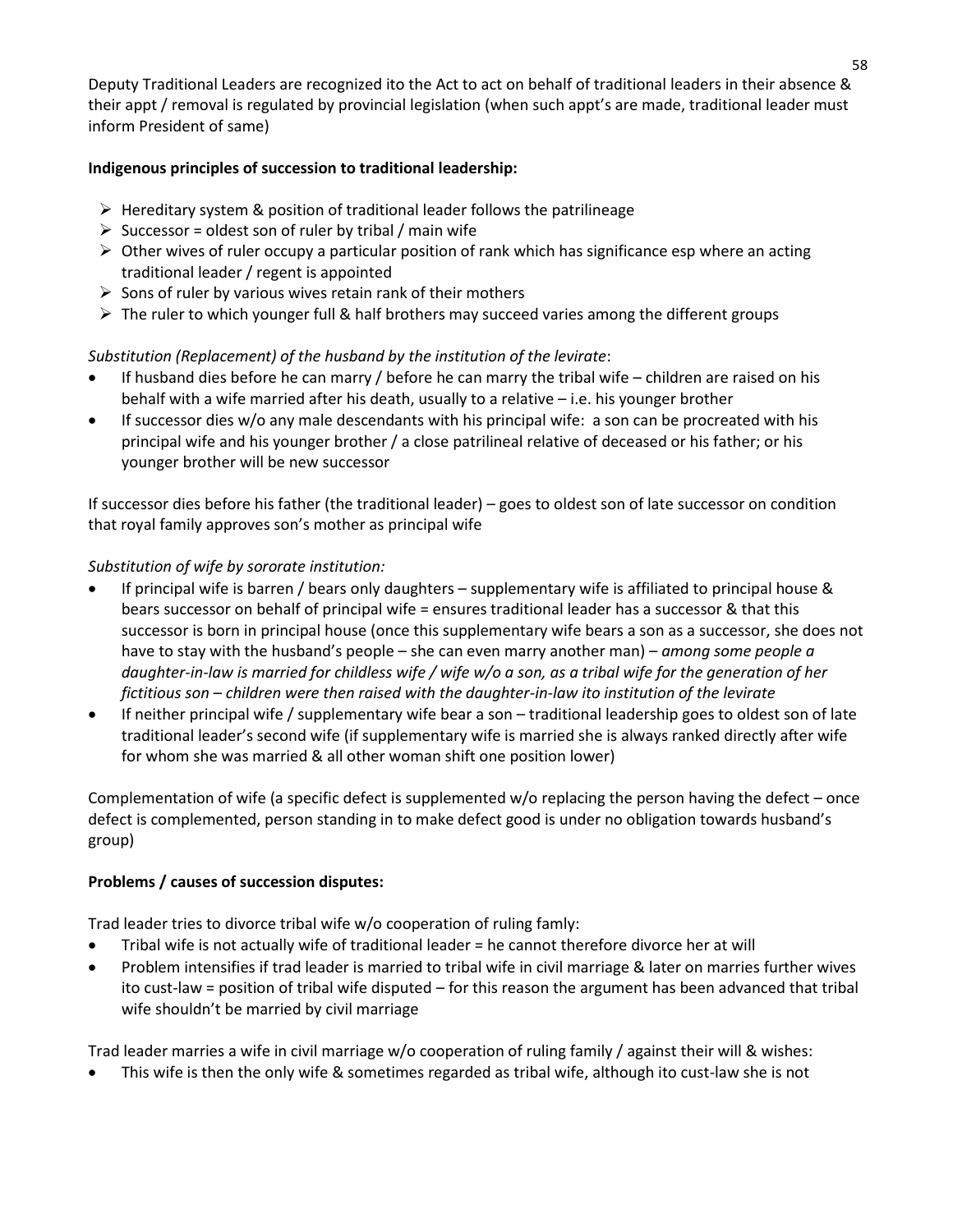Wife is appointed to act temporarily as trad leader:

- Tribal wife associates with "unacceptable males";
- Tribal wife refuses to cooperate with ruling family;
- Wife who is not tribal wife tries to usurp trad leadership for her son; or
- Tribal wife is opposed by deceased chief's brothers & half brothers

Tribal wife's pozi disputed by descendants of wife married before tribal wife was married

Temporary lack of a tribal wife: Wife who temporarily took over functions of tribal wife afterwards claims status of tribal wife

## Biological paternity of successor

Tribal wife accused of witchcraft in order to exclude the rightful successor

Substitution: rightful successor's claim questioned at a later stage by man / woman who acted as substitute & who claim privileges of man/woman for whom they were substituted

#### **Consequences of succession disputes:**

Often results in split in ruling family at tribal level – it is thus NB that any succession dispute be resolved asap so as not to disrupt efficient administration & the administration of justice at tribal level (this requires cognizance & application of local law of succession)

## **Resolution of succession disputes & commission on trad leadership disputes & claims:**

If a dispute re customary law / customs arises within a trad community / btw trad communities / other customary institutions - on matters re Trad Leadership & Governance Framework Act - members & trad leaders within trad community / customary institution concerned - must seek to resolve dispute internally & in acc with customs

If dispute cannot be resolved internally –

- Must be referred to relevant provincial house of trad leaders
- House must seek to resolve dispute in acc with internal rules & procedures

If house unable to resolve dispute  $-$ 

- Must be referred to Premier of province concerned who must resolve dispute after consulting:
- Parties to dispute; and
- Provincial house of trad leaders concerned

Commission on Traditional Leadership Disputes & Claims –

- Commission established by Trad Leadership & Governance Framework Act
- May decide on any traditional leadership dispute & claims arising in any province
- May investigate several trad leadership issues, incl. those re succession to trad leadership
- Must consider & apply cust-law & customs of relevant trad community at time events occurred when considering dispute / claim
- When claim considered by commission re kingship / snr trad leadership / headmanship: commission must be guided by customary norms re establishment of kingship / snr trad leadership / headmanship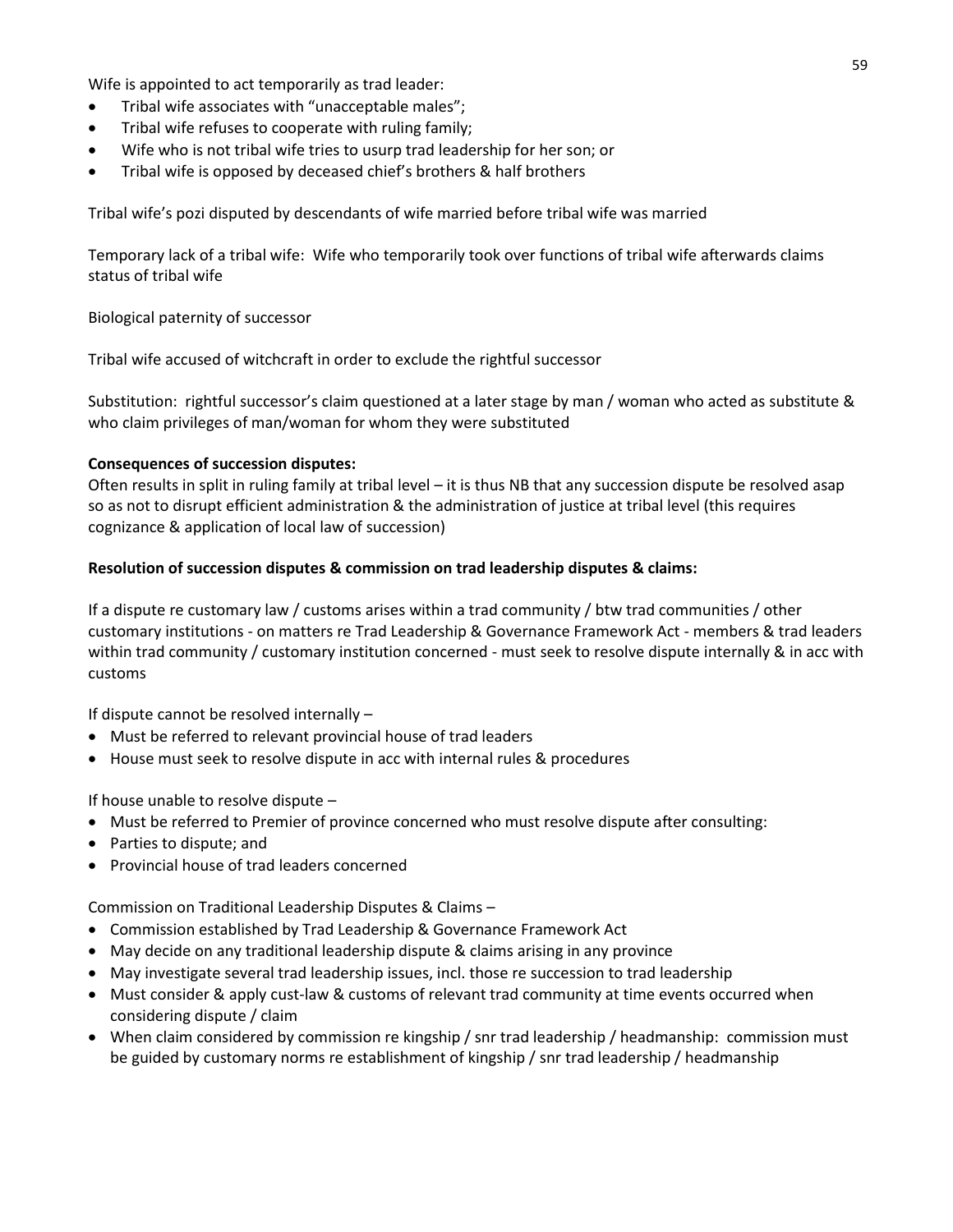Female succession to traditional leadership is no longer an issue:

Traditional Leadership & Governance Framework Act = traditional community must transform & adapt customary law & customs to comply with BOR – in particular:

- Prevent unfair discrimination;
- Promote equality; and

• Seek to progressively advance gender representation in succession to traditional leadership positions *Shilubana: CC held that traditional authorities may develop cust-law in acc with norms & values of Const*

### **TRADITIONAL ADMINISTRATIVE ACT**

#### **Administrative determinations:**

An act whereby:

- $\checkmark$  Legal relations are created / amended / terminated; or
- $\checkmark$  Creation / amendment / termination of legal relations are refused

| <b>General determinations</b>                         | <b>Particular determinations</b>                |  |
|-------------------------------------------------------|-------------------------------------------------|--|
| Creates / amends / terminates general legal relations | Creates / amends / terminates particular legal  |  |
|                                                       | relations                                       |  |
| Valid for all subjects                                | Directed at a particular subject                |  |
| Made known in public so that whole chiefdom can       | Conveyed to the person by personal notification |  |
| take notice                                           |                                                 |  |
| If successfully disputed & made invalid - whole of    | If successfully disputed & made invalid -       |  |
| determination falls away in relations to all the      | determination falls away towards subjects who   |  |
| subjects                                              | opposed it only                                 |  |

If a person neglects a prohibition / command instituted in an administrative determination – he commits a **crime** – a crime can only be committed if administrative act is **legally valid**

#### **Traditional administrative act can be tested against foll requirements to see if it's legally valid:**

#### The author:

The ruler is organ of authority who acts as author of determination from which all duties of subjects flow A ruler's determination is valid only in the area of the trad authority & on residents who are in that territory an instruction which addresses a person who lives outside of that territory cannot be enforced

#### The form of the act:

Announcement: valid only if it comes to attention of person to whom it relates

Content:

Must be clear & understandable – action required from subjects must be clearly stated & determination must be connected to the exercise of an administrative function

#### Correct procedures:

Ruler must consult relevant councils in circumstances where subject's rights have been infringed (at present, trad authority is consulted since it is the only council that's been statutorily recognized)

#### The purpose of the act:

Must be to further public interest

There is also a particular specific objective for every action (i.e. expropriation of land for general use by the tribe / attachment of property to use it as evidence in a criminal case)

Entails the authorized action as well as the execution of the act in order to attain the authorized purpose- if authorized action is directed towards an unauthorized purpose – the action is invalid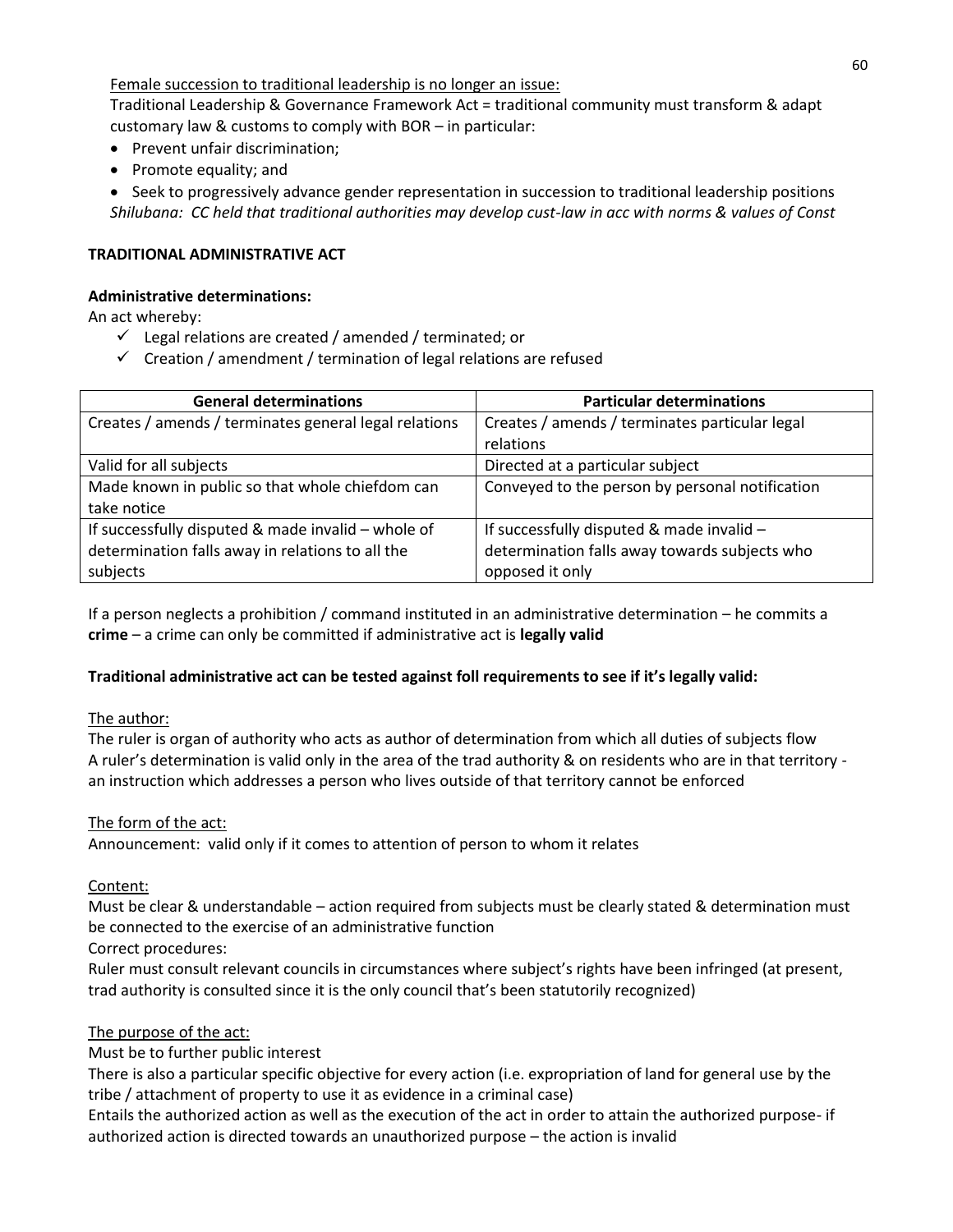Consequences of the act: Must be reasonable – Consequences & effect of act must be possible; Rights & freedom of subjects must not be exceedingly burdened; No discrimination btw individuals / groups (except where law permits)

*Moshesh: SCA held that ruler's order that subjects work for free in interest of community was seen as being reasonable – however – such an order may not make unreasonable distinction btw age regiments & wards / individual people*

*No compensation is payable re orders for removal – however:* Suitable land must be allotted elsewhere to people required to move; They must be allowed to remove all building material; If it's cultivated land –a reasonable amt of time must be allowed to elapse to gather harvest of the land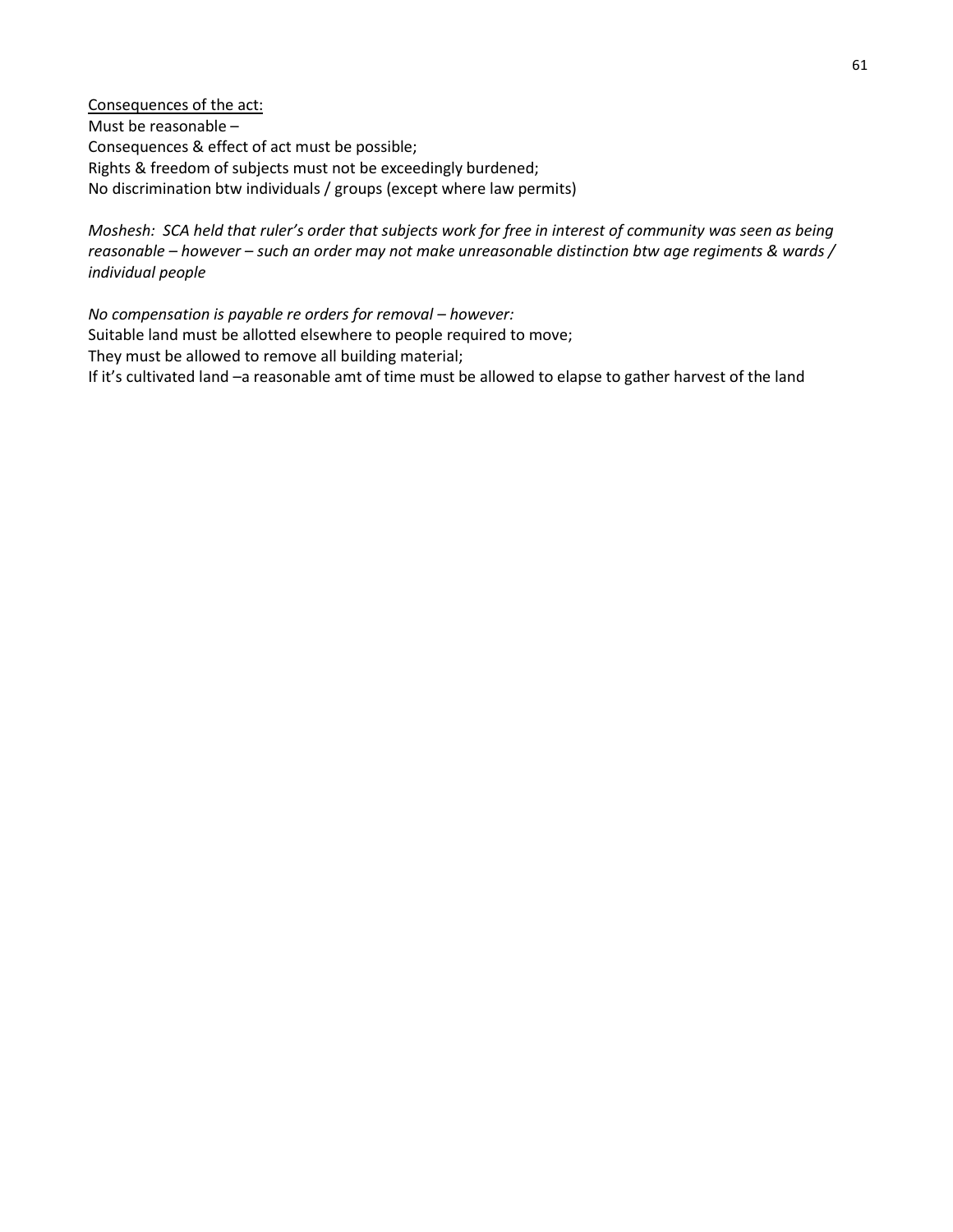## **Control over trad leader's administrative actions:**

Consultation process is a form of control which proceeds administrative action = exercised by means of advice by different councils – trad authority is empowered to do this

| <b>Mediation</b>                                                                                                                                                                                                                                                              | Judicial control acc to                                                                                                                                                                                   | <b>Control acc to CL</b>                                                                                                                                                                                                                                                          |                                                                                                                                                                                                                   |
|-------------------------------------------------------------------------------------------------------------------------------------------------------------------------------------------------------------------------------------------------------------------------------|-----------------------------------------------------------------------------------------------------------------------------------------------------------------------------------------------------------|-----------------------------------------------------------------------------------------------------------------------------------------------------------------------------------------------------------------------------------------------------------------------------------|-------------------------------------------------------------------------------------------------------------------------------------------------------------------------------------------------------------------|
|                                                                                                                                                                                                                                                                               | cust-law                                                                                                                                                                                                  | <b>Internal review</b>                                                                                                                                                                                                                                                            | <b>Judicial control</b>                                                                                                                                                                                           |
| Aggrieved subject relates<br>complaint to member of the<br>private council who consults<br>ruler in private                                                                                                                                                                   | Aggrieved subject raises<br>invalidity of act as a<br>defence in a criminal suit                                                                                                                          | Aggrieved subject can<br>request higher authority<br>to review administrative<br>actions of ruler                                                                                                                                                                                 | Aggrieved subject can directly<br>apply to MG / SC to check<br>administrative action of ruler                                                                                                                     |
| If he finds ruler acted<br>incorrectly - can reprimand<br>him & require him to offer his<br>pardon to the subject (one /<br>more pieces of cattle can be<br>delivered by way of<br>reconciliation)                                                                            | (Cust-law doesn't allow a<br>court action to a subject<br>to oppose an<br>administrative action of<br>ruler in the tribal court<br>because ruler will then<br>act as judge & accused in<br>the same case) | Higher authorities =<br>Local mag;<br>Provincial minister<br>entrusted with trad<br>authorities; and<br><b>State President</b>                                                                                                                                                    | Subject can apply for:<br>Review of validity of<br>administrative act;<br>Interdict-chief ordered to<br>stop the act that infringes<br>rights of applicant;<br>Mandmaus - chief compelled<br>to execute his power |
| Council can also act on its own<br>against wrongful act of ruler                                                                                                                                                                                                              | Subject uses this method<br>to oppose administrative<br>determination of ruler<br>indirectly                                                                                                              | Higher authority can also<br>review administrative<br>actions of trad ruler on its<br>own accords                                                                                                                                                                                 | Act can be opposed indirectly<br>by raising invalidity of act as a<br>defence in a criminal case                                                                                                                  |
| If council & ruler cannot come<br>to compromise - referred to<br>trad authority (in the past was<br>referred to representative<br>council & if it didn't succeed in<br>reconciling ruler & subject -<br>referred to people's assembly<br>where it was dealt with<br>publicly) |                                                                                                                                                                                                           | Higher authority<br>considers validity,<br>desirability &<br>effectiveness of act<br>It can then confirm /<br>disapprove / amend /<br>replace action / take new<br>facts into account / apply<br>new considerations                                                               | Court considers validity<br>requirements of<br>administrative action & NOT<br>its effectiveness                                                                                                                   |
|                                                                                                                                                                                                                                                                               |                                                                                                                                                                                                           | If subject is dissatisfied<br>with higher authority's<br>decision - can oppose it<br>in a court of law<br>(reviewing authorities<br>decision does not have<br>power of a court<br>decision)                                                                                       | If subject wishes a deferment<br>(postponement) of ruler's<br>administrative act, he must<br>specifically apply for a temp<br>interdict                                                                           |
|                                                                                                                                                                                                                                                                               |                                                                                                                                                                                                           | Trad ruler cannot oppose<br>decision in a court of law<br>because he & mag belong<br>to same hierarchy of<br>power & are not<br>independent parties in<br>such a case - trad ruler<br>can appeal to higher<br>official in hierarchy if<br>dissatisfied with decision<br>of review | Trad leader is privately &<br>criminally liable on account of<br>his invalid administrative<br>action                                                                                                             |